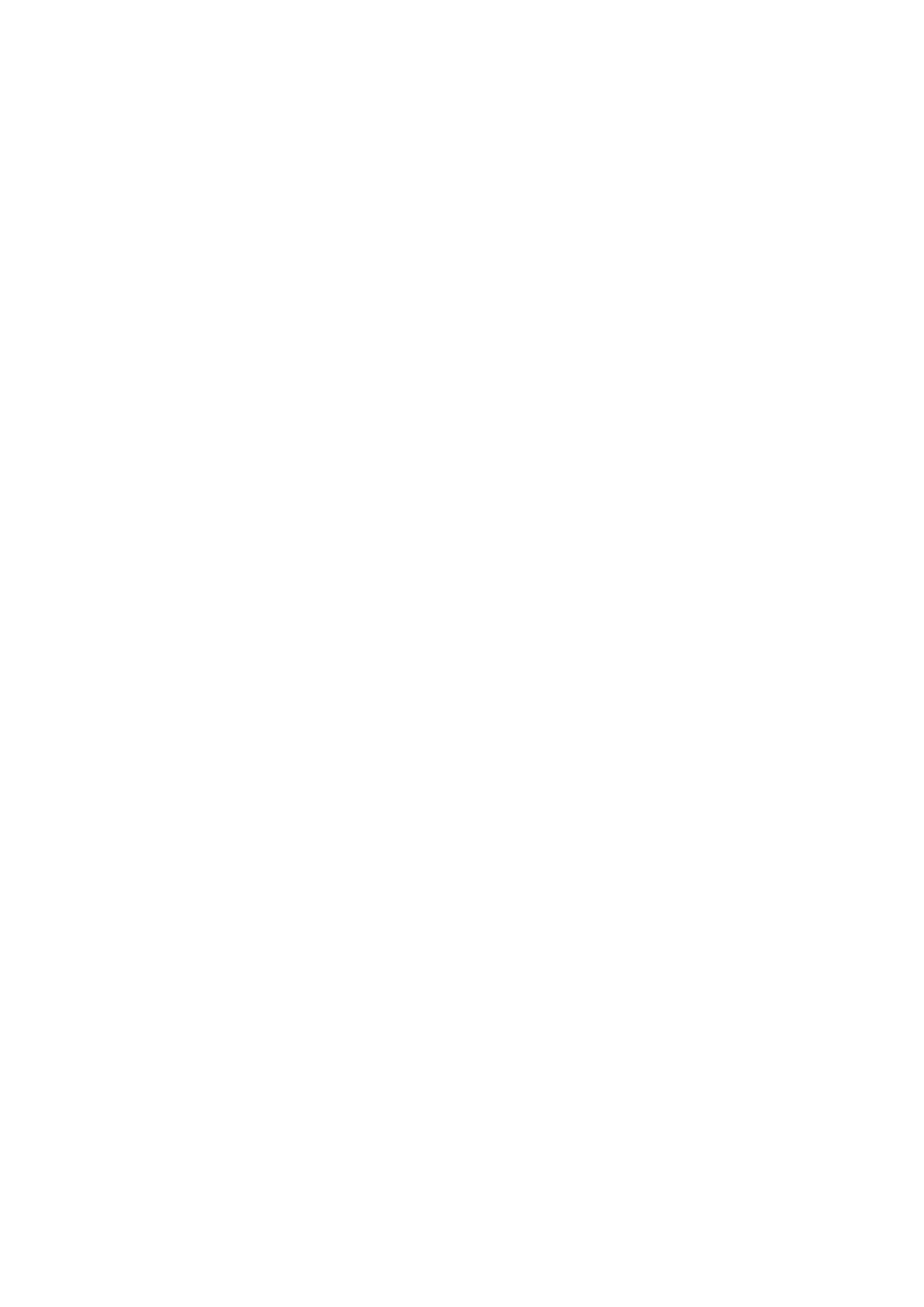

ulm university universität

## Faculty of Engineering, Computer Science and Psychology Institute of Information Resource Management

Master's Thesis

## **A Performance Analysis Model for a Management Architecture of Multicore Processing Units**

## **Abstract**

In the field of high performance computing the partitioning of a problem into smaller problems, that then are solved in parallel on multiple computing units, is a crucial task. In current software architectures the solving of those smaller problems on the operating system and application layer is carried out by threads, which have to be created and managed by the operating system. These tasks are computationally expensive. Because of the monolithic kernel of most modern operating systems, the tasks of managing and activating threads are sequentially performed by a central instance and are therefore hard to parallelize. For high performance systems, utilizing a large number of processing units, this centralized processing becomes a bottleneck. Operating system architectures, that are tailored for manycore processors, aim for parallelization and distribution of internal tasks of the kernel. This also applies to the management of threads, for which currently no universal model exists. Although a performance gain can be expected when using a distributed management of threads, additional tasks, like the synchronization of state or the delegation of tasks between the management instances, may impact the performance.

In this thesis a generic model for a distributed thread management is developed. The influence of the number of thread management instances on the performance of applications is examined. This model offers a possibility to derive an optimal configuration of management instances in respect of distribution and communication overhead for a specific hardware configuration. This configuration significantly influences the latencies for creation of different amounts of threads, which should be minimized. The developed model is evaluated and validated by deriving a description for a specific hardware configuration. This description is then realized by an appropriate thread management facility which is implemented and integrated within a specialized OS.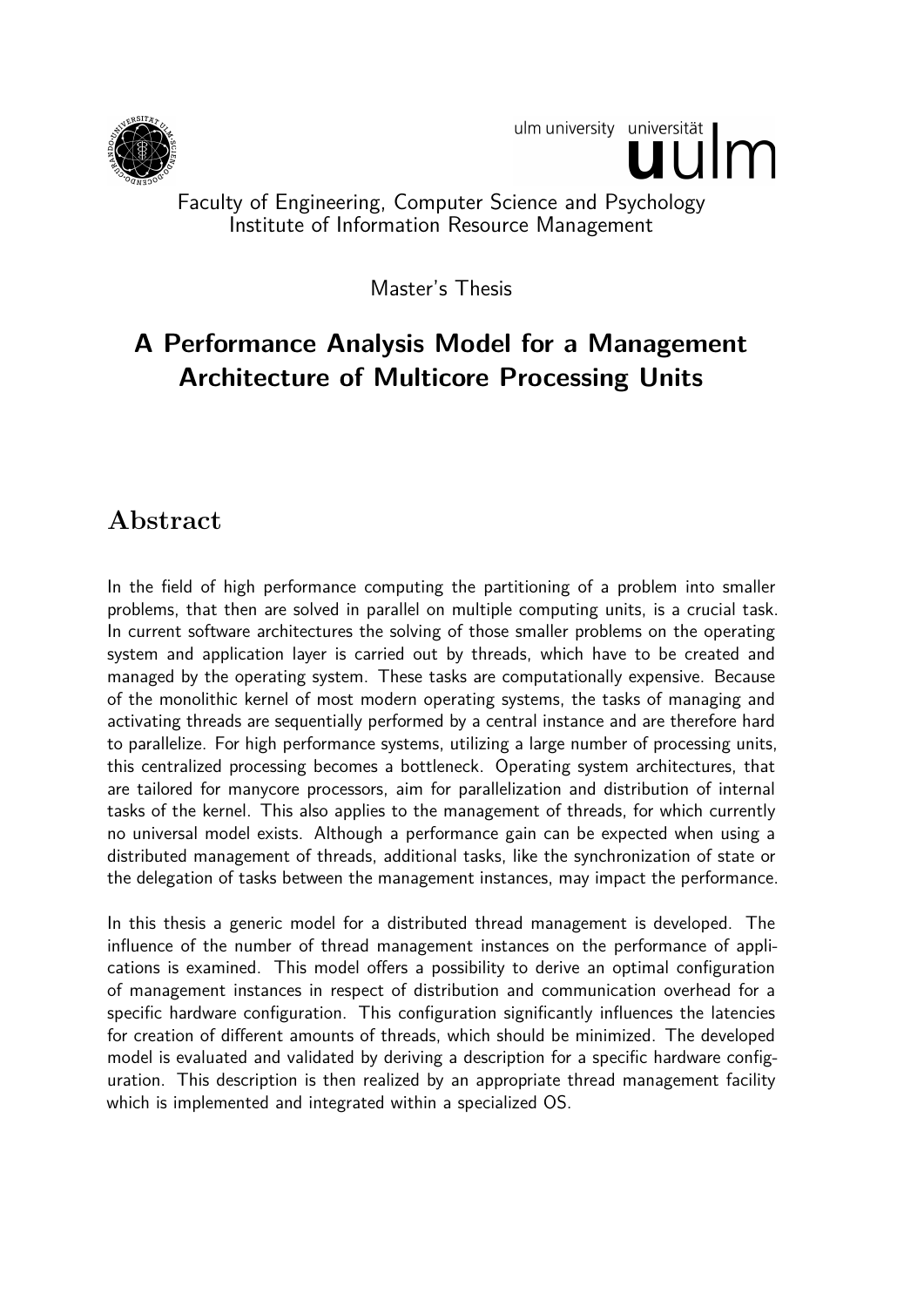## **Kurzfassung**

Im Bereich des High Performance Computing besteht eine entscheidende Aufgabe darin, das zu lösende Problem in Teilprobleme zu zerlegen und diese möglichst asynchron und parallel auf unterschiedlichen Recheneinheiten zu lösen. In gängigen Softwarearchitekturen werden diese Teilaufgaben auf der Anwendungs- und Betriebssystemebene von Threads ausgeführt, deren Erzeugung und Verwaltung aufwändig ist. Da die Mehrheit heutiger Betriebssysteme auf einen monolithischen Kernel aufsetzt, sind die Aufgaben zur Verwaltung und Aktivierung von Threads meist sequentiell bzw. nur schwer parallelisierbar und werden zentral ausgeführt. Für High Performance Systeme, die mit einer großen Anzahl von Recheneinheiten arbeiten, stellt diese zentrale Verarbeitung einen Flaschenhals dar. Betriebssystemarchitekturen, die auf Vielkern-Prozessoren spezialisiert sind, zielen darauf ab, kernelinterne Aufgaben möglichst zu parallelisieren und zu verteilen. Dies gilt ebenfalls für die Verwaltung von Threads, für die bislang kein allgemeingültiges Modell existiert. Obwohl eine verteilte Verwaltung von Threads einen Performanzvorteil verspricht, fallen dabei zusätzliche Aufgaben an, wie z.B. die Synchronisation des Zustands oder die Delegierung von Aufgaben zwischen verschiedenen Verwaltungsinstanzen.

In dieser Arbeit wird ein generisches Modell für eine verteilte Threadverwaltung erstellt. Es wird untersucht, welchen Einfluss die Anzahl der verwendeten Verwaltungsinstanzen auf die Performanz von Anwendungsprogrammen hat und wie dieser Einfluss beschrieben werden kann. Anhand dieses Modells ist es möglich, für eine spezielle Hardware-Konfiguration eine möglichst optimale Konfiguration der Verwaltung hinsichtlich ihrer Verteilung und ihres Synchronisationsoverheads zu bestimmen. Diese Konfiguration beeinflusst maßgeblich die Latenz bei der Erzeugung unterschiedlicher Thread-Mengen, die minimiert werden soll. Das erarbeitete Modell wird anhand einer damit extrahierten optimalen Beschreibung und Implementierung der Threadverwaltung für eine konkrete Hardware-Konfiguration evaluiert und validiert.

| Date of issue:      | 01.05.2015                    |
|---------------------|-------------------------------|
| Date of submission: | 01.11.2015                    |
| Author:             | Stefan Bonfert                |
| Supervisor:         | Dipl.-Inf. Vladimir Nikolov   |
| Co-supervisor:      | Dipl.-Inf. Lutz Schubert      |
| Examiner:           | Prof. Dr.-Ing. Stefan Wesner  |
| Co-examiner:        | Prof. Dr.-Ing. Franz J. Hauck |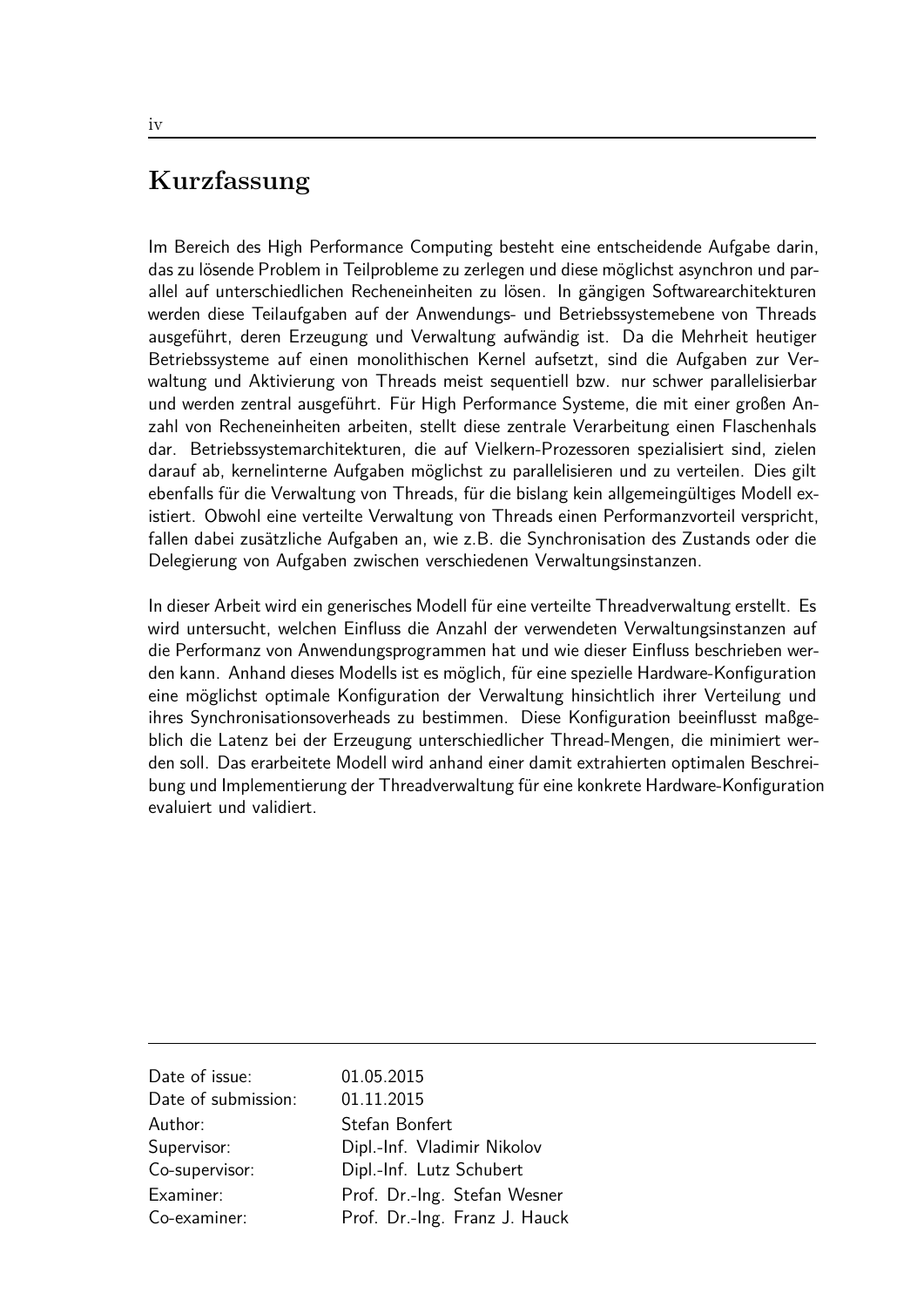I hereby declare that this thesis titled:

### **A Performance Analysis Model for a Management Architecture of Multicore Processing Units**

is the product of my own independent work and that I have used no other sources and materials than those specified. The passages taken from other works, either verbatim or paraphrased in the spirit of the original quote, are identified in each individual case by indicating the source.

I further declare that all my academic work has been written in line with the principles of proper academic research according to the official "Satzung der Universität Ulm zur Sicherung guter wissenschaftlicher Praxis" (University Statute for the Safeguarding of Proper Academic Practice).

Ulm, 01.11.2015

Stefan Bonfert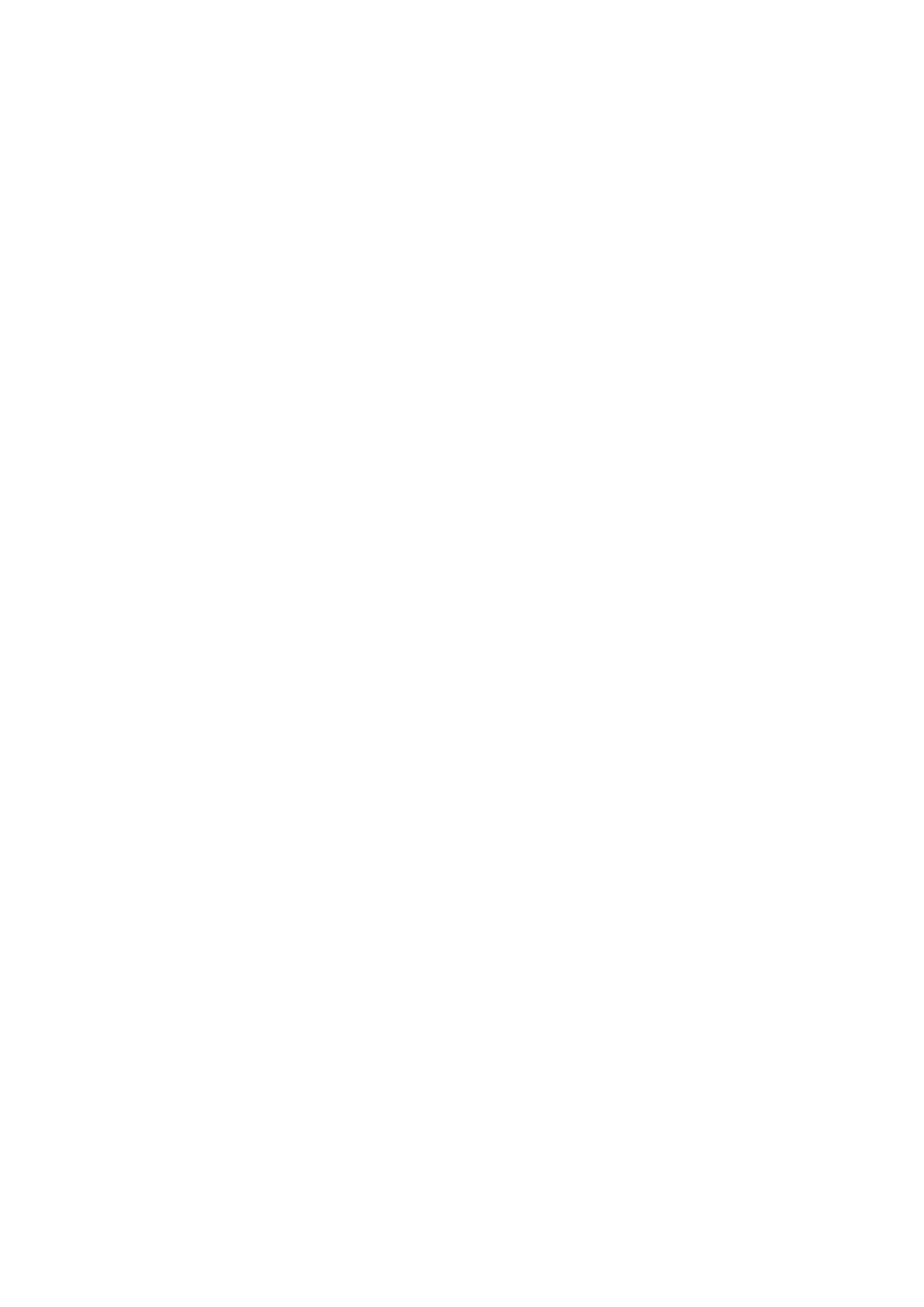# **Contents**

| <b>Related Work</b><br>$\overline{2}$      | 3                                                                                          |  |  |  |
|--------------------------------------------|--------------------------------------------------------------------------------------------|--|--|--|
| 2.1<br>2.2                                 | 3<br>5                                                                                     |  |  |  |
| 3<br><b>Technical Background</b>           |                                                                                            |  |  |  |
| 3.1                                        | $\overline{7}$                                                                             |  |  |  |
| 3.1.1                                      | 9                                                                                          |  |  |  |
| 3.1.2                                      | 10                                                                                         |  |  |  |
| 3.2                                        | Microkernels<br>11                                                                         |  |  |  |
|                                            |                                                                                            |  |  |  |
| <b>Performance Model</b><br>$\overline{4}$ | 13<br>13                                                                                   |  |  |  |
| 4.1<br>4.2                                 | Characteristics of Hardware and Application<br>15                                          |  |  |  |
| <b>Basic Design</b><br>4.3                 | 16                                                                                         |  |  |  |
| 4.3.1                                      | Considering a Single Hardware Thread Manager<br>Number of Available Hardware Threads<br>17 |  |  |  |
| 4.3.2                                      | 18                                                                                         |  |  |  |
| 4.3.3                                      | 20                                                                                         |  |  |  |
| 4.3.4                                      | Waiting Queues and Total Response Time<br>21                                               |  |  |  |
| 4.4                                        | 23                                                                                         |  |  |  |
| 4.4.1                                      | Introducing a Second Management Instance<br>24                                             |  |  |  |
| 4.4.2                                      | 24                                                                                         |  |  |  |
| 4.4.3                                      | 25                                                                                         |  |  |  |
| 4.4.4                                      | 25                                                                                         |  |  |  |
| 4.5                                        | Increasing the Number of Management Instances<br>26                                        |  |  |  |
| 4.5.1                                      | 26                                                                                         |  |  |  |
| 4.5.2                                      | 27<br>Number of Delegation Messages                                                        |  |  |  |
| 4.5.3                                      | 29                                                                                         |  |  |  |
| 4.5.4                                      | 30                                                                                         |  |  |  |
| 4.6                                        | 30                                                                                         |  |  |  |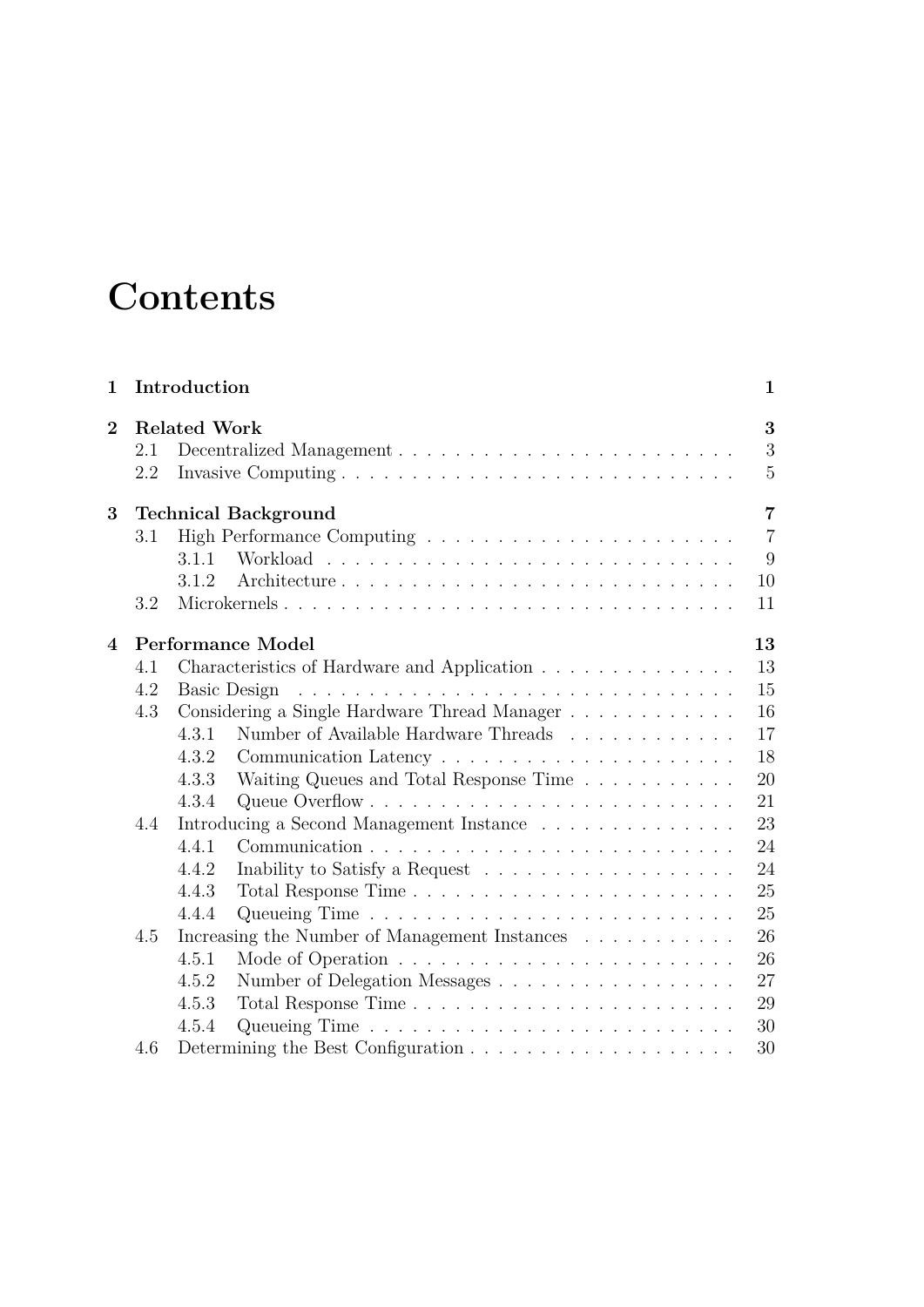| $\mathbf{5}$ |     | <b>Evaluation Platform</b>                                                | 33 |  |  |  |
|--------------|-----|---------------------------------------------------------------------------|----|--|--|--|
|              | 5.1 | Hardware: Xeon Phi                                                        |    |  |  |  |
|              |     | 5.1.1                                                                     | 34 |  |  |  |
|              |     | 5.1.2                                                                     | 34 |  |  |  |
|              | 5.2 |                                                                           | 36 |  |  |  |
| 6            |     | Implementation                                                            | 39 |  |  |  |
|              | 6.1 |                                                                           | 39 |  |  |  |
|              |     | Number of Available Hardware Threads<br>6.1.1                             | 39 |  |  |  |
|              |     | Number of Delegation Messages<br>6.1.2                                    | 41 |  |  |  |
|              |     | 6.1.3                                                                     | 42 |  |  |  |
|              | 6.2 | Hardware Thread Manager                                                   | 44 |  |  |  |
|              |     | Setup of the HWTM Infrastructure $\dots \dots \dots \dots \dots$<br>6.2.1 | 45 |  |  |  |
|              |     | 6.2.2                                                                     | 46 |  |  |  |
|              |     | 6.2.3<br>Requesting Hardware Threads                                      | 48 |  |  |  |
|              |     | 6.2.4                                                                     | 50 |  |  |  |
| 7            |     | Evaluation                                                                | 51 |  |  |  |
|              | 7.1 |                                                                           | 51 |  |  |  |
|              | 7.2 |                                                                           | 54 |  |  |  |
|              | 7.3 |                                                                           | 54 |  |  |  |
|              |     | 7.3.1<br>Test Cases                                                       | 55 |  |  |  |
|              |     | 7.3.2<br>Theoretical and Experimental Results                             | 56 |  |  |  |
|              | 7.4 |                                                                           | 58 |  |  |  |
| 8            |     | Outlook                                                                   | 63 |  |  |  |
|              |     | <b>Bibliography</b>                                                       | 67 |  |  |  |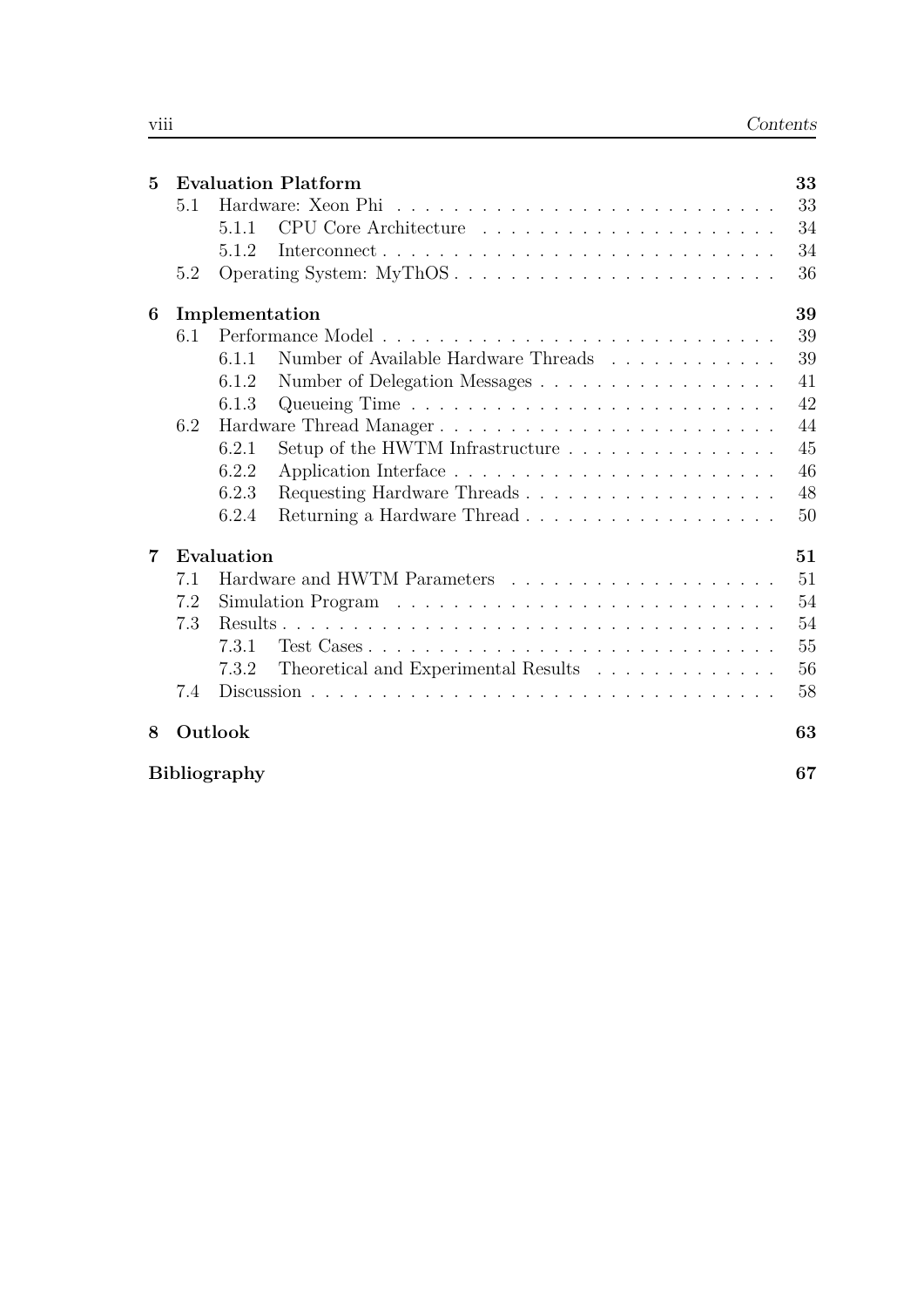# <span id="page-8-0"></span>**1 Introduction**

Ever since the introduction of multicore processors, developers are facing a new challenge. They have to exploit parallelism in their programs in order to gain additional performance. To solve this challenge, they are supported by both hardware and software. Modern processors contain multiple cores, each consisting of multiple hardware threads. They are able to run code in a parallel or quasi-parallel manner. Modern operating systems offer the concept of threads to manage the parts of the code that are executed in parallel.

The number of processing units managed by a single operating system increased in recent years and will continue following this trend. In the past, it was necessary to assign multiple threads to a single processing unit and switch between these threads. This time multiplexing is accomplished by an appropriate scheduler. In future systems with large amounts of processing units it may be feasible to assign a single thread to each one, since the number of processing units massively exceeds the number of applications. Therefore, no context switches may be necessary, eliminating performance impacts from scheduler operations, cache pollution and TLB invalidations.

In most operating systems, resources, including processing units, are managed in a centralized way. Shared data structures are used to track their occupation status. This management architecture is not scalable to recent and future systems with large amounts of processing units. The central management of resources causes a large overhead for synchronization, that is required when accessing shared data structures.

A decentralized and distributed architecture for the management of a system's computational resources is required in order to reduce the overhead of thread creation. For current applications it may be possible to offer increased performance and a higher degree of parallelism due to the reduced overhead. A decentralized management architecture may still require synchronization operations, that impact the performance. Since the frequency of these operations depends on the degree of decentralization, the performance of the management architecture degrades, if many management instances are utilized. On the other hand, performance is not optimal, if too few management instances are used. Therefore, an optimal degree of decentralization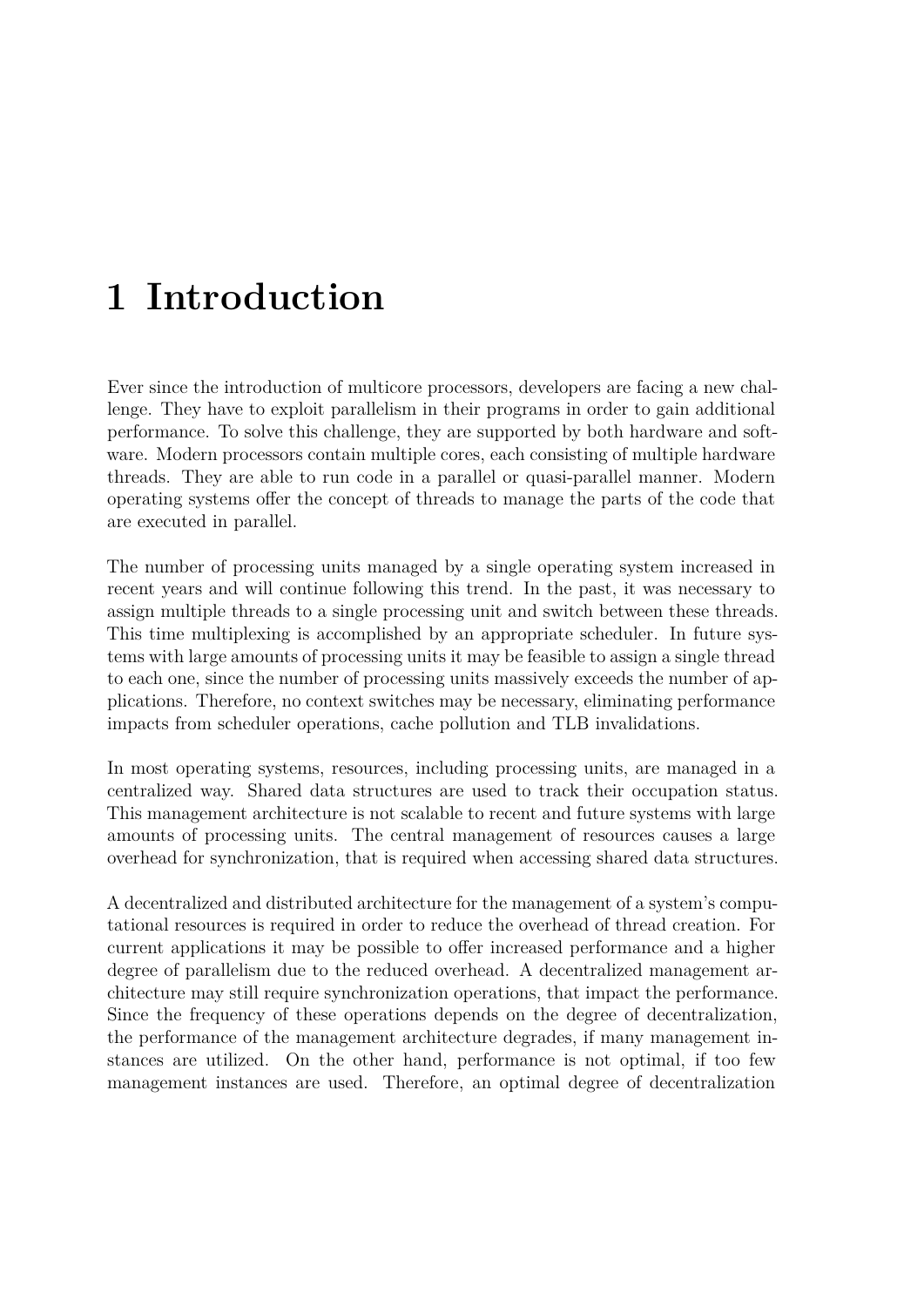exists. However, up to this point there is no possibility to determine this optimum for the decentralized management of computational units.

In this thesis a distributed thread management facility for high performance computing (HPC) systems, which are introduced in chapter 3, is developed. Its task is to manage the occupancy status of individual processing units inside a single manycore processor, that runs a single application. A performance model is created for the specific case of thread creation and the management of c[om](#page-14-0)putational resources, which describes the operation of this thread management facility. This model yields the possibility to determine the optimal degree of decentralization of thread management for a particular application and an underlying computing platform. The model considers both the overhead of thread creation and the communication among different management instances. In order to determine the optimal degree of decentralization, the model calculates the response time for requests by the application for different amounts of management instances. Appropriate characteristics of both hardware platform and application are used as parameters for the performance model to make it applicable to arbitrary platforms and workloads. The performance model and its parameters are detailed in chapter 4.

Additionally, an implementation of the developed distributed thread management facility is conducted. To allow individual management instances to operate independently from each other, their comp[ut](#page-20-0)ations are performed on private data structures. Therefore, no synchronization is required when accessing these data structures. Asynchronous messages are exchanged between the different management instances, where necessary. The distributed thread management facility developed in this thesis shall improve the performance of requesting applications by parallelizing the thread creation overhead over a set of management instances. While the mode of operation of the developed management facility is described in chapter 4, its implementation and internal operation are presented in chapter 6.

The implementation of the thread management facility is benchmarked using different sample applications, that are running on an evaluati[on](#page-20-0) platform introduced in chapter 5. The results of this benchmark ar[e c](#page-46-0)ompared to theoretical values obtained from the performance model. Thereby, the performance model is validated and evaluated. The theoretical and experimental response times are compared, as well as the opti[m](#page-40-0)al degree of decentralization. The results of this process are presented in chapter 7.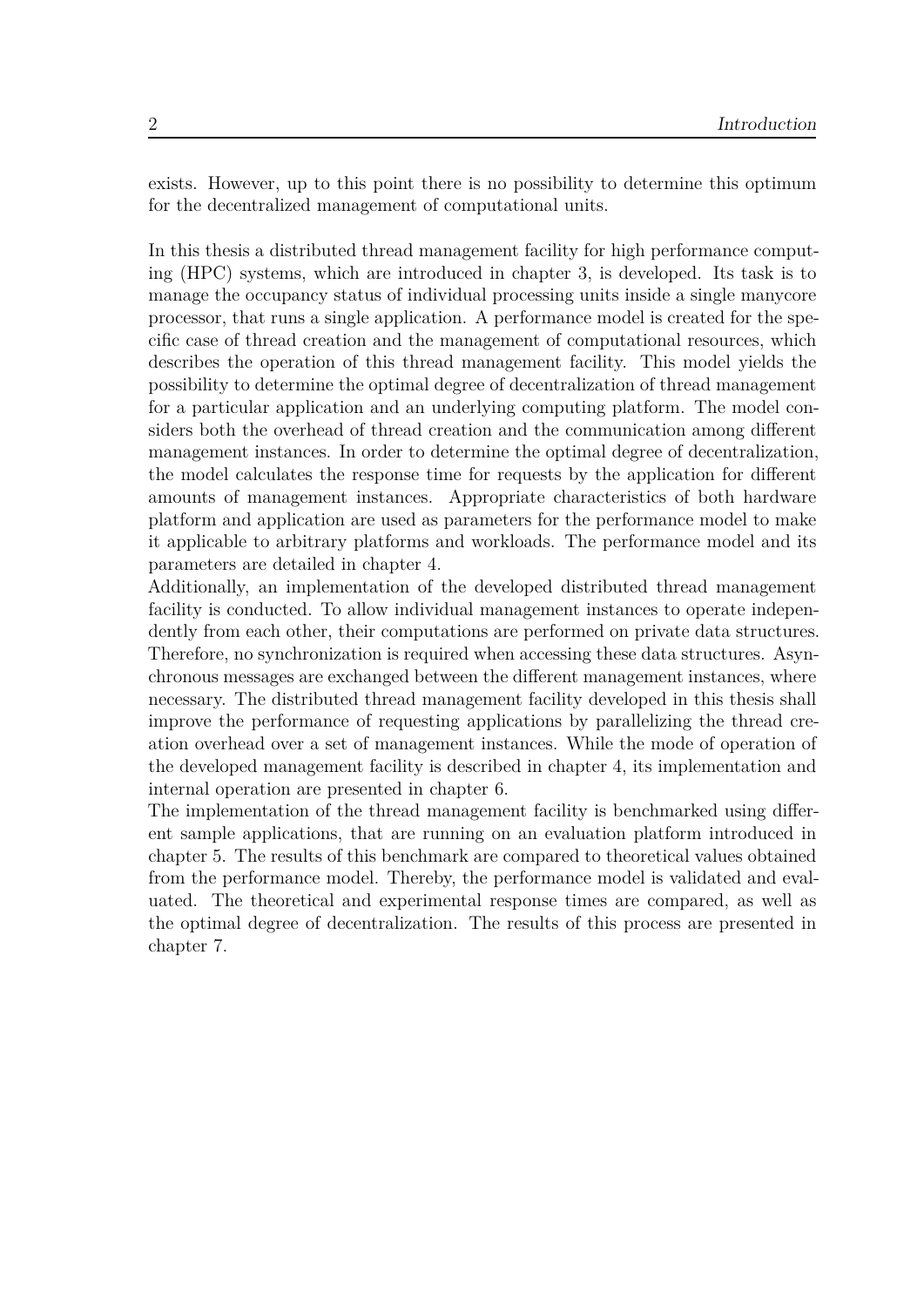# <span id="page-10-0"></span>**2 Related Work**

This thesis focuses on the management of computational units inside a HPC system. In this chapter some recent approaches to the management of those inside an operating system are presented. In order to provide a scalable and performant infrastructure, the management architecture developed in this thesis needs to be decentralized. Therefore, approaches that consider decentralized management schemes are covered in section 2.1. In recent years a new field appeared, which is called invasive computing. A computer's resources are managed by a thin layer, that provides fast access to those. Since this approach promises to optimize an application's performance, it is covered [in s](#page-10-1)ection 2.2.

## **2.1 Decentr[aliz](#page-12-0)ed Management**

<span id="page-10-1"></span>Decentralized resource management is required to provide performant systems for growing amounts of processor cores. The authors of [FKH08] propose a decentralized infrastructure to map tasks to individual processor cores. For this purpose the chip is segmented into virtual clusters, each managed by a cluster agent. An algorithm to select a cluster capable of running the tasks of a [task gr](#page-74-0)aph onto processing elements is presented. This algorithm utilizes information about energy consumption per processing element type, resource requirements by the tasks and availability information. If no suitable cluster can be found, task migration and reclustering are used to rearrange tasks and clusters in order to create a suitable cluster. After a cluster is selected to run the tasks, a heuristic algorithm is employed to map tasks to individual processing elements, that considers communication costs and computation costs per processing element type.

A similar approach was chosen in [ATBS13], where each application's resources are managed by a manager core, which is also responsible for optimizing the application's performance. The performance model is based on [Dow97]. Manager cores are allowed to trade worker cores in o[rder to a](#page-74-1)chieve maximum performance for their applications.

While these strategies cause considerable overhead for c[ommun](#page-74-2)ication during setup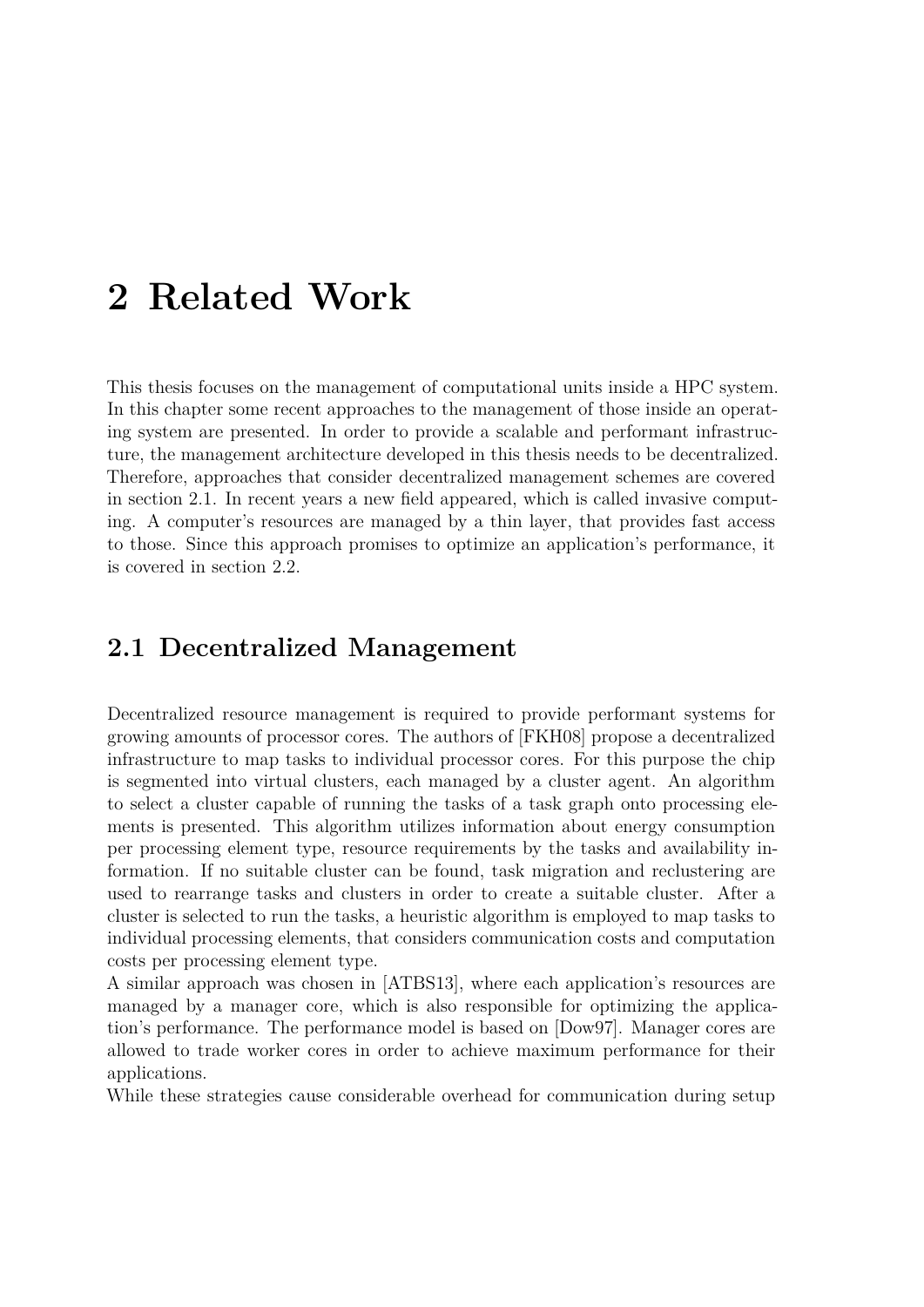and reclustering, the management scheme presented in  $[ZSU^+09]$  relies on a heuristic approach. A task graph is used to map the tasks to individual processing elements for execution. A heuristic algorithm is then used to improve this mapping to optimize performance.

These management strategies have two drawbacks. First, they require detailed knowledge about the internals of the application and the utilized processors. Task graphs and the task's runtimes on the processors have to be extracted from the application using a compiler integration. Second, these approaches take away control from the application developer, since the developer can not influence the partitioning of the computational resources.

Therefore, the management architecture developed in this thesis gives developers direct control over the resources, while the developed performance model uses parameters of both hardware platform and application that are easily accessible.

The allocation of CPU cores was also covered in [KBL11]. In this paper, an algorithm for the allocation of regions of cores, i.e. cores close to each other, is given, where the information about the occupancy state of the cores is stored in a distributed directory. The amount of communication is re[duced by](#page-75-0) communicating with single cores, that then collect information about their local neighborhood and send an aggregated response. A task is migrated to another core to create larger regions for other applications, if it only suffers a small delay thereby. After the setup of the regions, cores are only migrated if a core has a much higher gain, than the other core's loss. Using this method, ensuring allocation of cores close to each other for individual applications, they were able to reduce the communication traffic by up to 83% compared to centralized management.

All of these decentralized management schemes are based on initial assumptions about the number of management instances. Either a fixed number of instances or one instance per application is used, neglecting the utilization of these instances. An application that issues a requests to acquire new computing cores at a high rate may experience increased performance, if additional management instances are added. This case is neglected, since a fixed amount of instances is chosen.

Therefore, a performance model, like the one developed in this thesis, is required. This performance model yields the optimal degree of decentralization for the management architecture.

In  $[HRY+08]$  an interesting idea is presented, that is used for the Corey system. According to the authors, in most operating systems a reasonable amount of time is spent on system calls. If a core processes a system call, it has to acquire locks and fetc[h cache l](#page-75-1)ines from the last core that executed a system call. This leads to long transfer times and polluted caches due to replication of data. Therefore, the authors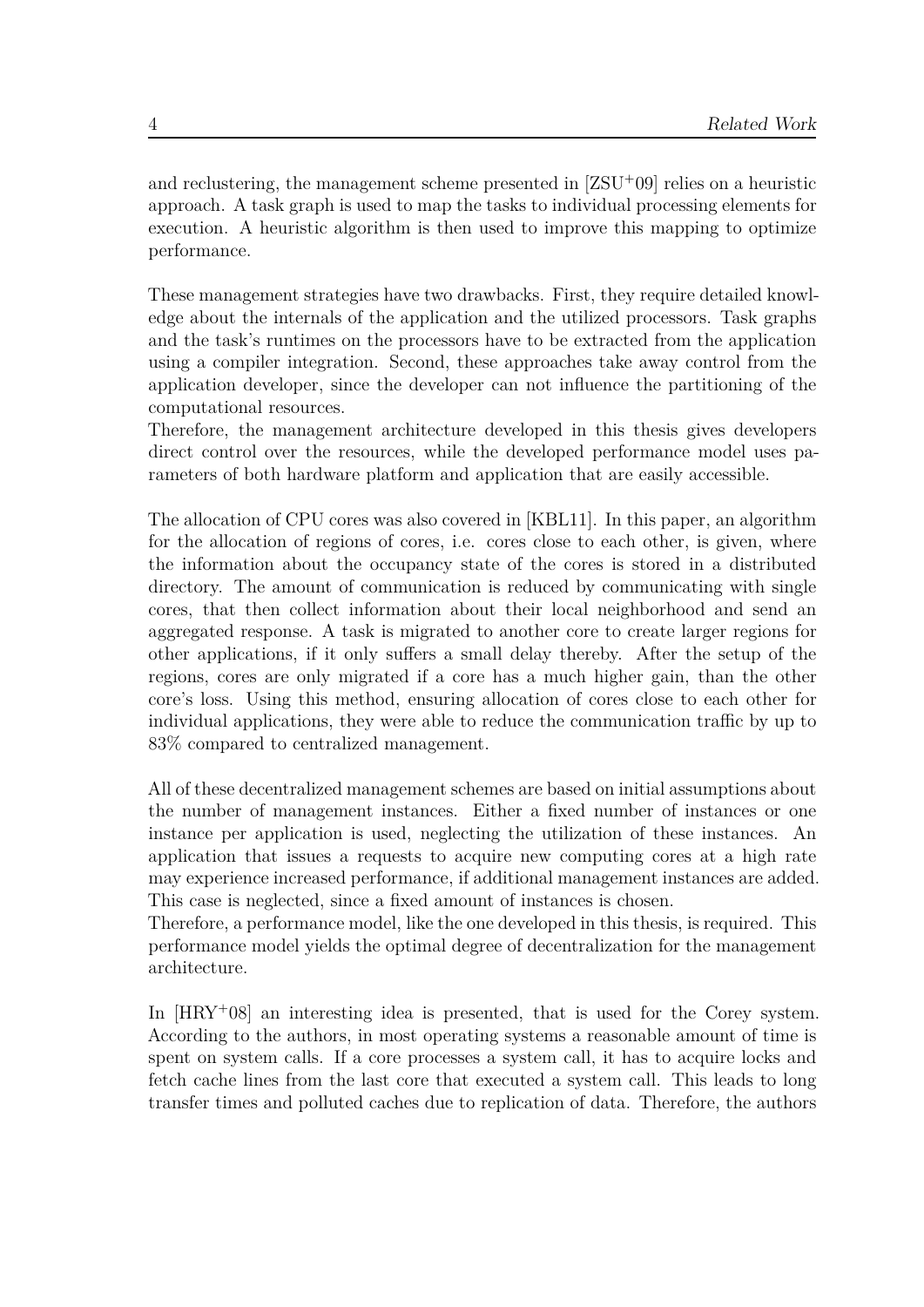propose a model where kernel code is only executed by so called *kernel cores*, that are dedicated completely to only run kernel code. Other cores' system calls are then processed by these kernel cores.

In this thesis, the basic concept of dedicating cores to a single task was adopted in chapter 4.

## **2.2 I[n](#page-20-0)vasive Computing**

<span id="page-12-0"></span>In recent years, the field of invasive computing  $[THH+11]$  emerged. The main concept of invasive computing is to bring the application programs closer to the hardware by making them resource aware. This is accomplished by offering the program two operation invade and retreat to either acquire ad[ditional c](#page-76-0)omputational resources from the operating system or to hand them back. These operations are intended to be used to increase the level of parallelism of a program and to make resources available again, when they are not required anymore. According to the authors, the operating system should offer some interfaces to determine, if invading additional resources is reasonable, e.g. interfaces for reading temperatures or the current load.

This idea was implemented by OctoPOS [OSK<sup>+</sup>11], among others, which defines a claim as a set of available cores, that can be characterized in different ways like coherence, homogeneity and spatial and temporal preemptibility. The authors provide implementations of methods for invade and [retrea](#page-75-2)t for every combination of these characterizations. They are therefore highly specialized to achieve high performance for every claim. However, even for this simple characterization, they have to provide 16 implementations of the same method.

To overcome the limitations of these systems, a decentralized management architecture for computational resources is developed in this thesis. To determine the optimal amount of management instances, a performance model to determine a performance measure is developed. This model only uses information about the platform and application programs that is easily acquirable, e.g. the bandwidth available for communication. This allows software developers to incorporate the proposed scheme with little additional effort.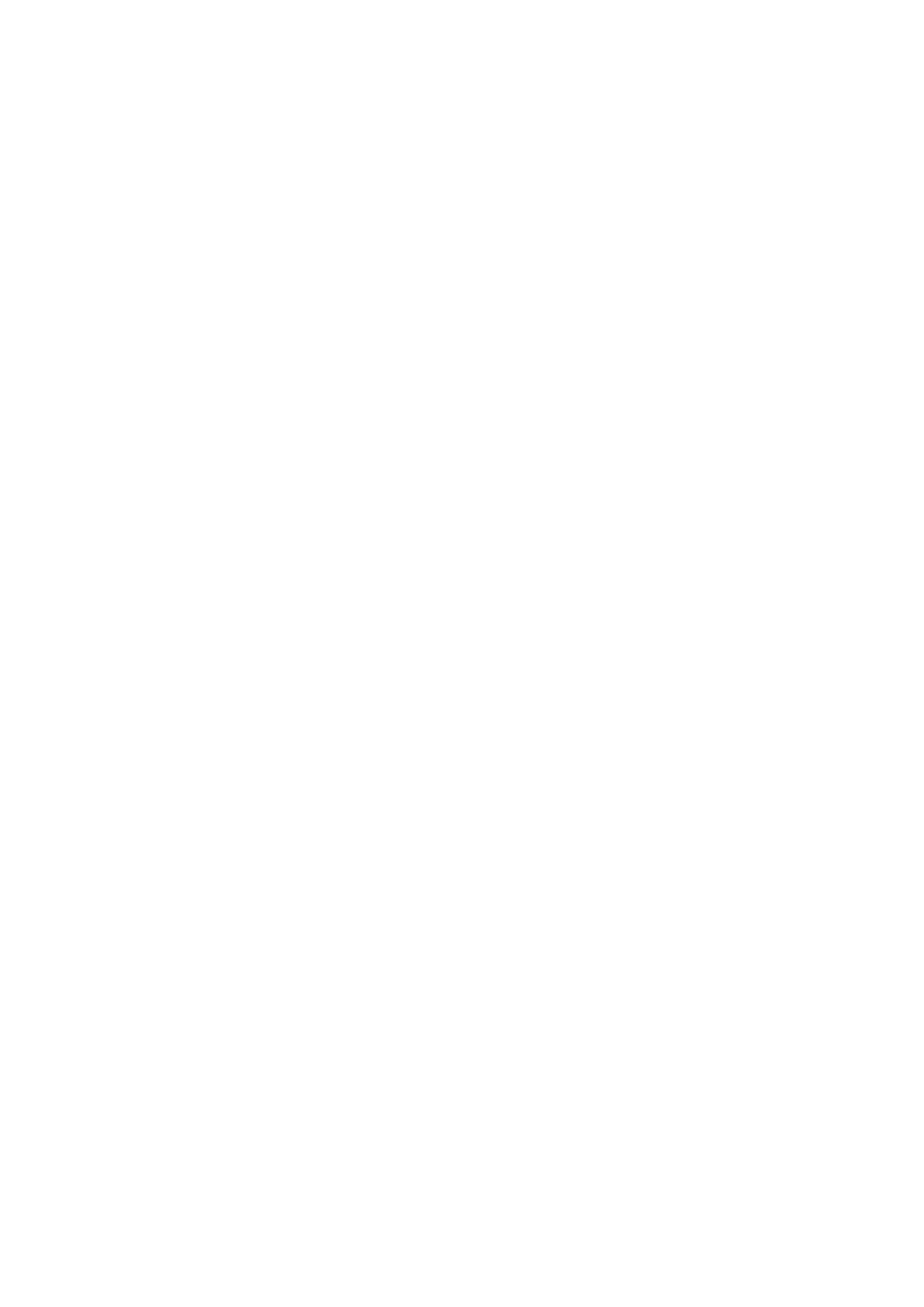# <span id="page-14-0"></span>**3 Technical Background**

In this chapter, the technical principles this thesis is based on are introduced. A performance model for managing computational units in HPC is developed. The aim of this management facility is to remove the bottleneck of cenalized management. Important properties of HPC systems that influenced design decisions made in this thesis, are described in section 3.1. To validate the developed performance model an implementation of a management architecture for hardware threads (HWTs) was evaluated on a suitable platform, which is based on a microkernel, whose concept is detailed in section 3.2.

## **3.1 High P[erf](#page-18-0)ormance Computing**

<span id="page-14-1"></span>The field of high performance computing (HPC) deals with workloads that require more computing power, than a normal desktop or server computer offers. Often, these workloads are generated by simulations in both science and industry [HW10]. Since these simulations get increasingly complex and model reality more detailed, they require increased processing power in order to finish their calculations in a reasonable time.

The processing of these HPC workloads requires the utilization of multiple [centra](#page-75-3)l processing units (CPUs), that share the workload. While a few CPUs can be put into the same enclosure, many applications require the combined computing power of multiple enclosures [SD11]. These are connected using an high-bandwidth, low-latency interconnect and form a coherent system. The fastest of these systems are regularly benchmarked and the 500 most performant systems are collected into the TOP500 list [MSD<sup>+</sup>15]. [Figure](#page-75-4) 3.1 shows the average amount of CPU cores per system for all systems in the TOP500 list over the years. A dramatic increase in the amount of CPU cores can be observed.

To t[ake adva](#page-75-5)ntage of [the](#page-15-0) increasing performance these systems offer, application developers have to exploit parallelism, that is inherent to their programs. This is accomplished by creating separate threads, which are executed by the operating system on the available CPUs. It is the operating system's task to assign these threads to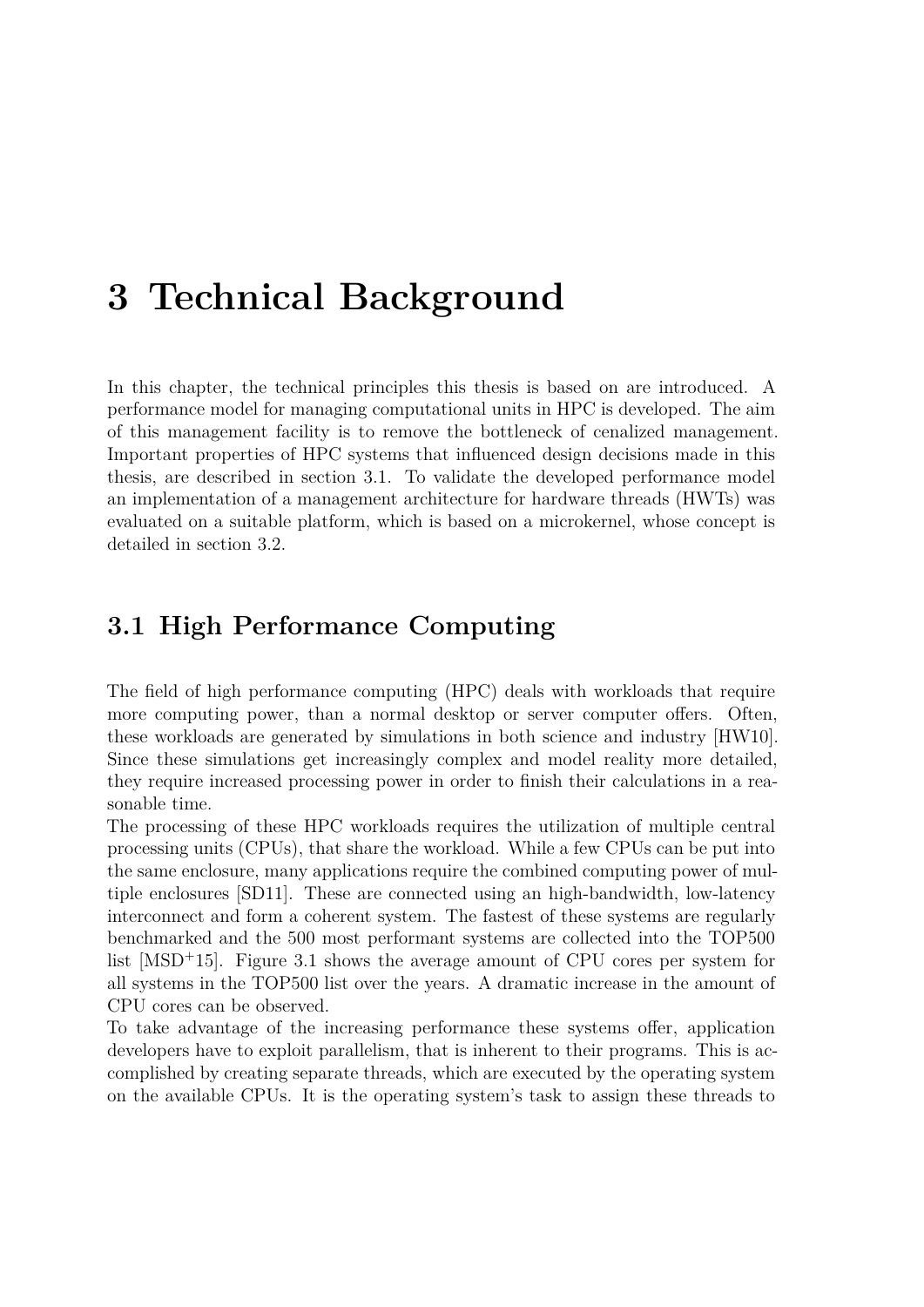<span id="page-15-0"></span>

individual CPU cores or hardware threads (HWTs) for execution.

**Amount of CPU Cores in TOP500 Computers**

**Figure 3.1:** The average amount of CPU cores in HPC systems included in the TOP500 ranking; Source: [MSD<sup>+</sup>15]

In common server or desktop applications, the number of concurrently running applications outnumbers the amount of availabl[e CPU co](#page-75-5)res and even the amount of hardware threads. Therefore, scheduling is required for time multiplexing between these applications and their threads and even when using only single threaded applications, the CPU could be fully utilized. In HPC applications, however, usually only one or very few applications are running simultaneously, while the computing infrastructure is much larger than on common servers and includes at least several hundred CPU cores. Therefore, the amount of applications is outnumbered by the number of CPU cores, which makes it necessary to have different threads inside an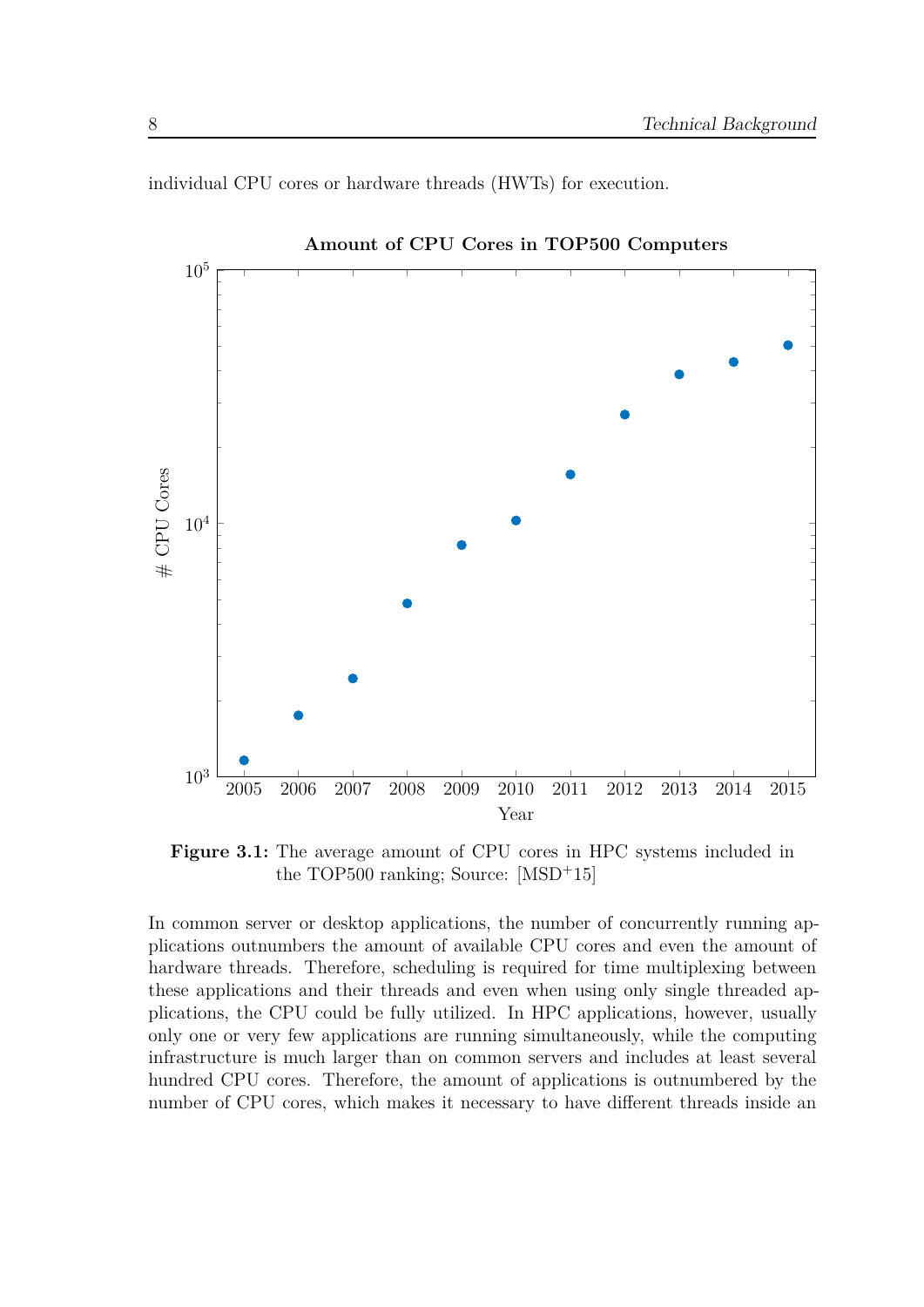application to utilize the computing infrastructure. While multiple threads per process are a nice-to-have feature in common server and desktop applications to improve responsiveness and make programming easier, they are an absolute necessity for HPC. On the other side, scheduling is not mandatory in HPC. In desktop and server operating systems scheduling is necessary, because one CPU core has to serve multiple applications. In HPC each application can utilize multiple CPU cores on its own. Therefore, no scheduling has to be employed for these use cases and a one-to-one mapping from hardware threads to software threads can be used.

#### **3.1.1 Workload**

<span id="page-16-0"></span>Applications that run on HPC systems are usually highly parallelized, in order to utilize the available computing infrastructure. These applications most commonly perform simulations from various scientific fields [HW10] [CRFS07]. The application areas include fluid dynamics, particle physics, material simulations, electrical circuit simulations, pharmaceutical drug design, solid state physics, economics, and many more. The specific characteristics of an applicati[on are a](#page-75-3)[s diverse](#page-74-3) as the application fields. A sample application is described in the following.

Airplane manufacturers have to design the wings of airplanes such that they meet two conditions. They have to be lightweight to save fuel and, at the same time, they have to be sturdy enough not to break. To simulate the behavior of wings during a flight, HPC systems are used [Cou09]. Different flight situations are simulated, like different wind gusts. For every situation two questions are relevant. First, it has to be determined, whether the wing breaks in this situation. For this purpose the stress of different parts of the wing [material](#page-74-4) are simulated while the different parts interact with each other. Threads are used to calculate the effects on different wing parts in parallel. If the wing breaks, the most interesting question is, how exactly it breaks. For this purpose additional threads are created to simulate the process of the wing breaking. This process is important for the wing designers to improve the design of the airplane's wings and understand its current flaws. The second type of tasks, that simulate the breaking wing, requires a different type of thread.

These two types of threads cannot be combined into a single thread pool. To allow developers to quickly create different kinds of threads, a suitable application programming interface (API) is required.

Therefore, the thread management facility developed in this thesis creates new threads on demand and destroys them after use. Thereby maximum flexibility is offered to developers.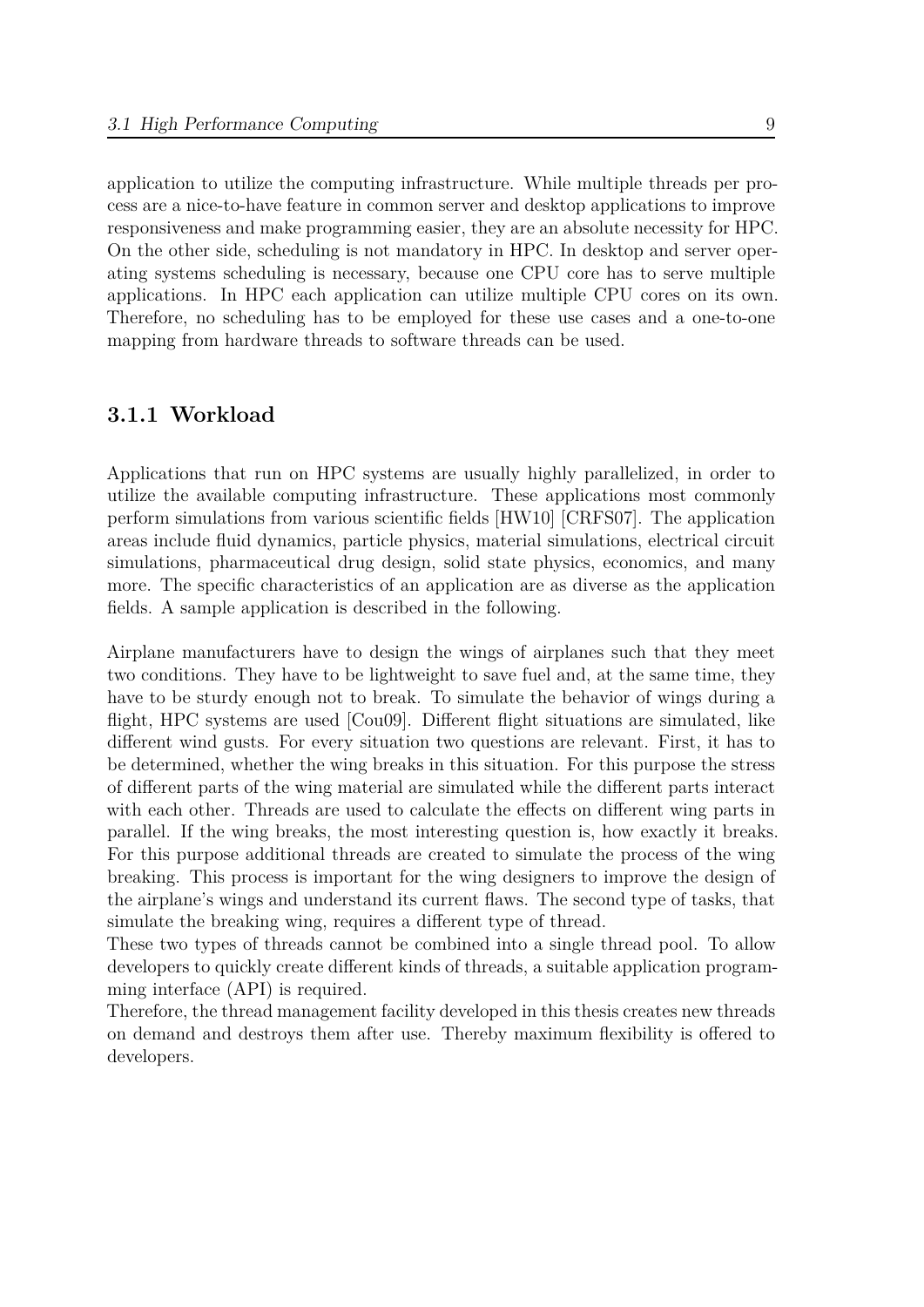#### **3.1.2 Architecture**

<span id="page-17-0"></span>HPC systems can be built in two different variants [HW10]. One type uses shared memory throughout the complete system, while the other type uses distributed memory, where each node only can access its own memory area. However, hybrid systems exist, that combine the two approaches. If distributed [memo](#page-75-3)ry is used, the individual nodes have to communicate via messages in order to access data that is located in the memory of another node. Therefore, in this type of machine, a program, that performs its computations only in its own memory area and accesses the memory of other nodes only if absolutely necessary, delivers the best performance.

Machines utilizing shared memory are mostly configured as non-uniform memory access (NUMA) machines [HW10]. The main memory is physically distributed among the different nodes, but each node can access all memory areas. Local memory is accessed directly, remote memory areas are accessed using the interconnect. This leads to different access [times fo](#page-75-3)r main memory, depending on the physical location of the requested area. Most NUMA systems belong to the class of cache coherent non-uniform memory access (ccNUMA) systems. Additionally to the usage of logically shared memory, this class of systems offers cache coherency. If multiple nodes have a copy of a memory area in their local cache and this area is changed by one of the nodes, this change has to be propagated to all other nodes. Thereby, all nodes are guaranteed to access the most recent data. For this process, a cache coherency protocol is employed, e.g. the MESI protocol [SD11]. Whenever multiple nodes operate on the same data in a ccNUMA system, some time has to be spent on the cache coherency protocol. This overhead grows with increasing number of nodes that access this data.

Therefore, in shared memory systems perform[ance c](#page-75-4)an be increased, if each memory area is only used by a single node, very much like in distributed memory systems.

In traditional operating systems, data structures for the management of computational resources are accessed by all nodes. Thereby, overhead for synchronization and cache coherency is induced.

Therefore, the management architecture for computational resources developed in this thesis operates decentralized. Each of the management instances operates on private data only. If synchronization between different instances is necessary, they exchange messages, but never share any data structures. In this thesis the scope of the developed management architecture is limited to a single manycore processor. Thereby, the performance model for the management facility does not have to consider NUMA architectures, but can focus on decentralization.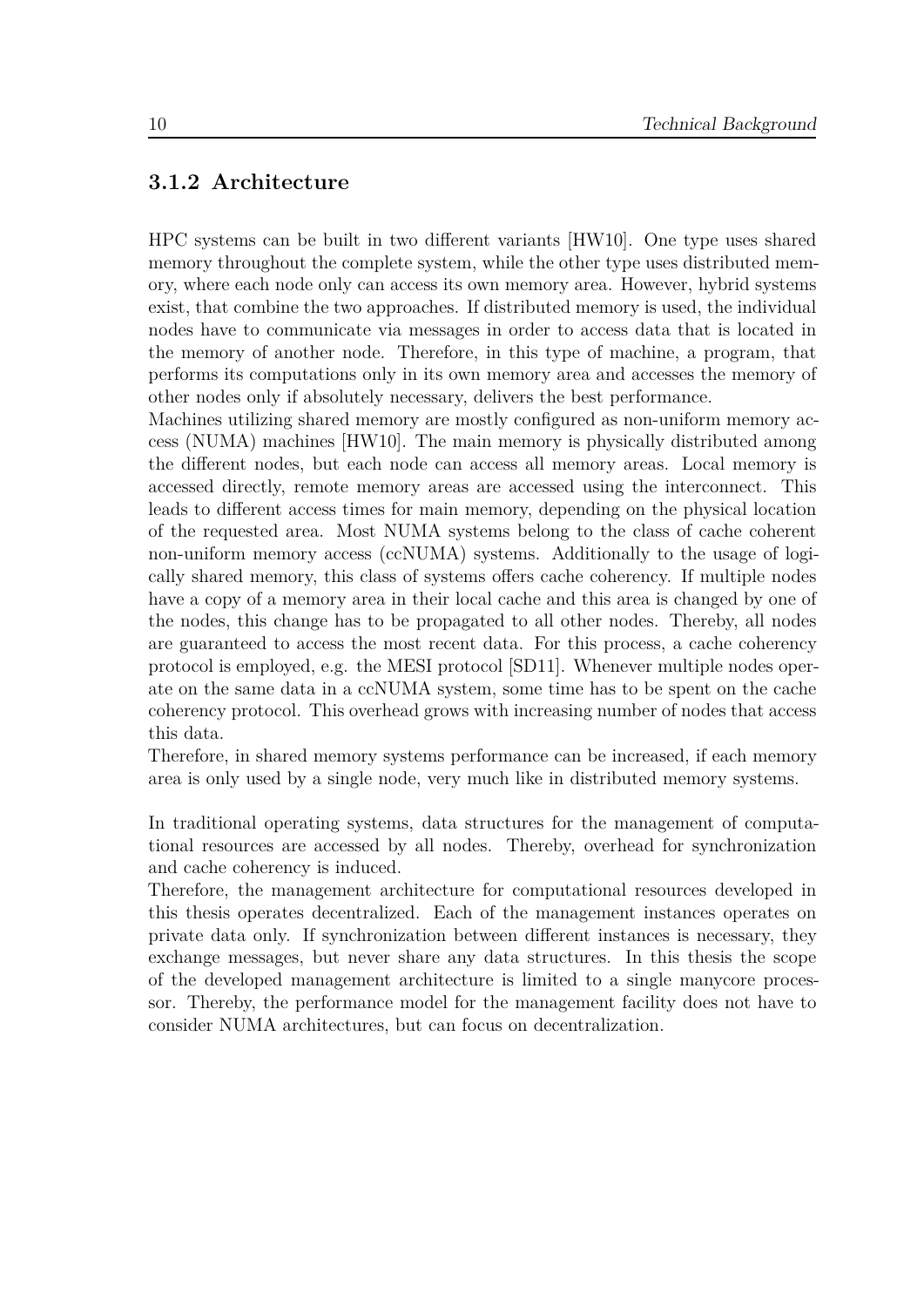## **3.2 Microkernels**

<span id="page-18-0"></span>Modern operating systems offer many different functionalities. They have to do memory management to assign programs with their private space in memory. For communication with the outside world, that may be a user, the internet or some other device, they process inputs to the system and emit outputs. For utilizing hardware, that is built into the computer or connected to it externally, they need to provide device drivers to efficiently and correctly address this hardware. To be able to do computations intended by a user, they need to run applications and assign computational time to them. Finally, they also need to manage themselves and the underlying hardware.

All of these tasks an operating system has to take care of can be separated into individual modules that communicate with the other modules, but do not have strong dependencies on them. When separating these modules, the operating system developer has to decide which modules should be run in kernel space and which modules of the operating system should run in user space. In traditional operating systems like Windows, Linux and BSD all operating system functionality is performed in kernel space. However, this is not necessary and may not even be a good choice in all cases. When trying to implement an operating system tailored for high availability, it may be a good choice to strictly separate the operating system into modules. If one of these modules crashes due to a software bug, the rest of the operating system can continue running, while a monolithic operating system may crash completely. Only one of the modules, the *microkernel* is running in kernel space. The other modules are put into user space to limit the damage they can deal to the system in case of a crash [Tan01]. The strict separation of the operating system into modules also yields the possibility to dynamically add and remove modules based on the current needs. In a HPC system there may be a single interactive node with the need of commun[icating](#page-75-6) with the user while all other nodes are worker threads, that are only used to perform calculations. These worker nodes then do not need to contain the module used for interaction with the user. This reduces the size of the kernel for those instances and therefore reduces the probability of cache misses occurring due to the kernel taking up too much space.

Due to the high customizability of individual operating system instances and due to the increased stability of microkernel based operating systems compared to traditional operating systems based on monolithic kernels, an operating system based on microkernels could be an appropriate candidate for HPC applications. Therefore, such an operating system is used as the evaluation platform for the management architecture developed in this thesis. This operating system is further detailed in section 5.2.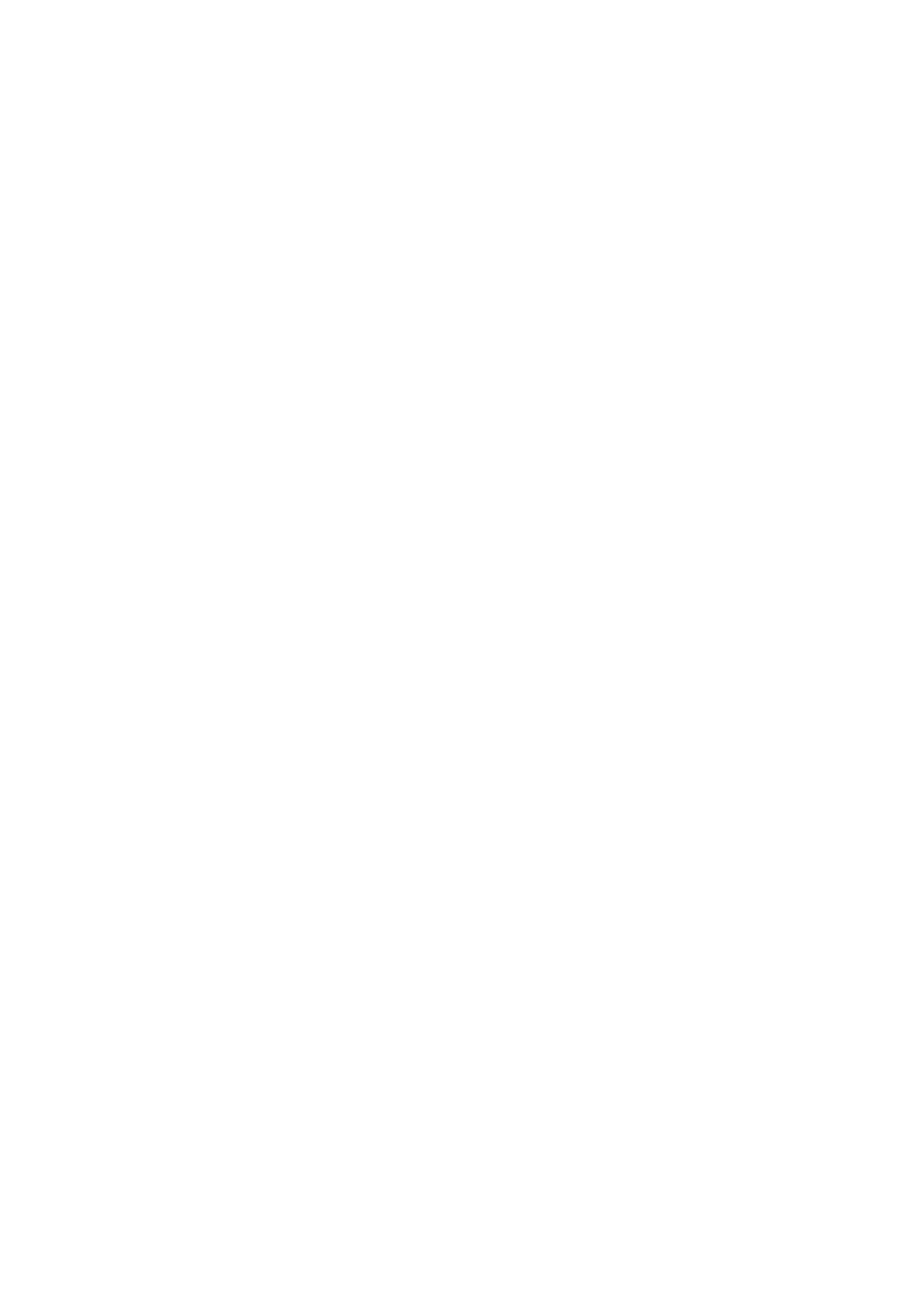# <span id="page-20-0"></span>**4 Performance Model**

As explained in section 3.1 it is sufficient for high performance computing (HPC) applications to have one software thread per hardware thread (HWT). A management architecture that keeps track of the occupation status of processing units therefore has to manage HWTs an[d is](#page-14-1) called *hardware thread manager (HWTM)* in this thesis. HWTs can be requested from a management instance, which returns a handle to them. After execution of one or more tasks on the HWT, it can be returned to the manager for reuse by another part of the application. If the application requests and returns HWTs at a high rate, one instance might become a bottleneck in processing these requests. For such cases it might be better to process the requests using multiple distributed instances of the hardware thread manager (HWTM), that then are able to process requests in parallel, as they are running on different HWTs. For HPC it is important to acquire new HWTs, and thereby increase the level of parallelism, as fast as possible after issuing the request for them. In the following, the time until a request is answered is modeled based on hardware and application properties, that are introduced in section 4.1. After presenting some basic considerations in section 4.2 a performance model for one management instance is derived in section 4.3. Afterwards, this model is extended to two management instances in section 4.4 and adapted to consider an arbi[trar](#page-20-1)y number of management instances in section 4.5. This pe[rfor](#page-22-0)mance model allows developers to calculate the number of management [inst](#page-23-0)ances that delivers the best response times and therefore performance for t[heir](#page-30-0) application on a given hardware platform.

## **4.1 Characteristics of Hardware and Application**

<span id="page-20-1"></span>To calculate the response time for a request some key characteristics of both hardware and software have to be known. These values can be considered as input parameters for the performance model. These parameters can be split up into parameters that characterize the computing platform and parameters characterizing the application program. For the hardware and the operating system used to run the application the following values have to be known or measured: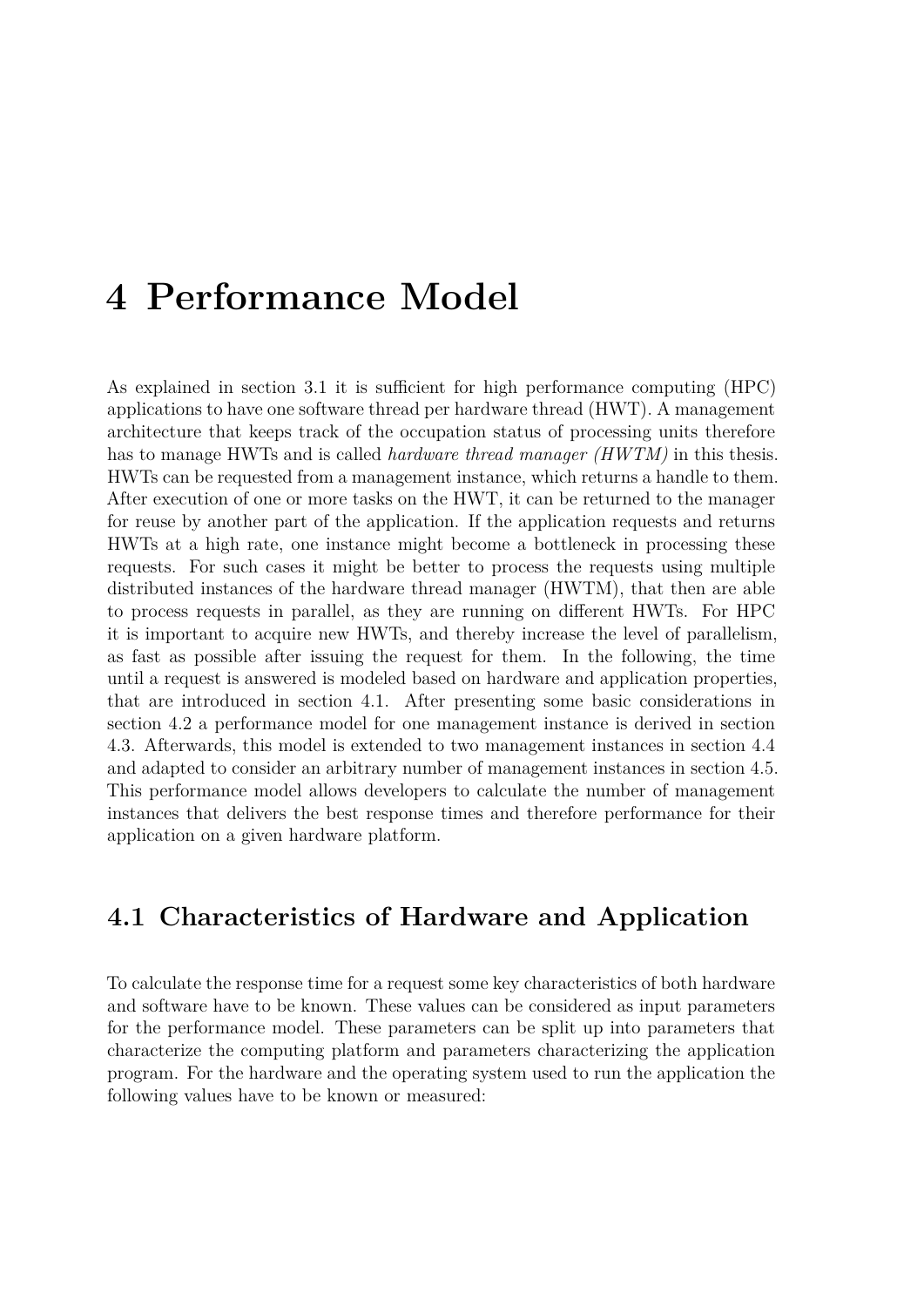| $n_{\rm hwt}$ | The number of HWTs in the system |  |  |  |  |
|---------------|----------------------------------|--|--|--|--|
|---------------|----------------------------------|--|--|--|--|

- *b<sup>c</sup>* The total bandwidth available for communication between two HWTs; This number already includes information about the communication architecture, e.g. about redundant wiring. Unit: B*/*s
- $t_{\rm prop}$  The average propagation delay of the communication infrastructure; Unit: s
- *t<sup>p</sup>* The time until a request for a single HWT is processed by the HWTM, assuming at least one HWT is available; Unit: s
- $t_{\text{return}}$  The time it takes for the HWTM to process the return of a single HWT; Unit: s

The parameters that depend on the application running on top of the operating system are:

- $r_r$  The rate at which requests for new HWTs are issued by the application; Unit: 1*/*s
- *t*calc The duration of the calculations performed by a thread; Afterwards its HWT is returned. Unit: s
- $\bar{n}$  The average amount of requested HWTs per request
- *r<sup>c</sup>* The rate at which a single thread communicates with other threads, while it is working; This number does not include requests to the HWTM. Unit: 1*/*s
- $\bar{s}_c$  The average size of communication messages; Unit: B

The values of the request rate and the calculation time of a thread are assumed to be poisson distributed. This is a common assumption for requests arriving into a queue [All90] [Med02] and is also used to model several other request patterns, e.g. requests to web servers [CZ03]. Their expectancy values are  $r_r$  and  $t_{\text{calc}}$ .

The ha[rdwar](#page-74-5)e [thread](#page-75-7) management architecture can be configured by the following parameters: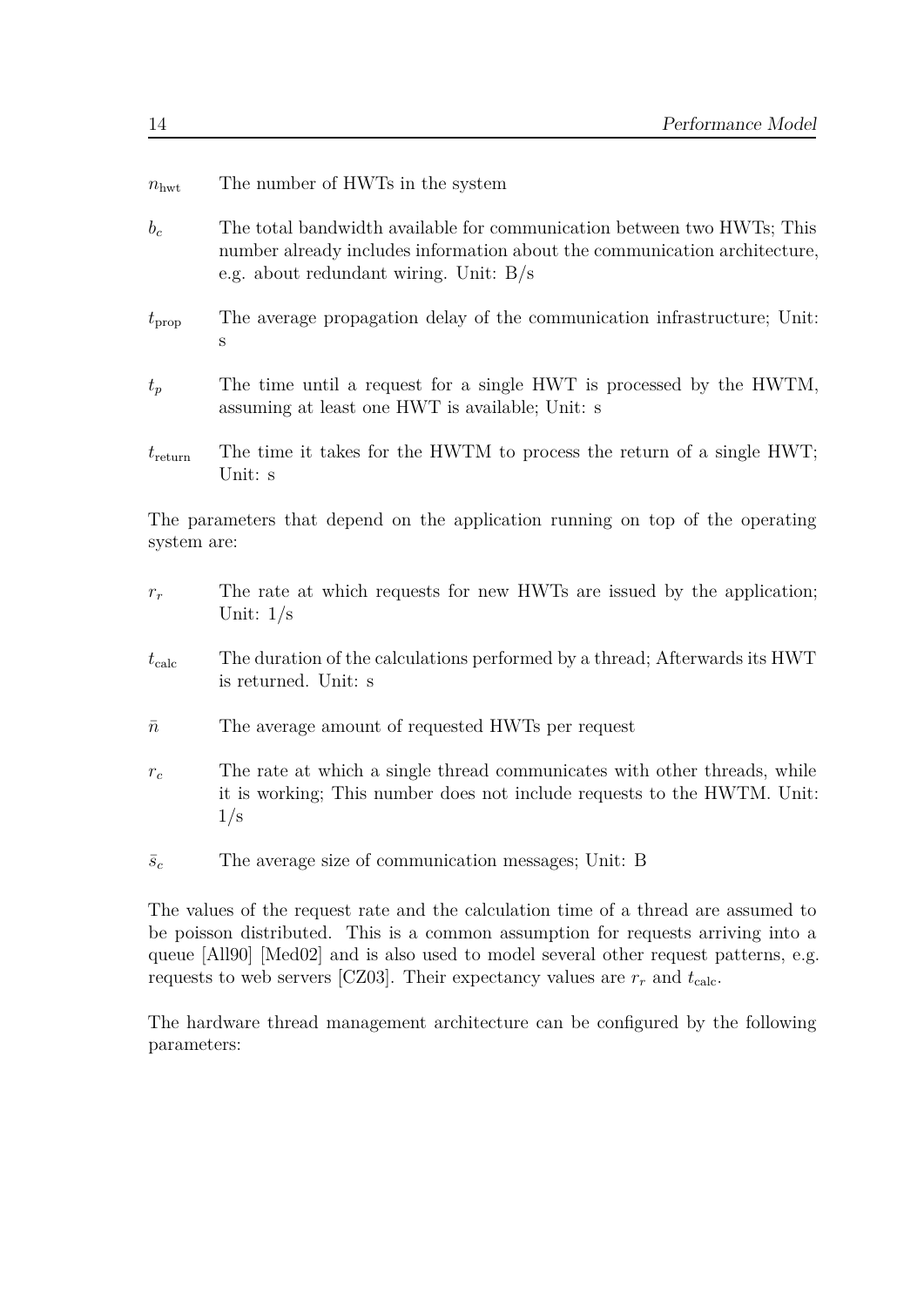- *n<sup>q</sup>* The size of the request queue at the HWTM used as a waiting queue for requests
- *n*managers The amount of HWTM instances used; This number describes the degree of distribution.

## **4.2 Basic Design**

<span id="page-22-0"></span>A HWTM is a piece of software that runs on a single HWT. This HWT is completely dedicated to the management of other HWTs and does not execute any application code, so there are no context switches that would impact the performance of the management code. A similar concept was presented in  $[HRY<sup>+</sup>08]$ , where cores are dedicated for only running kernel code and executing system calls on behalf of other cores to reduce the need of context switches and therefore reduce the probability of cache misses and especially translation lookaside buffer [\(TLB\)](#page-75-1) invalidations. Each HWTM is assigned a set of HWTs it is responsible for.

When an application requests additional threads, this request is always sent to the HWTM responsible for the HWT the requesting code is running on. A reference to this HWTM can be stored in thread local storage (TLS) for fast access. The HWTM's task then is to accumulate the number of HWTs specified in the request and return their handles to the requesting thread. Since only available HWTs can be used for calculations, it has to keep track of the current state of its managed HWTs and only pass out available ones, that are in turn marked as occupied. Upon the return of a HWT it is marked as available again. To provide the application with these operations the HWTM exposes two functions: request\_workers(n) to request *n* HWTs and return\_worker(handle) to return the HWT with the given handle.

Since the HWT running the management code does not execute any application code, for a fixed number  $n_{\text{managers}}$  of HWTMs the number of worker HWTs available to the application is given by

$$
n_{\text{workers}} = n_{\text{hwt}} - n_{\text{managers}} \tag{4.1}
$$

The HWTM developed in this thesis supports distributed processing of requests and therefore is capable of running multiple HWTM instances on different HWTs in parallel. However, these instances have to interact with each other in order to synchronize their state information. In the following, first the operation of a system with only one HWTM instance is described to model the basic mode of operation. Therefore,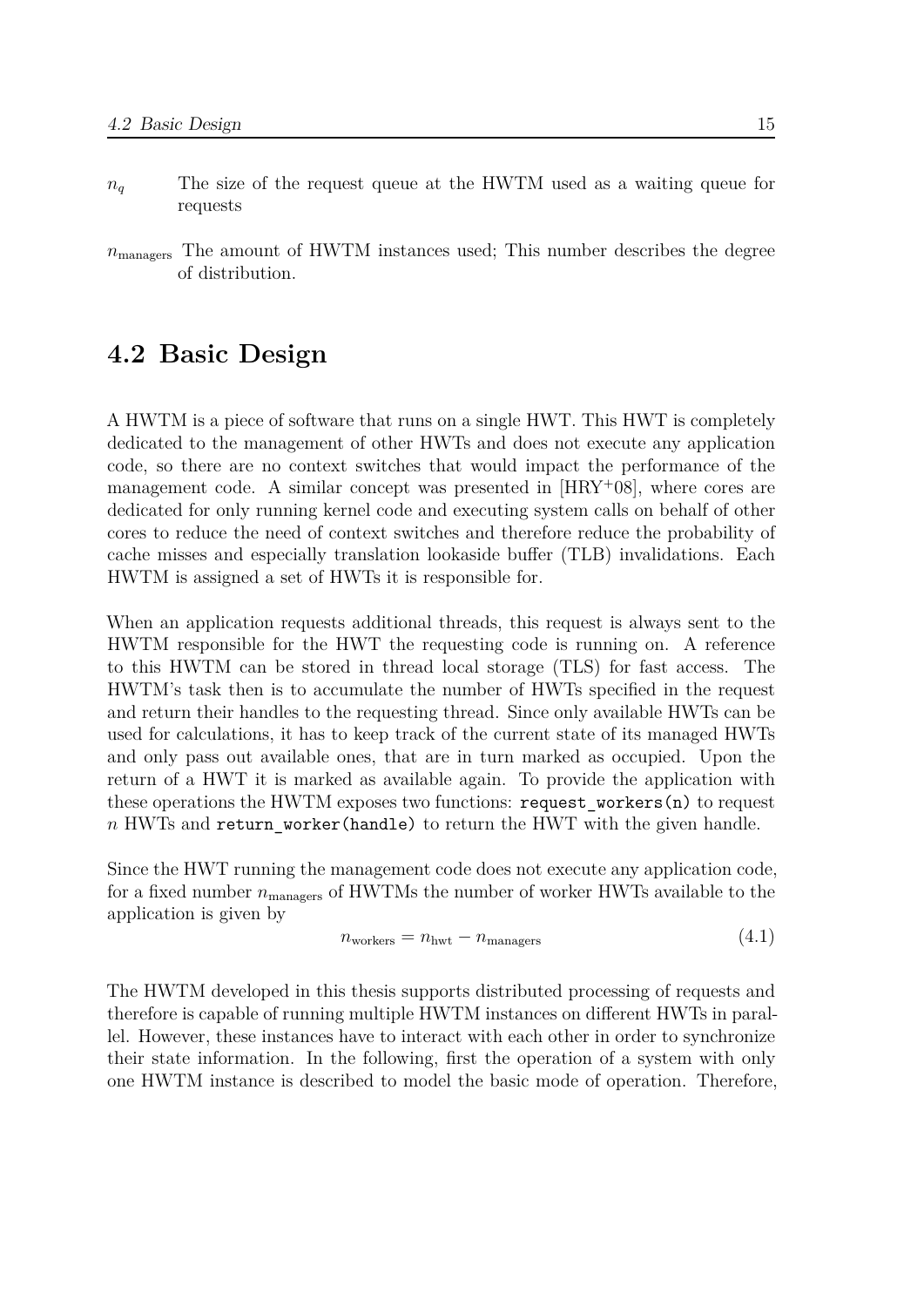the number of workers is

$$
n_{\text{workers}} = n_{\text{hwt}} - 1 \tag{4.2}
$$

Afterwards, this model is extended to multiple HWTM instances, that share the workload.

## <span id="page-23-0"></span>**4.3 Considering a Single Hardware Thread Manager**

When the HWTM receives a new request for one HWT it takes  $t_p$  to process the request, if at least one HWT is available. There are several tasks it has to complete to process the request:

- 1. Search for an available HWT in the list of managed HWTs. The first available HWT in the list is selected and marked as occupied.
- 2. Assign a unique identifier to each hardware thread. In case of only one hardware thread manager, this is a trivial task and has a constant runtime, e.g. using the value of an increasing counter. Since the HWT ID can be used as an unique identifier, this is trivial for one-to-one mappings of HWTs to threads, as well.
- 3. Optionally create a (software) thread on the selected HWT.
- 4. Accumulate this information into a structure that is returned.
- 5. The next available HWT is searched and a pointer to it is stored for later use.

The time for processing a request for *n* HWTs is determined by

$$
t_p(n) = n \cdot t_p. \tag{4.3}
$$

When a thread finishes its calculations, it sends a message to the HWTM. The manager puts the HWT back to the free list, which takes a constant runtime of  $t_{\text{return}}$ . The HWT then can again be allocated to an other request. When the HWTM is done processing a request, it continues with processing the next one in the waiting queue.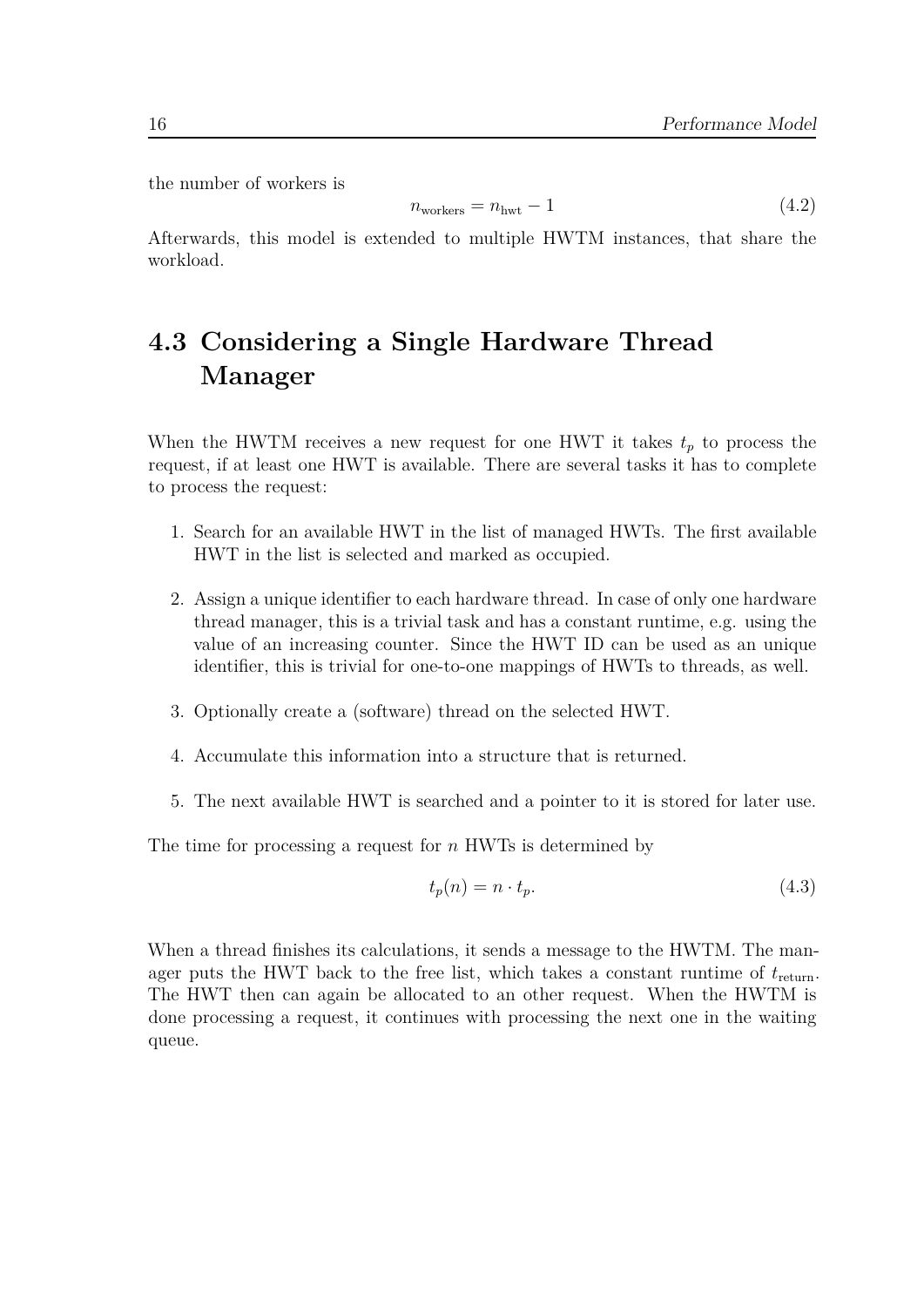#### **4.3.1 Number of Available Hardware Threads**

<span id="page-24-0"></span>The number of HWTs that are currently available throughout the system can be modeled as a continuous time markov chain (CTMC) with the state numbers representing the current number of available HWTs. The rate at which threads are requested is independent of the number of currently working threads. Therefore, a transition from state *i* to  $i - 1$  takes place at a rate of  $r_r \cdot \bar{n}$ . The rate of HWTs returned to the manager depends on the number of currently working threads, since in a system with more active threads more threads finish their work per time interval. The rate of thread returns can be calculated as  $(n_{\text{works}} - i)/t_{\text{calc}}$  for *i* available threads. This is the rate of the transition from state *i* to  $i + 1$  in the CTMC. Let  $q_{i,j}$  denote the rate of a state transition from state  $i$  to state  $j$ , then the number of available hardware threads is described using

$$
q_{i,i-1} = r_r \cdot \bar{n} \qquad \text{for all} \quad 1 \le i \le n_{\text{workers}} \tag{4.4}
$$

$$
q_{i,i+1} = \frac{n_{\text{works}} - i}{t_{\text{calc}}} \quad \text{for all} \quad 0 \le i \le n_{\text{works}} - 1. \tag{4.5}
$$

These transition rates are encapsulated in the transition rate matrix Q. To obtain a valid CTMC, the values on the major diagonal  $(q_{i,i})$  have to be chosen such that the rows of *Q* add up to zero. All values of *Q* not located on the major or a minor diagonal are set to zero. The analysis of the steady state distribution of this markov chain provides a probability distribution of the number of available HWTs in the whole system. The probability of *x* HWTs being available (or of  $n_{\text{worker}} - x$  hardware threads working) is denoted by  $\pi_x$ , which can be computed as the steady state distribution of the CTMC. This solution is obtained by solving the equation

$$
\pi_x Q = 0 \tag{4.6}
$$

with respect to  $\pi_x$  according to [Nor98]. The solution has to meet the condition, that all entries in  $\pi_x$  add up to one.

Assuming  $n_{\text{workers}} = 3$ ,  $r_r \cdot \bar{n} = 1$  and  $t_{\text{calc}} = 2$ , the matrix Q yields

$$
Q = \begin{pmatrix} -1.5 & 1.5 & 0 & 0 \\ 1 & -2 & 1 & 0 \\ 0 & 1 & -1.5 & 0.5 \\ 0 & 0 & 1 & -1 \end{pmatrix}
$$
 (4.7)

which corresponds to the illustration in figure 4.1. The steady state for this system then is

$$
\pi_x = \begin{pmatrix} 0.21 & 0.32 & 0.31 & 0.16 \end{pmatrix} . \tag{4.8}
$$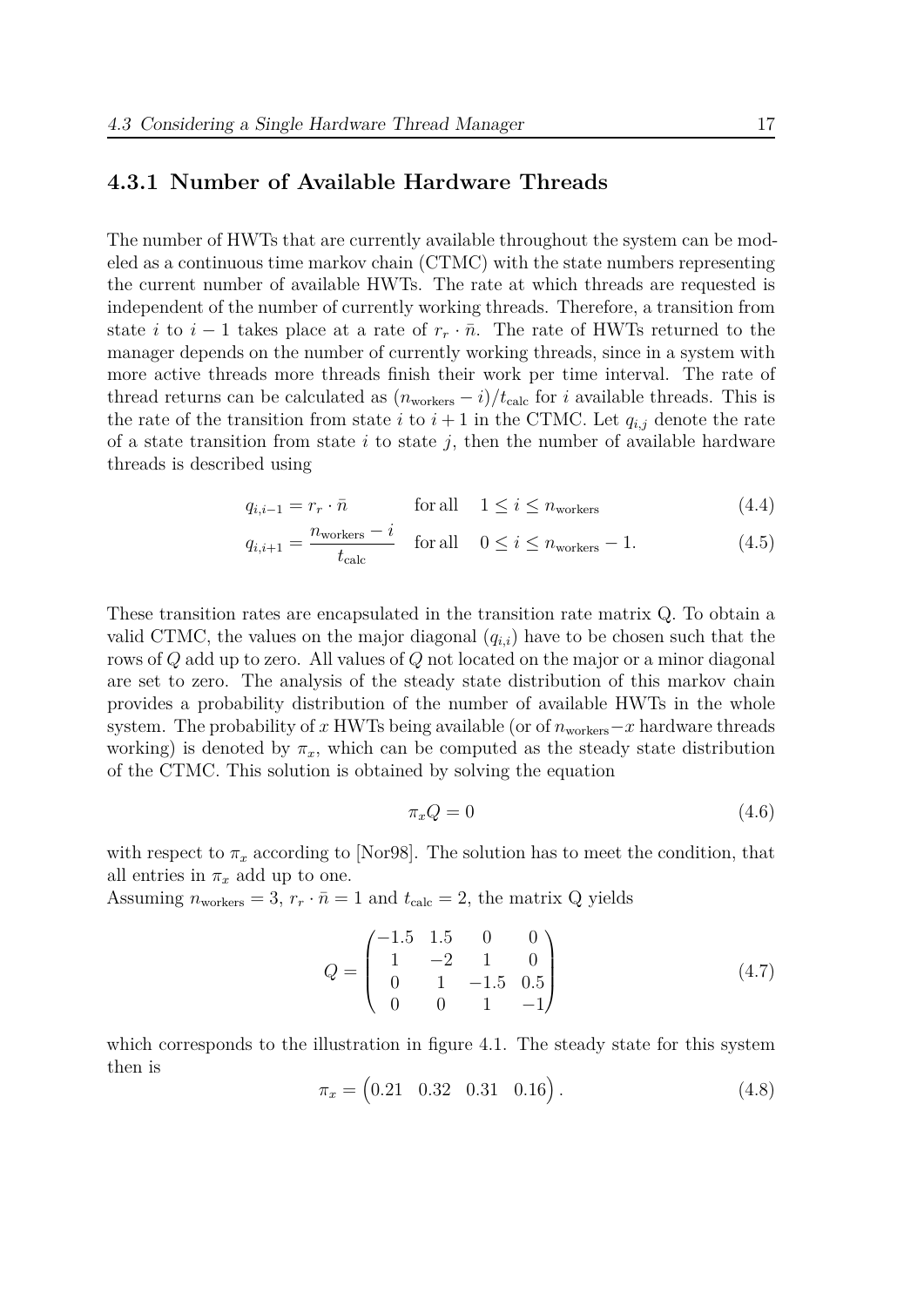So, for this example, the probability of all threads being busy is 0*.*21, while all threads are available with a probability of 0*.*16.



**Figure 4.1:** Exemplary CTMC for modeling a system with  $n_{\text{workers}} = 3, r_r \cdot \bar{n} =$ 1 and  $t_{\text{calc}} = 2$ ; States are labeled with the number of available HWTs in the system, transitions are labeled with transition rates.

### **4.3.2 Communication Latency**

<span id="page-25-0"></span>For calculating the total time from issuing the command to send a message until it is received, three major parts have to be considered:

1. **Transmission delay:** The time it takes for a message to be serialized onto the transmission medium. It is calculated as

$$
t_{\text{trans}} = \frac{\text{message size}}{\text{link bandwidth}}.
$$

2. **Propagation delay:** The time a message is being transmitted through the link. It is determined by

$$
t_{\text{prop}} = \frac{\text{link length}}{\text{propagation speed}}.
$$

3. **Queueing delay:** The time a message has to wait for transmission. It depends on the link load and is given by

$$
t_{\text{wait}} = \frac{1}{\frac{\text{link bandwidth}}{\text{message size}}} - \text{message rate}.
$$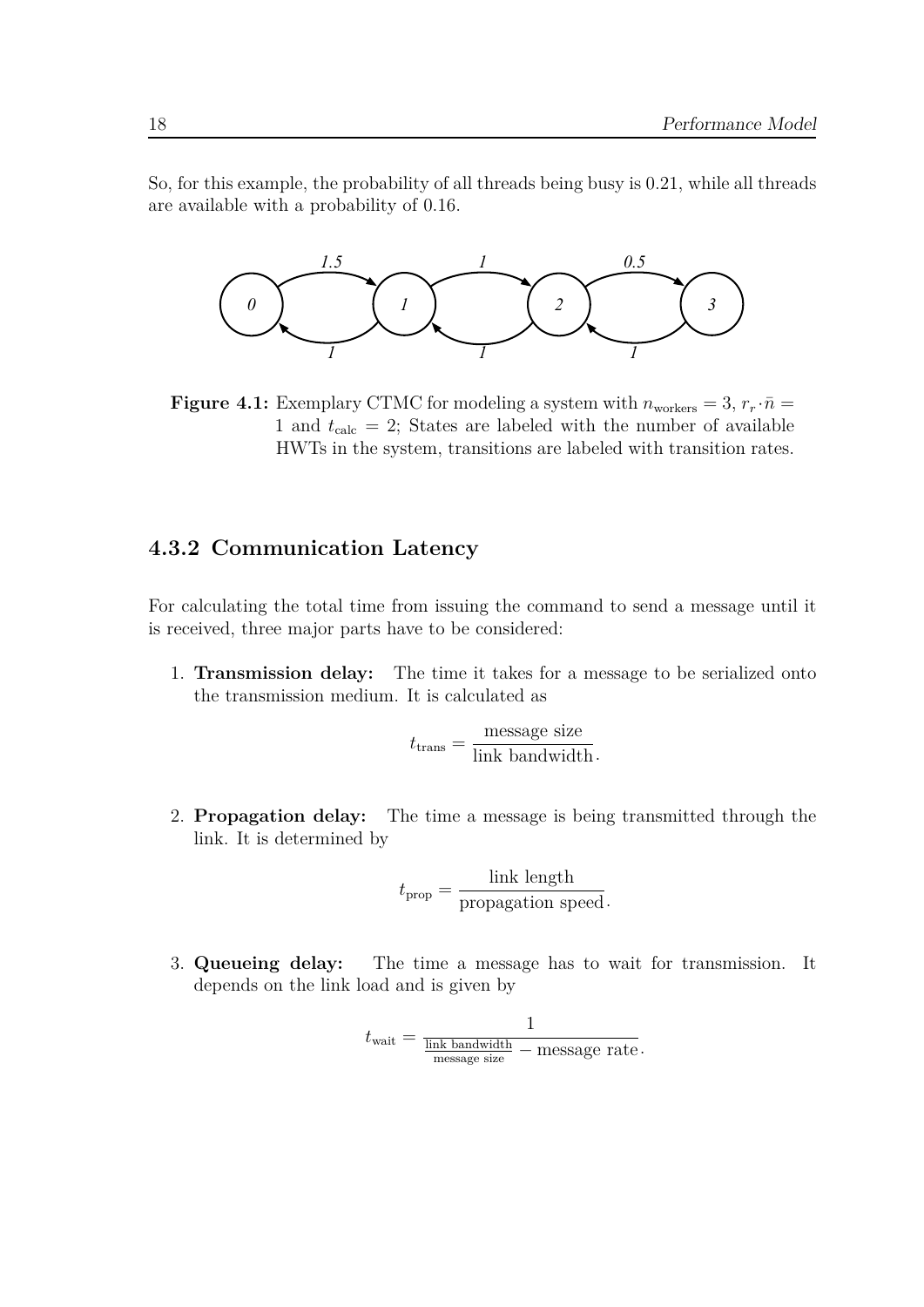For the calculations of the communication latency a ring bus connecting all hardware threads is assumed. In order to consider redundant wiring, the value used as total available bandwidth could be adapted, e.g. for a double ring bus,  $b<sub>c</sub>$  can be set to double the bandwidth of a single link. The latency of communication between a HWT and the HWTM heavily depends on the amount of communication that is triggered by the application for its own purposes.

For requesting HWTs, messages are sent to the HWTM at a rate of *rr*. Analogously the message rate for returning threads is given by utilizing the probability of a certain number of threads being active:

$$
r_{\text{returns}} = \sum_{i=0}^{n_{\text{works}}} \pi_i \cdot \frac{n_{\text{works}} - i}{t_{\text{calc}}}
$$
(4.9)

The rate at which the running application sends messages for communication between worker hardware threads is determined by

$$
r_{\text{other}} = \sum_{i=0}^{n_{\text{worker}}} \pi_i \cdot (n_{\text{worker}} - i) \cdot r_c.
$$
 (4.10)

Therefore, the total rate of messages being transmitted over the interconnect is given by

$$
r_{\text{total}} = r_r + r_{\text{returns}} + r_{\text{other}}.\tag{4.11}
$$

The propagation delay, i.e. the time of a packet being "in flight" on the link, is assumed to be a constant in the system and is therefore given as a fixed parameter.

Using these variables, the mean time needed for transmitting an additional message is calculated as

$$
t_c = t_{\text{trans}} + t_{\text{prop}} + t_{\text{wait}} \tag{4.12}
$$

$$
t_c = \frac{\bar{s}_c}{b_c} + t_{\text{prop}} + \frac{1}{\frac{b_c}{s_c} - r_{\text{total}}}.\tag{4.13}
$$

Equation (4.13) only holds, if  $r_{total} \leq \frac{b_c}{s_c}$  $\frac{b_c}{s_c}$ , or in other words, if the link is capable of transporting all the messages that need to be sent. If this condition is violated, the mean queueing time approaches infinity and no reasonable transmission is possible.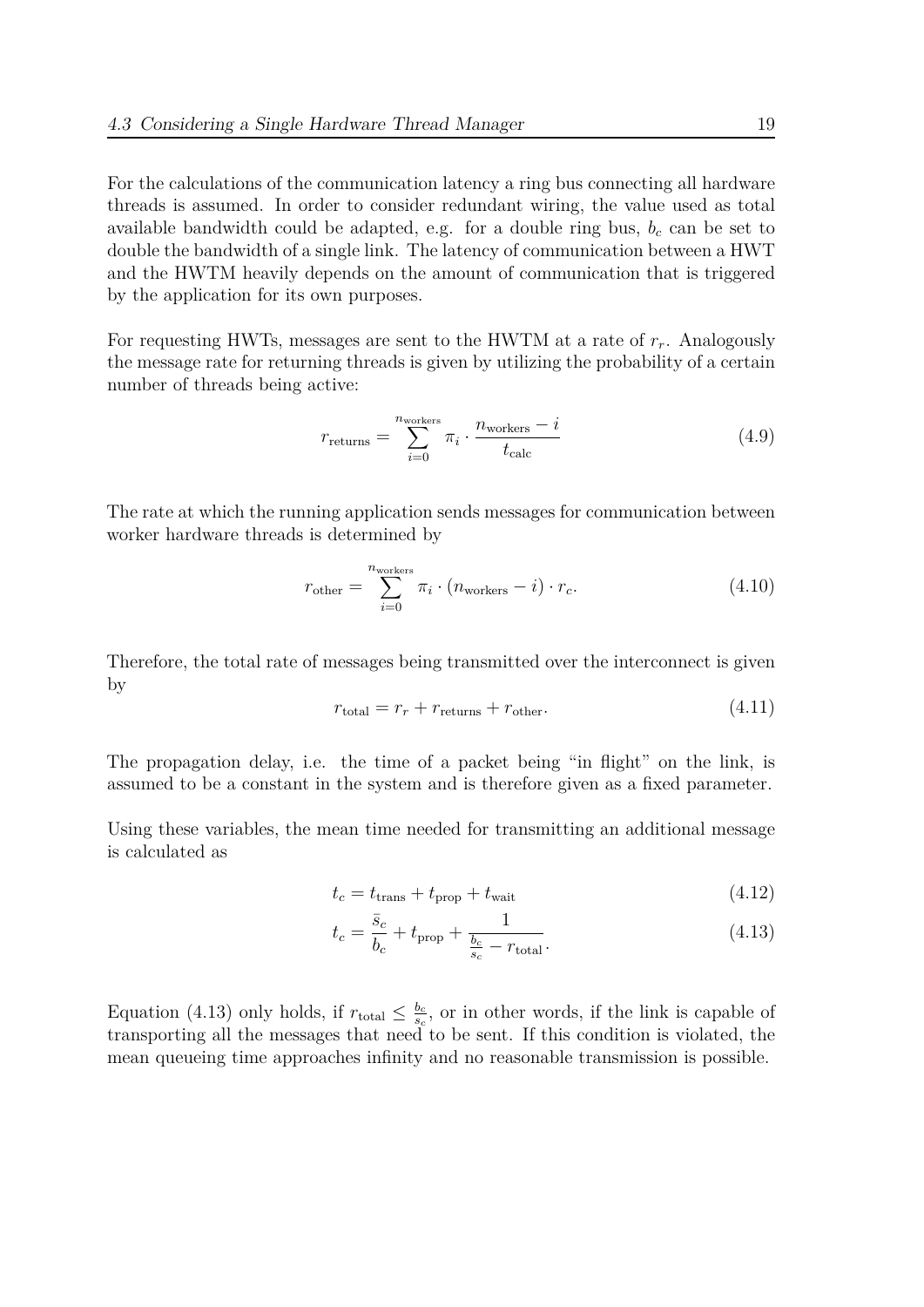#### **4.3.3 Waiting Queues and Total Response Time**

<span id="page-27-0"></span>To derive the total response time it takes for the application from issuing a thread creation request experiences until a handle is returned, the state of the request queue of the hardware thread manager has to be known. For describing queues Kendall's notation is used. This notation also includes the possibility to describe random arrival times with a certain mean value. The queueing process is described in Kendall's notation as a  $M(r_r)/M(\frac{1}{t_p})/1/n_q$  queue. This denotes a queue with random arrival (poisson process) at an average rate of  $r_r$ , a random service time with a mean of  $\frac{1}{t_p}$ , one server (the hardware thread manager itself) and a queue size of  $n_q$ . Random arrival times are chosen, because the arrival of requests depends on the implementation of the application. Poisson processes are the most common choice when describing such queues [Med02]. Random service time is a reasonable choice, since it depends on the amount of hardware threads requested, which is chosen by the application. Although the individual service times are determined by a random process, the average service time for [an arb](#page-75-7)itrary request of  $\bar{t}_p = t_p(\bar{n})$  is known.

According to  $[AII90]$ , the average waiting time of a request in a  $M/M/1/N$  queue with average arrival rate of  $r_r$ , average service time  $t_p$  and capacity  $n_q$ , is given by

$$
t_{\text{queue}} = \frac{L}{r_r(1 - p_{n_q})} \tag{4.14}
$$

with *L* denoting the expected steady state number of occupied waiting slots. *L* is calculated as

$$
L = \begin{cases} \frac{a}{1-a} - \frac{(n_q+1)a^{n_q+1}}{1-a^{n_q+1}} & \text{if } a \neq 1\\ \frac{n_q}{2} & \text{if } a = 1. \end{cases}
$$
 (4.15)

Here *a* denotes the occupancy rate of the HWTM, i.e. the fraction of time spent processig requests. It is given by

$$
a = \bar{t}_p \cdot r_r. \tag{4.16}
$$

The case  $a = 1$  occurs, if requests arrive exactly as fast as they are processed. The probability  $p_{n_q}$  of the queue being filled completely is determined by

$$
p_{n_q} = \begin{cases} \frac{(1-a)a^{n_q}}{1-a^{n_q+1}} & \text{if } a \neq 1\\ \frac{1}{n_q+1} & \text{if } a = 1. \end{cases}
$$
 (4.17)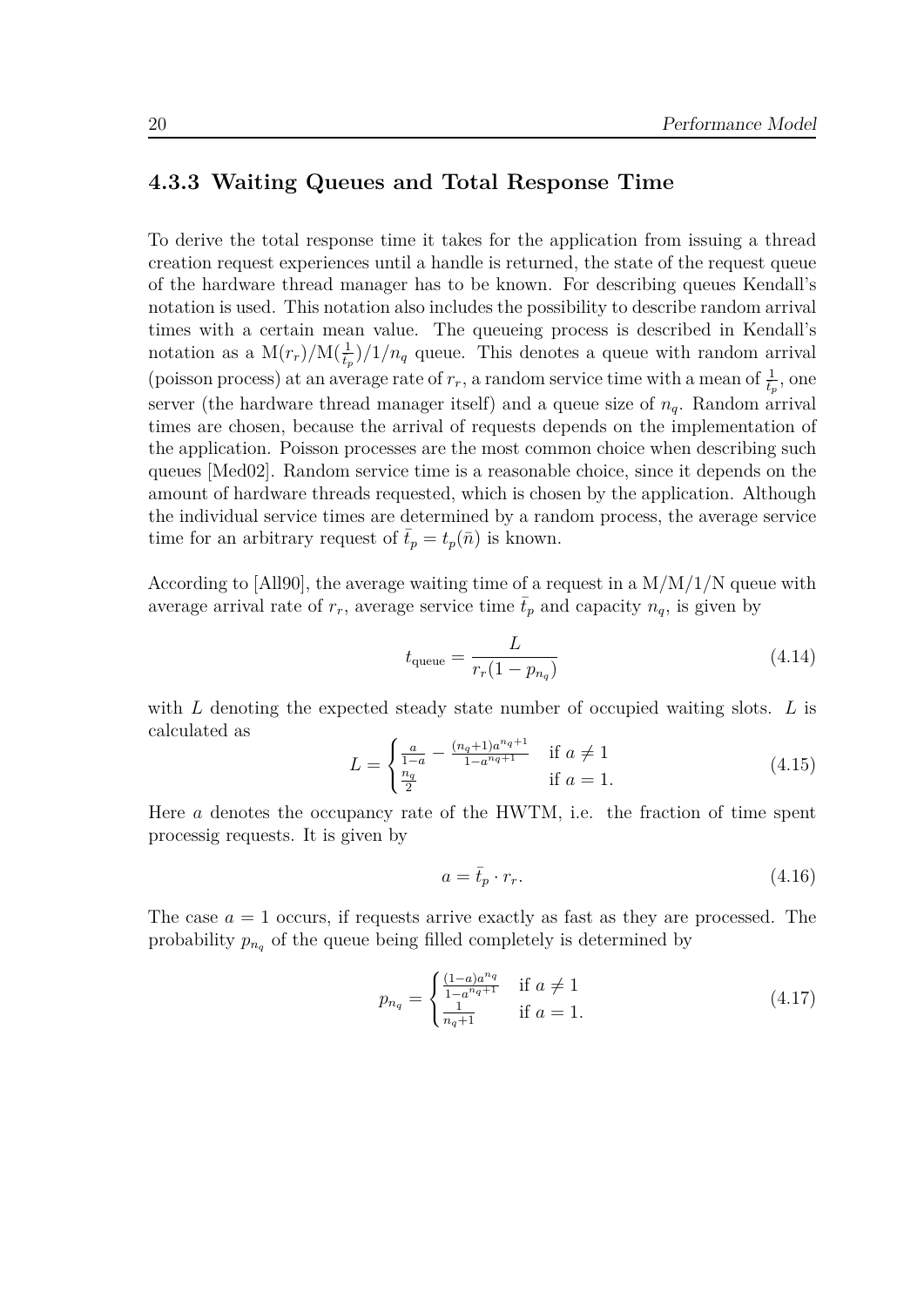A request for *n* threads being sent to the hardware thread manager experiences a total response time *t*request from issuing the request until a handle is received:

$$
t_{\text{request}}(n) = t_c + t_{\text{queue}} + t_p(n) + t_c \tag{4.18}
$$

This includes the time for two messages being sent, used for request and response, the time the request spends in the waiting queue and the time for the actual processing of the request by the HWTM.

#### **4.3.4 Queue Overflow**

<span id="page-28-0"></span>Assuming that there are only as many HWTs requested as there are HWTs in the system, the queue of the HWTM needs to be as large as the number of HWT for avoiding an overflow of the queue:

<span id="page-28-1"></span>
$$
n_q \ge n_{\text{workers}} \tag{4.19}
$$

This would cover the case where each HWT is requested simultaneously in a single request each. Depending on the total number of HWTs, this approach could lead to a very large queue that could be nearly empty most of the time. The size of the queue could make the amount of memory used by the hardware thread manager too large to permanently stay in the local cache for a large number of hardware threads, which leads to increasing runtimes due to cache misses and time spent for accessing memory. Therefore, a smaller queue size might be a better choice. In this case, a mechanism notifying the requesting thread, whether a request was dropped, is required. The application then may transmit the request again at a later time.

To determine the probability of a request being dropped, the steady state of the queue must be analyzed. In [BG00] a way to calculate the probability of a queue being filled with  $0 \le x \le n_q$  elements is presented. In a queue with capacity  $n_q + 1$ , the probability of this auxiliary queue being filled completely, is the same as a queue with capacity *n* having a queu[e overfl](#page-74-6)ow. The probability of the auxiliary queue with capacity  $n_q + 1$  being filled completely can be calculated using equation (4.17):

$$
p_{\text{overflow}} = \frac{(1-a)a^{n_q+1}}{1 - a^{n_q+2}} \tag{4.20}
$$

It would also be possible to derive the time variant behavior of the queue and thereby calculate the time variant probability of a queue overflow, as presented in [GBG02]. However, as the considered system is long-running, the transient phase, which is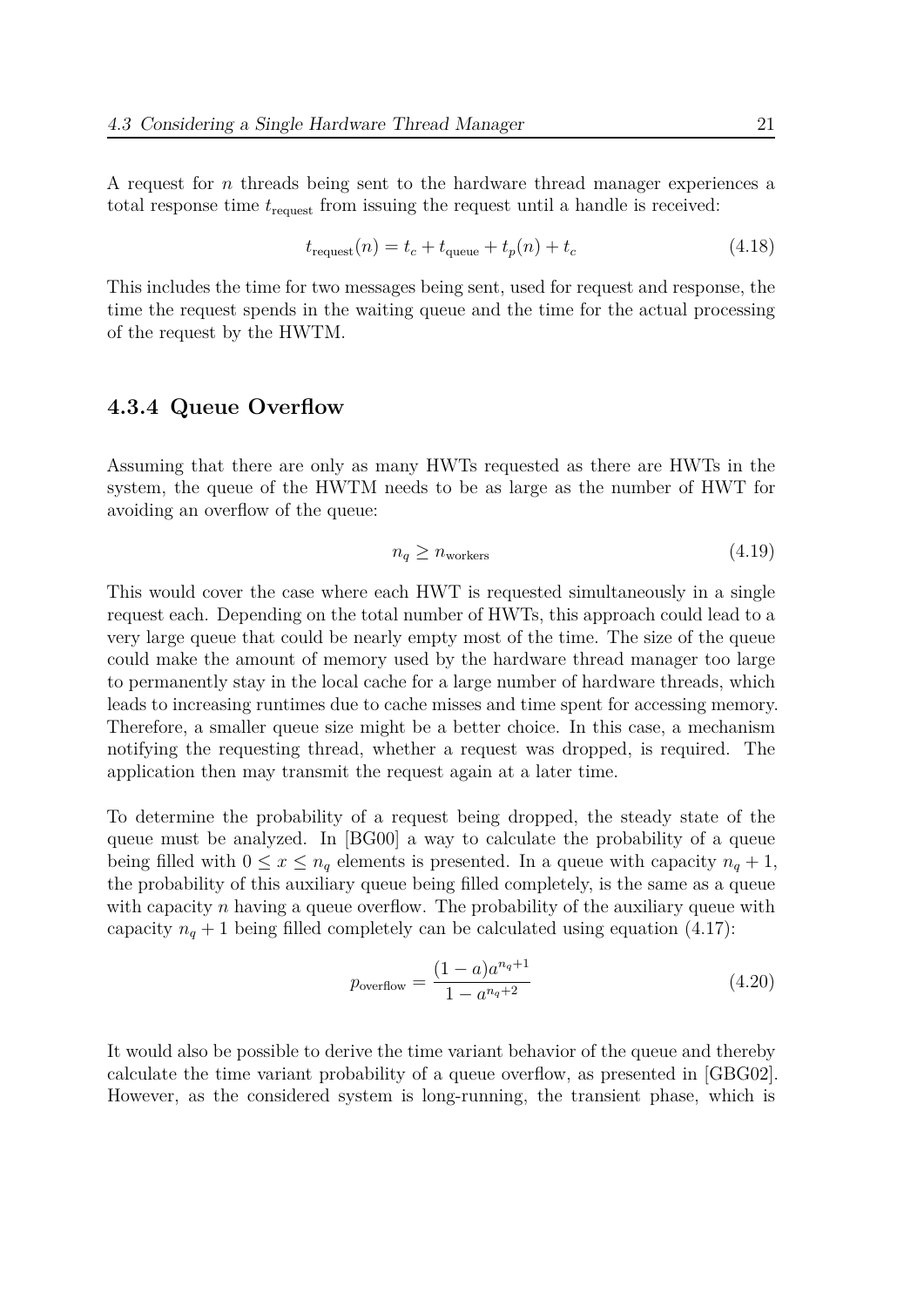characterized by the time variant probability, until the steady state is reached can be neglected.

A discarded request that has to be transmitted again, leads to an increased usage of communication bandwidth and an increased duration of thread creation.

#### **Effects Caused by Using Small Queues**

**Loss** In case of a queue overflow causing a request being discarded, this event has to be reported back to the requesting node. The request has to be issued again after some waiting time *t*retransmit. As a result, the total delay of the request increases by  $2t_c + t_{\text{retransmit}}$ . For this reason equation (4.18) has to be extended to model this behavior. Using  $p_{\text{overflow}}$  to denote the probability that a request has beed discarded due to a full queue, as previously described, the total request time is given by

$$
t_{\text{request}}(n) = t_c + t_{\text{queue}} + t_p \cdot n + t_c + (2t_c + t_{\text{retransmit}}) \cdot \sum_{k=1}^{\infty} p_{\text{overflow}}^k.
$$
 (4.21)

The summation index *k* describes the number of times a request is retransmitted. Since  $|p_{\text{overflow}}|$  < 1 this can be simplified by applying the geometric series:

$$
t_{\text{request}}(n) = t_c + t_{\text{queue}} + t_p \cdot n + t_c + (2t_c + t_{\text{retransmit}}) \cdot \left(\frac{1}{1 - p_{\text{overflow}}} - 1\right) \tag{4.22}
$$

<span id="page-29-0"></span>This equation also includes the cases, where the request is discarded multiple times in a row.

**Benefit** The main benefit of using a queue with size  $n_q \leq n_{\text{workers}}$  is the reduced amount of memory required to store it. If the queue is too large to fit into the cache of the hardware thread running the hardware thread manager, a lot of cache misses may occur when adding elements to the queue at the end and when fetching or removing them from the front. The maximum queue length, where the complete code of the HWTM and its entire waiting queue fit into the cache of a single HWT, depends on the implementation of the management architecture and the hardware used for running it and has to be determined separately.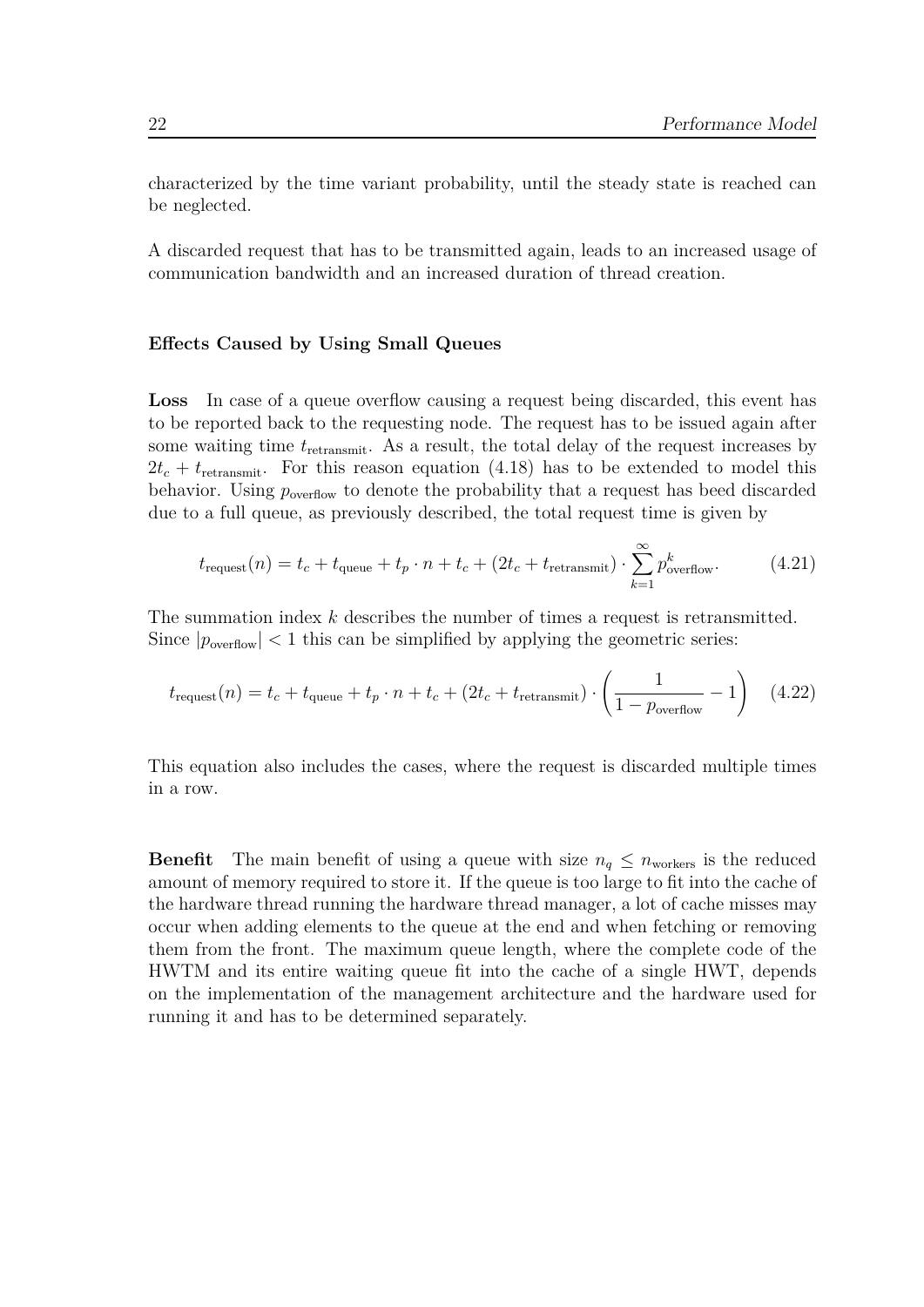## **4.4 Introducing a Second Management Instance**

<span id="page-30-0"></span>In this section, a system with two management instances is considered. Since work is split up between these instances, the workload for each instance is reduced. The two instances share the workload, because requests are directed to the HWTM responsible for the requesting HWT and requests are assumed to be issued equally distributed over the available HWTs.

In the following, the case of only two management instances is considered. In this case, one instance immediately knows, which instance is responsible for all available hardware threads not managed by itself, namely the other instance. However, where possible, equations are given in a way that also applies for an arbitrary number  $n_{\text{managers}}$  of hardware thread managers in the system. Initially, the state synchronization required for more than two management instances is neglected and introduced afterwards.

When introducing an additional hardware thread management instance, dedicating a second HWT completely for that task, the number of hardware threads available to the application is reduced by one, since  $n_{\text{managers}}$  is increased by one. These worker hardware threads are then split up into  $n_{\text{managers}}$  groups. Each group is assigned to one hardware thread manager. Therefore, each of the management instances is, as an upper bound, in charge of

$$
n_{\text{managed}} = \left\lceil \frac{n_{\text{works}}}{n_{\text{managers}}} \right\rceil \tag{4.23}
$$

HWTs. The request rate, at which new requests arrive at a HWTM, is also reduced, because of the reduction of managed hardware threads. The rate *rr,*1, denoting the rate at which requests arrive at a single management instance, is given by

$$
r_{r,1} = \frac{r_r}{n_{\text{managers}}}.\tag{4.24}
$$

In order to minimize communication distance to the HWTM, each HWT is associated to the closest management instance and directs all requests to this instance. Further, all responses are received from this instance. The management instances should be distributed uniformly over the communication infrastructure to ensure minimal communication distances between threads and HWTMs and a fair division of HWTs between the management instances.

Sometimes the HWTM instances may have to communicate with each other. Although messages exchanged between worker HWTs and a management instance usu-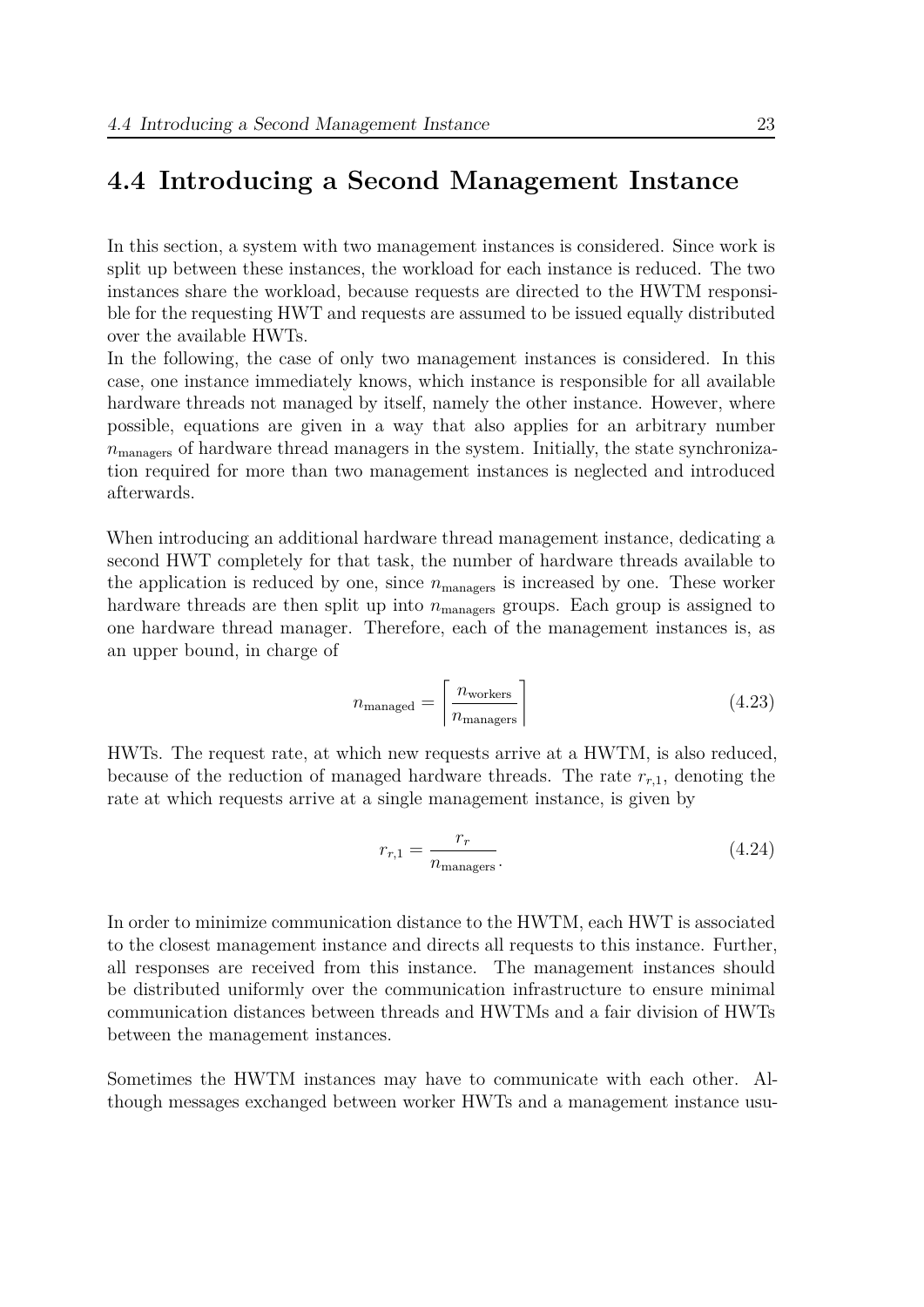ally are the more common message type, some requests may have to be delegated. The basic communication between two HWTM instances is covered in the following section.

### **4.4.1 Communication**

<span id="page-31-0"></span>If a request arrives at a HWTM and it is not able to satisfy it immediately, because it does not have enough HWTs available, the request has to be delegated. For this delegation, the original HWTM issues a request for the remaining number of HWTs and sends it to the other manager. After it receives a response, the local and remotely computed results are combined and sent back to the original requester.

The amount of random communication between different worker threads, which occurs at a rate of *rc*, does not change when introducing an additional management instance. However, additional messages may need to be sent in order to request hardware threads from the other manager, if necessary. The number of additional messages required for this task, is derived in the following section.

#### **4.4.2 Inability to Satisfy a Request**

<span id="page-31-1"></span>A request of a thread to get *n* HWTs cannot be fulfilled, if the number of available HWTs at the management instance is smaller than *n*. To derive the probability of a single management instance having less than *n* hardware threads available, an assumption about the distribution of requests is needed. Since the considered system is long running, it is assumed, that, after some initial phase, the requests for new threads arrive randomly at each of the management instances. In general the probability for each instance is  $1/n_{\text{managers}}$ , in this case of two management instances this equals 50%.

The inability of a HWTM to satisfy a request is described by a hypergeometric distribution and the probability of a management instance being unable to fulfill a request, while in total *x* HWTs are available, is given by

$$
p(n,x) = \sum_{k=0}^{n-1} \frac{\binom{n_{\text{maxaged}}}{k} \binom{n_{\text{worker}} - n_{\text{managed}}}{x-k}}{\binom{n_{\text{worker}}}{k}}.
$$
(4.25)

This can be pictured as a random draw, where for each available HWT a manager is randomly chosen to be responsible of it. Therefore, a hypergeometric distribution with population size  $n_{\text{workers}}$ , number of success states  $n_{\text{managerd}}$ , number of draws *x*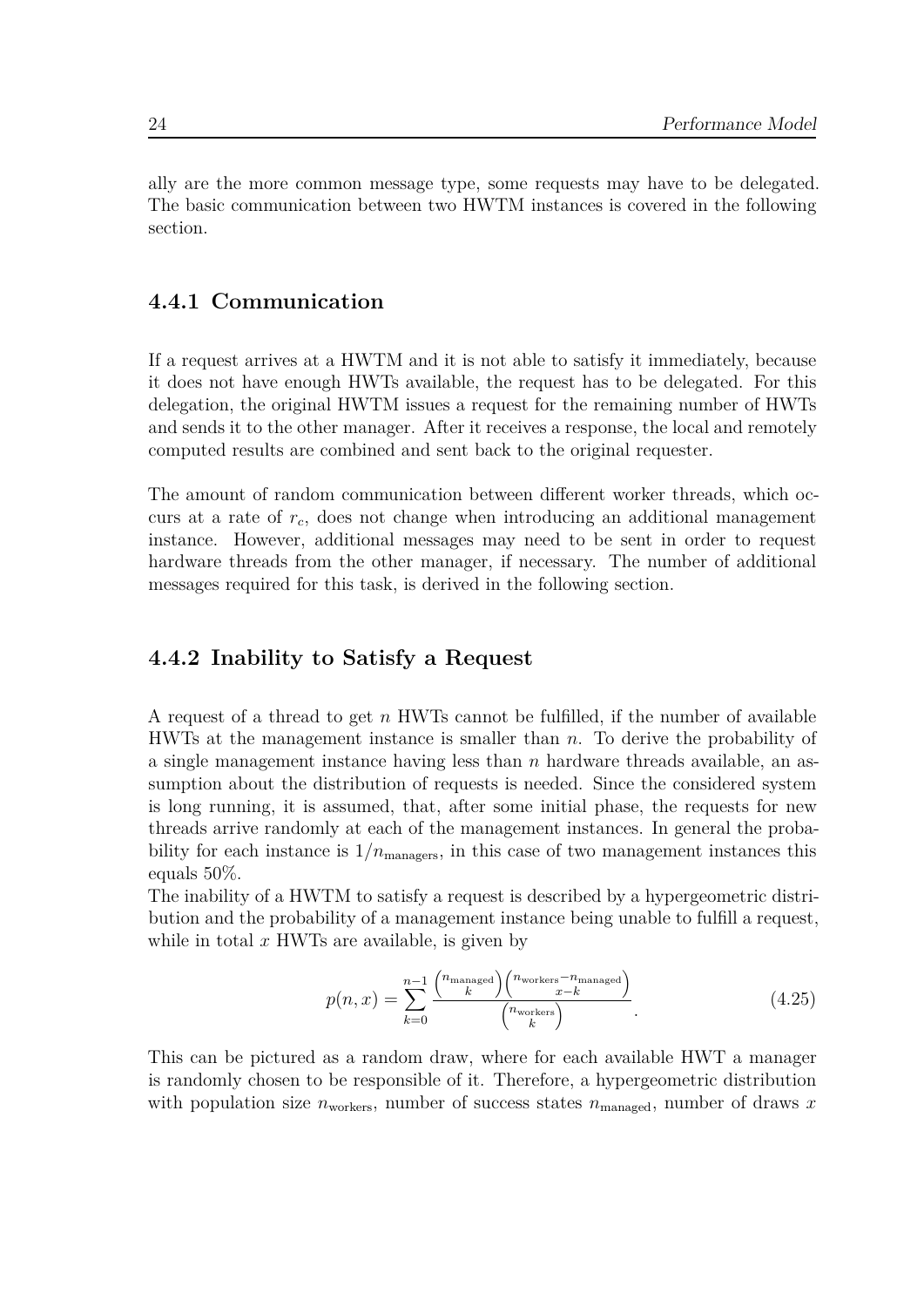and number of observed successes *k* is used here. Combining this equation with the previously derived probabilities  $\pi_x$  of *x* HWTs being available, yields

$$
p(n) = \sum_{x=0}^{n_{\text{works}}} \pi_x p(n, x) \tag{4.26}
$$

to obtain the overall probability of a management instance being unable to satisfy a request for *n* HWTs and having to split up the request.

#### **4.4.3 Total Response Time**

<span id="page-32-0"></span>If a management instance is unable to fulfill a request, the request is redirected to the other management instance. To acquire the remaining HWTs, the initial management instance has to request those from the other instance, wait for a response, and deliver the results back to the requesting thread. So, it has to wait as long as a normal thread, when requesting HWTs. Additionally, the response of the other instance has to pass through the message queue. In combination with (4.22) the total request time is given by

$$
t_{\text{request},2} = t_{\text{request}}(n) + p(n)(2 \cdot t_{\text{queue}} + 2 \cdot t_c). \tag{4.27}
$$

Since the time for actually processing the [requ](#page-29-0)est  $t_{\text{request}}(n)$  does not depend on the size of the delegated part of the request, it can be included all at once. This means, that a thread requesting hardware threads has to wait longer until the threads are received. However, the management instance can handle other requests in the meantime.

#### **4.4.4 Queueing Time**

<span id="page-32-1"></span>The requests for threads are split up between the instances, reducing the number of requests for a single instance. However, additional requests are now generated, if one instance requests threads from another one. This case occurs with probability  $p(n)$ , so the additional request rate is  $p(n)r_r$ . The time a request spends in the queue is calculated, by replacing  $r_r$  with  $p(n)r_r + r_{r,1}$  in equations (4.14) - (4.17).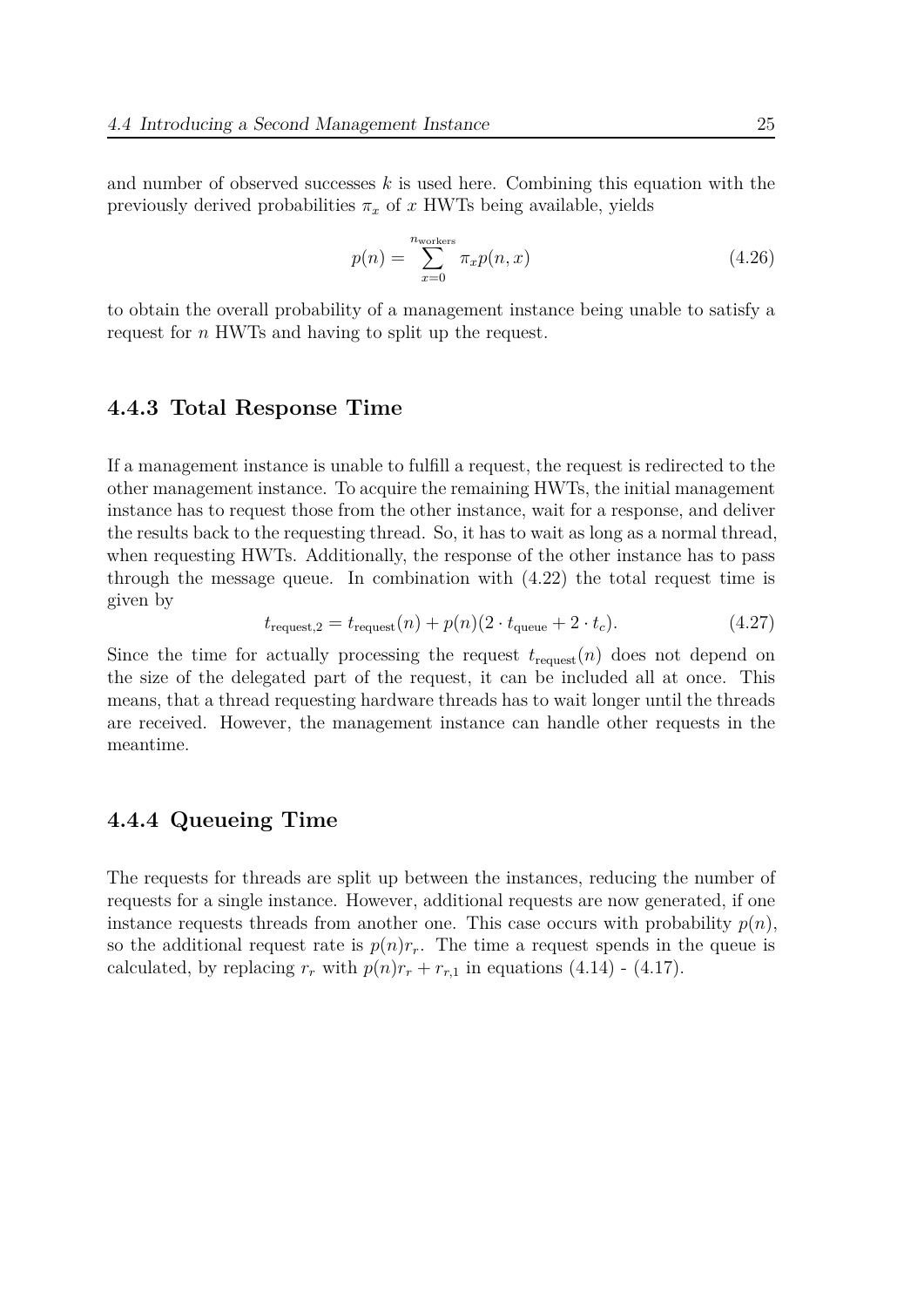## **4.5 Increasing the Number of Management Instances**

<span id="page-33-0"></span>A new problem arises, if the number of management instances is increased beyond two. If only two management instances are present and one instance cannot fulfill a request using only the HWTs managed by itself, it sends a message to the other management instance. In case of more than two management instances, it is not obvious, which instance has which amount of available hardware threads and which instance should be contacted. Therefore, replication of the current state of the management instances is required. When the number of available HWTs at a management instance changes, the new number of available HWTs is propagated to all other HWTMs by sending out a broadcast message. Then every management instance can determine the HWTM with the most available HWTs and request them from this instance. This HWTM is selected, because it yields the highest probability to fulfill the request, after it passes the queue. In this way, each HWTM has a local list of the state of its managed HWTs and a list of the amount of available HWTs at the other instances. So each HWTM has a fine-grained view of its own HWTs and only accumulated numbers for the other instances.

#### **4.5.1 Mode of Operation**

<span id="page-33-1"></span>When processing a request for HWTs, a management instance now carries out the following protocol

- 1. Assign locally available hardware threads to the request
- 2. If there are not enough hardware threads available
	- a) Find the hardware thread manager with the largest amount of available hardware threads
	- b) Request additional hardware threads from this management instance
	- c) Subtract number of requested hardware threads from stored numbers
	- d) If there are still hardware threads missing, repeat from 2a)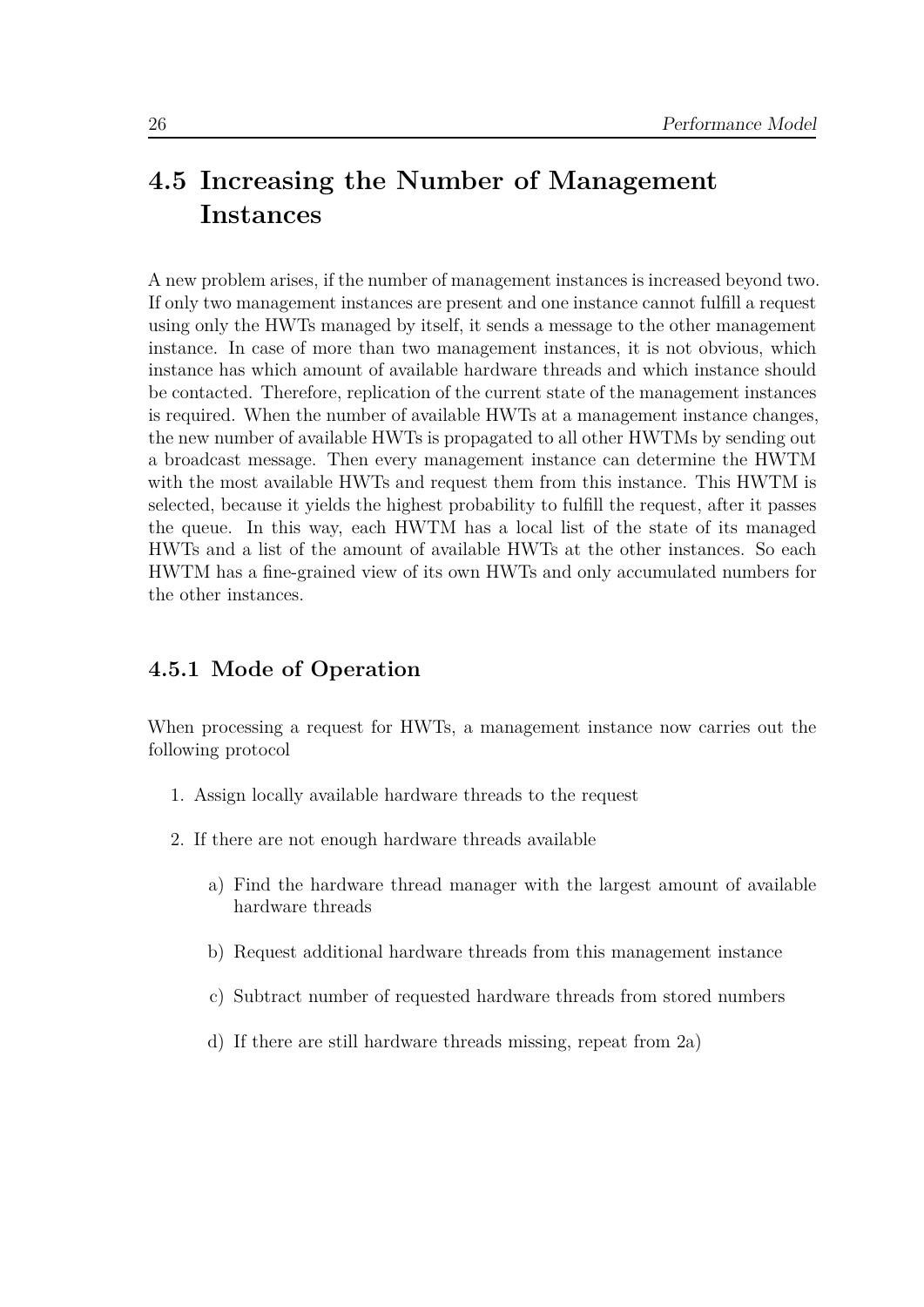3. Update the number of locally available HWTs at the other managers by sending them an update message

If a HWTM receives a delegated request from another management instance, it may not being able to fulfill the request. This is the case, if HWTs have been assigned to requests between the last update of the local state and the processing of the delegated request. The amounts of available HWTs stored at other HWTMs only represent the current view of state, not the state present at the time a new request is being processed. In the case of a HWTM not being able to fulfill a delegated request, it assigns as many HWTs to it as possible and returns them to the requesting manager. The number of HWTs returned may be zero. The requesting instance keeps track of sent out requests and issues additional requests, if a previous request was not fulfilled completely. To ensure using the most recent numbers for delegation decisions, state updates from other management instances have to be processed at high priority.

The algorithm used for request delegation is an iterative one, where the first HWTM is responsible of contacting the other managers and collecting the results. The same functionality could also be implemented as a recursive algorithm, where the first HWTM delegates the remaining request to another manager instance completely. This instance then in turn assigns as many hardware threads as possible and then delegates the remainder again. However, this recursive algorithm has drawbacks, as it needs to deal with cycle resolution and more complex communication schemes. Therefore, the iterative implementation is considered to be more performant and simpler while delivering the same functionality.

The two delegation schemes are illustrated in figure 4.2. In both cases a request for 12 HWTs cannot be satisfied by the HWTM contacted by the application and has to be delegated. Figure 4.2a shows the case of iterative delegation, where the first HWTM contacts each of the other managers an[d re](#page-35-0)quests a small amount of HWTs from them. Figure 4.2b illustrates recursive delegation, where the remaining request is completely delegat[ed to](#page-35-0) one other instance. In this case, each instance has to carefully avoid forming a cyclic delegation pattern, because that would break the delegation algorithm.

#### **4.5.2 Number of Delegation Messages**

<span id="page-34-0"></span>As described previously in this chapter, a manager sends messages to all other managers after it is done processing a request. So, assuming the system is capable of processing all the requests, messages are sent out at a rate of *rr*. Since this messages need to be distributed to all other managers, the worst case number of messages is  $r_r(n_{\text{managers}} - 1)$ .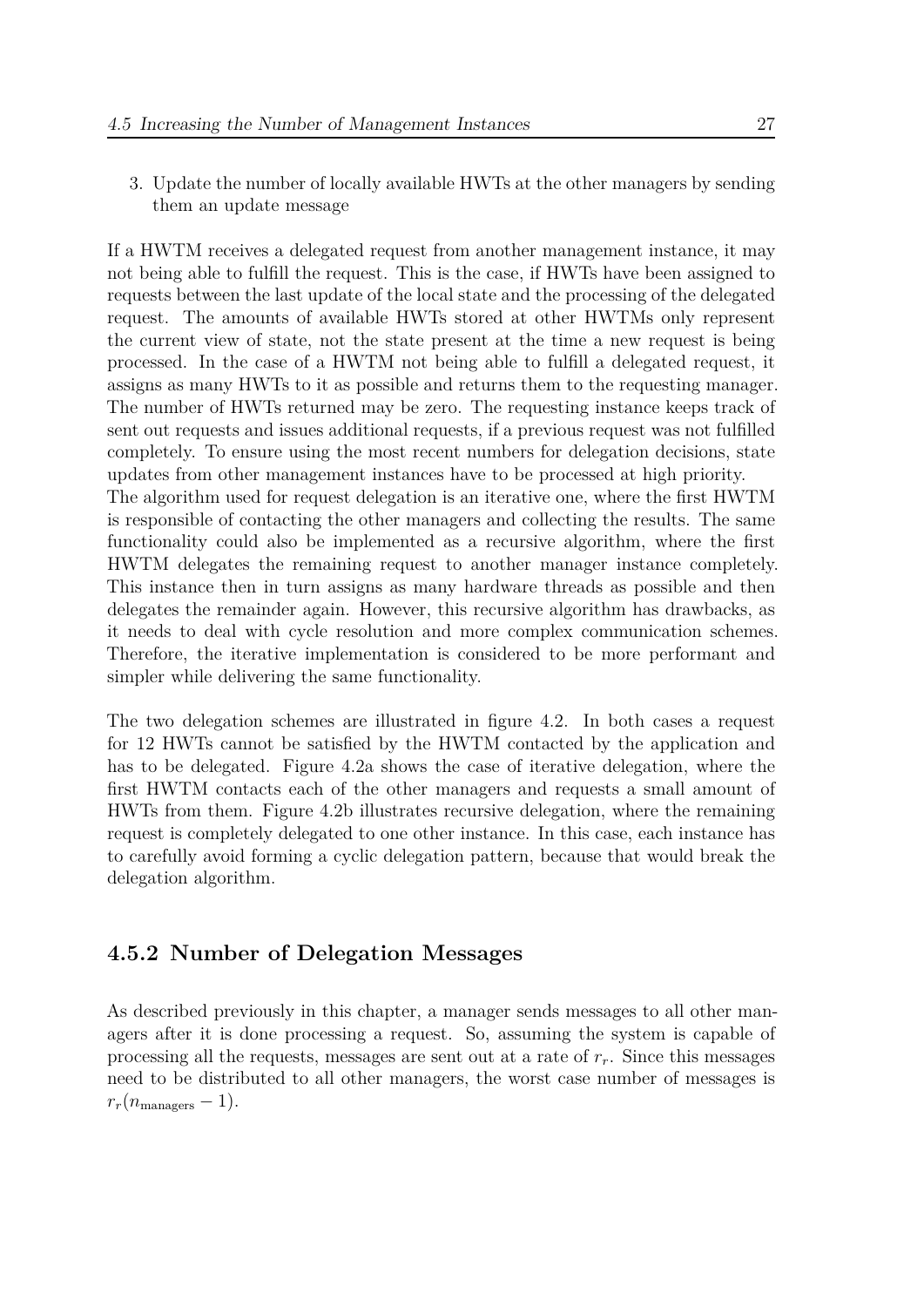<span id="page-35-0"></span>

**Figure 4.2:** Comparison of different delegation schemes; A request for 12 HWTs cannot be satisfied by the first HWTM and is delegated to other management instances.

Additionally, delegation messages are sent whenever a request cannot be fulfilled by a manager. This situation occurs at a rate of  $p(\bar{n})r_r$ . For this case, it has to be determined how many delegation requests have to be sent out. On average, there are  $(1-p(x)) \cdot (n_{\text{managers}} - 1)$  of the other management instances with exactly *x* hardware threads available.

To determine the number of delegation messages, it is helpful to look at the number of available hardware threads at a management instance as a random variable. This random variable *P<sup>i</sup>* represents the number of available HWTs at management instance *i* and has the probability mass function  $f_P(x) = 1 - p(x)$ . The probability of a set of *n* management instances being able to fulfill a request for *h* HWTs then is

$$
A(n,h) = \sum_{P_1,\dots,P_n,\sum_i P_i \ge h} f_P(x = P_1) \cdot \dots \cdot f_P(x = P_n)
$$
 (4.28)

$$
= \sum_{P_1,\dots,P_n,\sum_i P_i \ge h} \prod_{k=1}^n f_P(x = P_k). \tag{4.29}
$$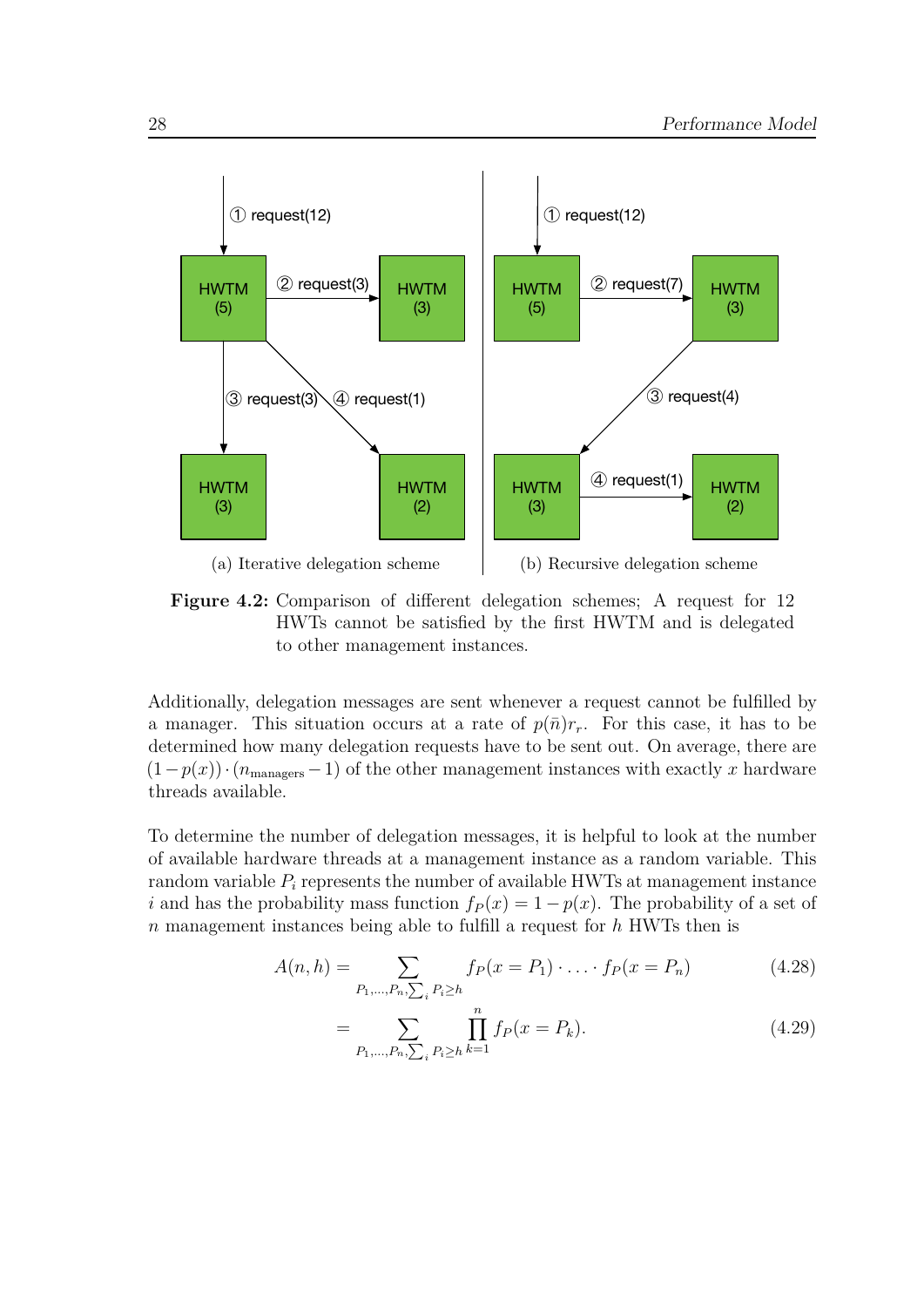This describes the probability of more than *h* hardware threads being available, when *n* management instances are being considered. To obtain the summation indices, all possible amounts of available hardware threads, where in total more than *h* hardware threads are available, have to be considered. The function  $A(n, h)$  is monotonically increasing for variable *n* and describes this probability with *n* or less management instances being considered. To obtain the probability to require exactly *n* management instances, using a fixed request size of  $h = \bar{n}$ , the cumulative function (4.29) is transformed into a non-cumulative one by calculating the discrete derivative

$$
A(n) = A(n, \bar{n}) - A(n - 1, \bar{n}).
$$
\n(4.30)

This results in the expected number of required delegations given by

$$
n_{\text{delegations}} = \left(\sum_{k=1}^{n_{\text{managers}}} A(k) \cdot k\right) - 1. \tag{4.31}
$$

This is equal to the expectancy value of A with respect to n, which is the average number of management instances needed to fulfill a request. Since the request does not need to be delegated to the instance originally processing it, 1 has to be subtracted to gain the number of delegations.

#### **4.5.3 Total Response Time**

For each request an average of  $n_{\text{delegations}}$  delegation messages are sent out, which are each answered with another message. Therefore, the rate of messages caused by delegation is  $2 \cdot r_r \cdot n_{\text{delegations}}$ .

In total, the additional rate of messages, that need to be sent to support the introduced protocol, including delegations and updates, are given by

$$
r_r(n_{\text{managers}} - 1) + 2 \cdot r_r \cdot n_{\text{delegations}}.\tag{4.32}
$$

This leads to an increased amount of communication for supporting the delegation of requests. However, by increasing the number of management instances, the average communication distance between a hardware thread and its corresponding management instance is reduced.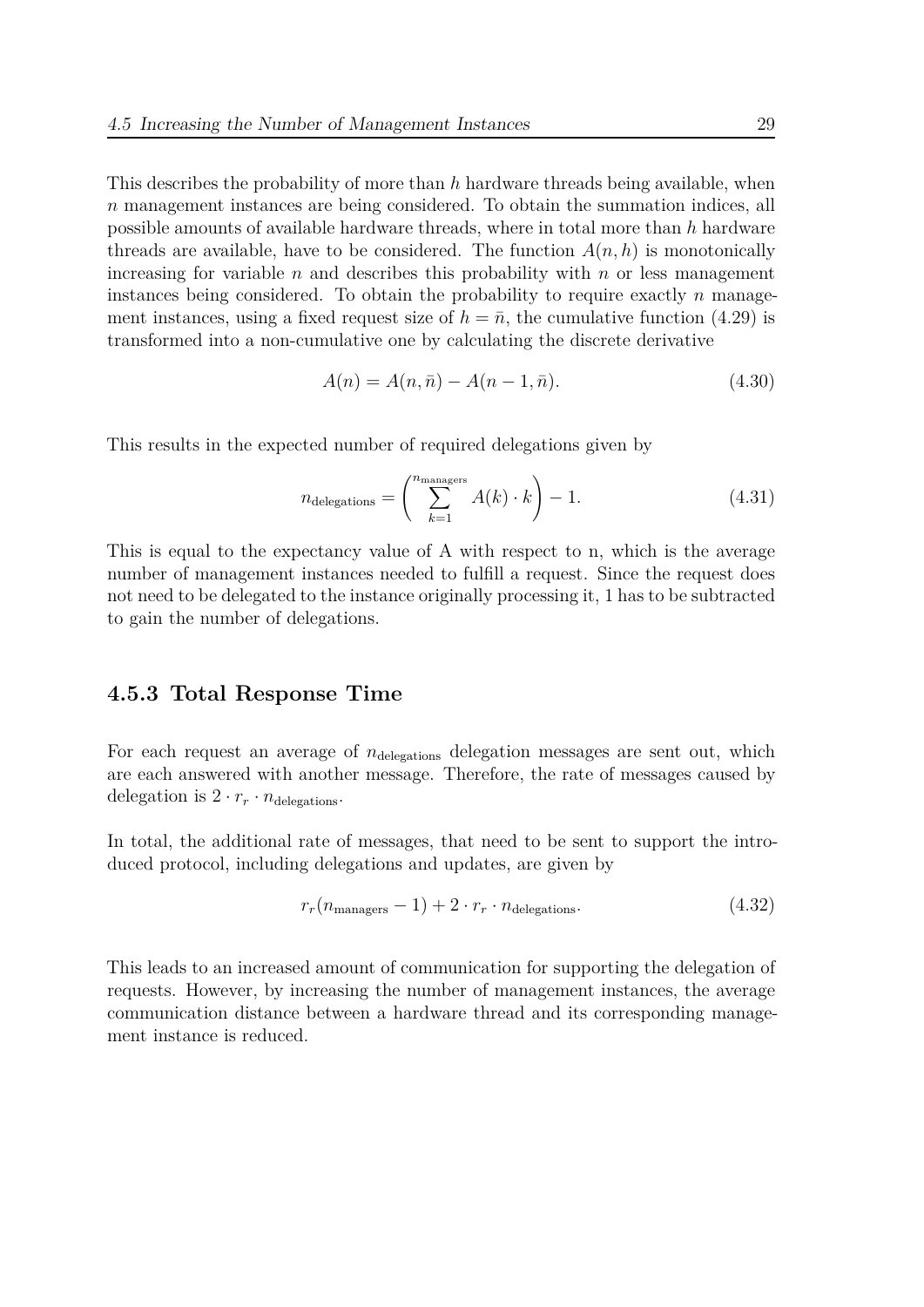The total time a request takes to be processed by *N* HWTMs is

$$
t_{\text{request},N} = t_{\text{request}}(n) + p(n) \cdot t_{\text{queue}} + (r_r(n_{\text{managers}} - 1) + 2 \cdot r_r \cdot n_{\text{delegations}}) \cdot t_c. \tag{4.33}
$$

<span id="page-37-0"></span>This response time consists of the time for the actual processing, as explained prviously, the time for queueing at remote HWTM instances, if applicable, and the time for communication due to delegation and update messages.

#### **4.5.4 Queueing Time**

Since delegated requests are placed into the queues of different management instances, the queues' lengths increases. With a probability of  $n_{\text{delegations}}/n_{\text{managers}}$  a delegated request is placed into a specific queue. Therefore, the request rate for a single queue is  $r_r/n_{\text{managers}} + r_r \cdot n_{\text{delegations}}/n_{\text{managers}}$ . Using this request rate, the queue length is calculated as described in section 4.3.3 using equations (4.14) - (4.17).

## **4.6 Determining the [Be](#page-27-0)st Config[urat](#page-27-1)io[n](#page-27-2)**

Now the information for selecting the best configuration of management instances is available. The gain in response time, when including an additional manager is given by the relative increase in response time using equation (4.33)

$$
gain(n) = \frac{t_{\text{request},n-1} - t_{\text{request},n}}{t_{\text{request},n-1}}.
$$
\n(4.34)

The loss in computing power is determined by

$$
loss(n) = \frac{1}{n_{\text{worker}}}. \tag{4.35}
$$

As long as the gain is higher than the loss, it is reasonable to include additional management instances. Therefore, the number  $n_{opt}$  with

<span id="page-37-1"></span>
$$
n_{opt} = \max_{n} \{ n \in \mathbb{N} : \text{gain}(m) > \text{loss}(m) \,\forall m \le n, m \in \mathbb{N} \} \tag{4.36}
$$

is selected as the optimal number of management instances.

This number of management instances is considered to provide the best tradeoff between response time and loss of computational power by not using individual HWTs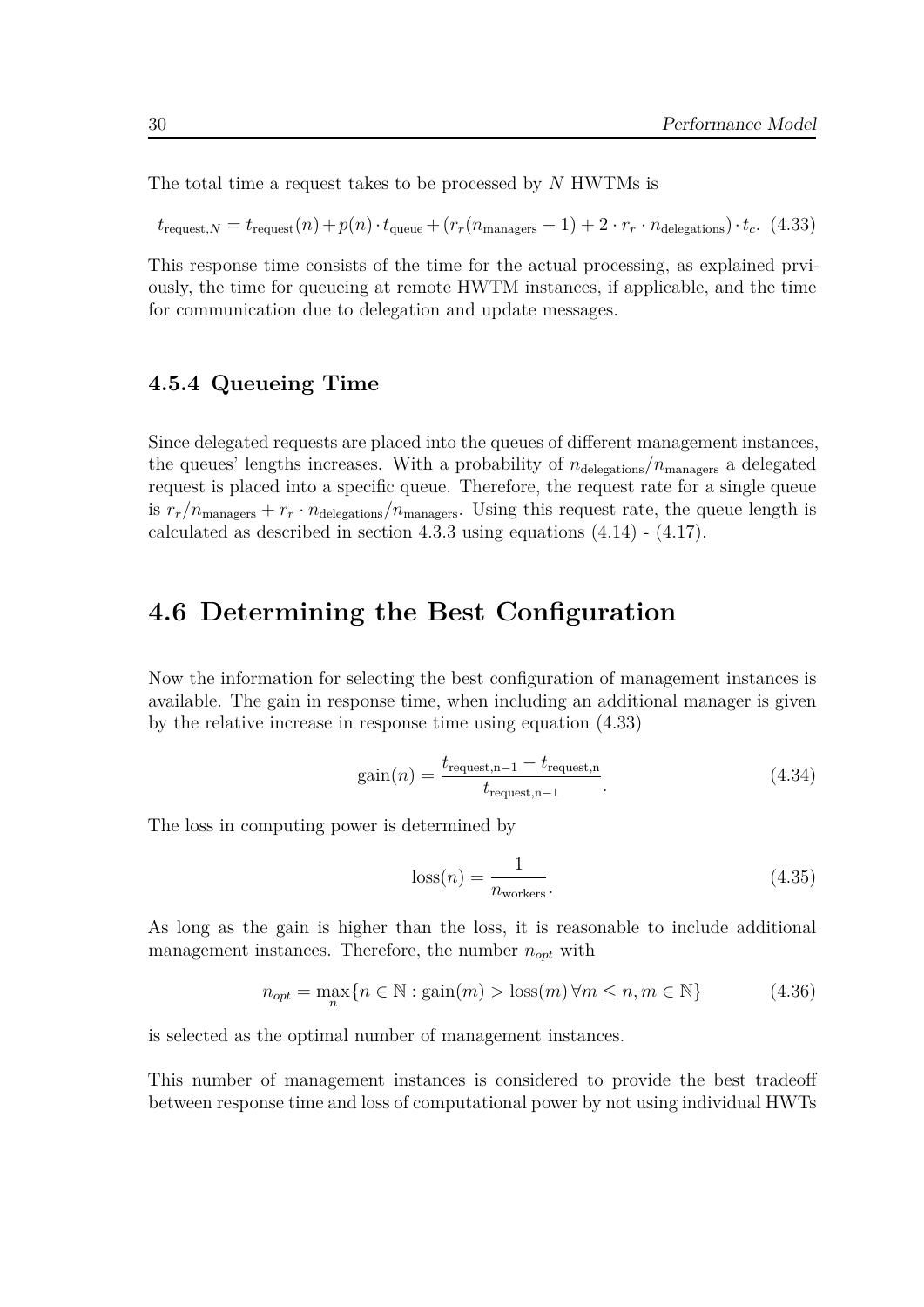for computations by the application. Exemplary results were verified using a custom implementation of the proposed HWTM architecture that is presented in chapter 6 and the platform used for evaluation purposes is described in chapter 5.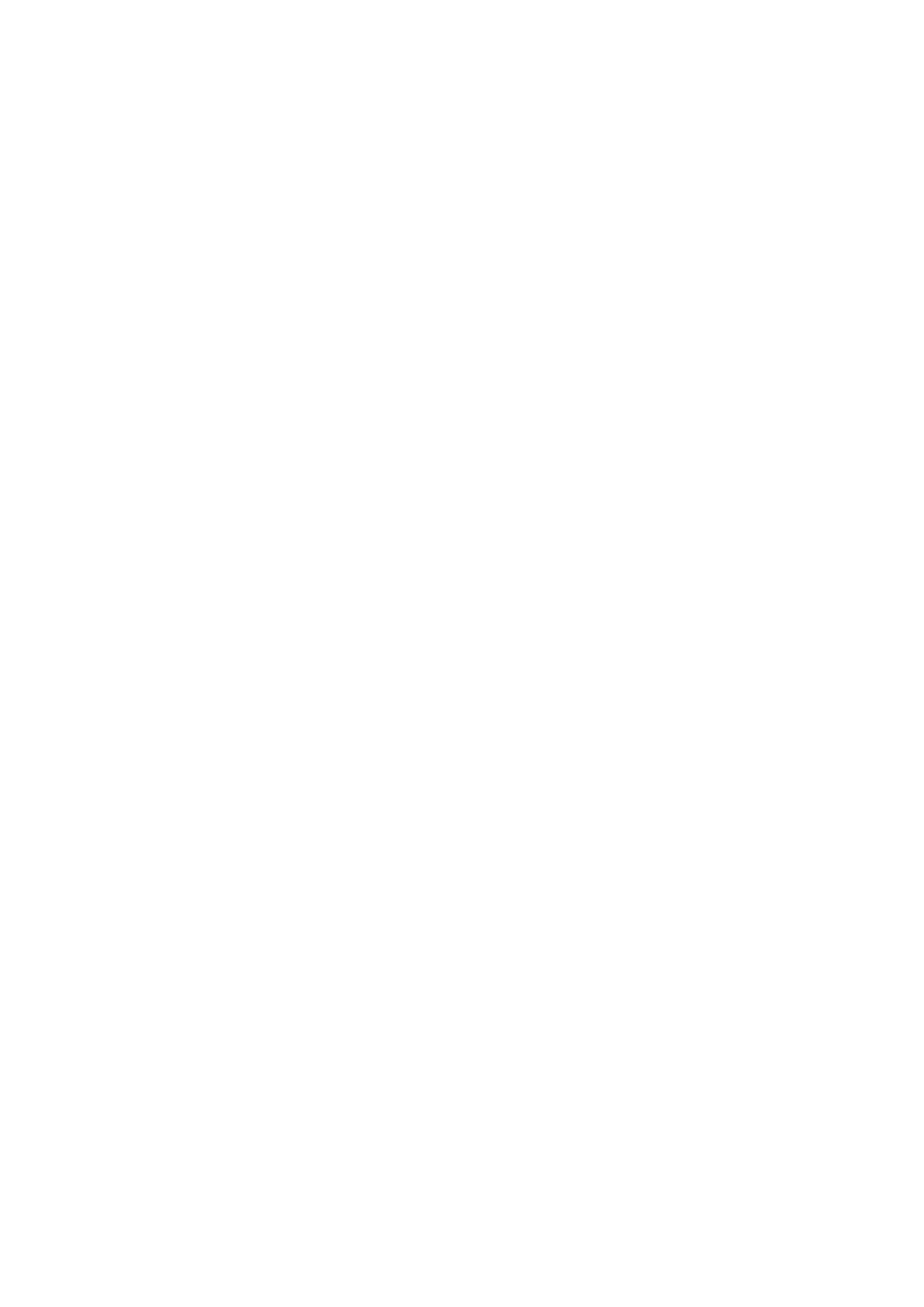# <span id="page-40-1"></span>**5 Evaluation Platform**

In order to validate and evaluate the developed performance model, a distributed hardware thread manager was implemented and integrated into the Many Threads Operating System (MyThOS), which is being developed at the Institute of Information Resource Management at the University of Ulm. The basic principles of MyThOS are explained in section 5.2. This operating system can be run on several platforms. For this thesis an Intel<sup>®</sup> Xeon Phi<sup>™</sup> was chosen as the evaluation platform, since it offers a high degree of parallelism on a single CPU. Its architecture is described in section 5.1.

# **5.1 [Ha](#page-40-0)rdware: Xeon Phi**

<span id="page-40-0"></span>The evaluation of the developed performance model was carried out on an Intel® Xeon Phi<sup>™</sup> 5110P, which features 60 CPU cores with four Hardware Threads per core, adding up to a total of 240 hardware threads. It consists of a single PCIe-card, which is plugged into a standard Xeon server and encloses a CPU, its main memory and an interconnect for communication across the chip. Although it can be used as a coprocessor for offloading jobs from the server onto the Xeon Phi, it also can be used as an independent computer, running its own operating system and software. However, the image of the operating system is still provided by the host server, which also is able to boot or reset the coprocessor card. It also is capable of reading the contents of the Xeon Phi's main memory. The CPU cores of the Xeon Phi are able to communicate with each other using an on-chip interconnect. The memory of the Xeon Phi is also accessed using this interconnect. These individual components are further described in the following. A detailed documentation of the Xeon Phi's architecture is available from Intel [Int13].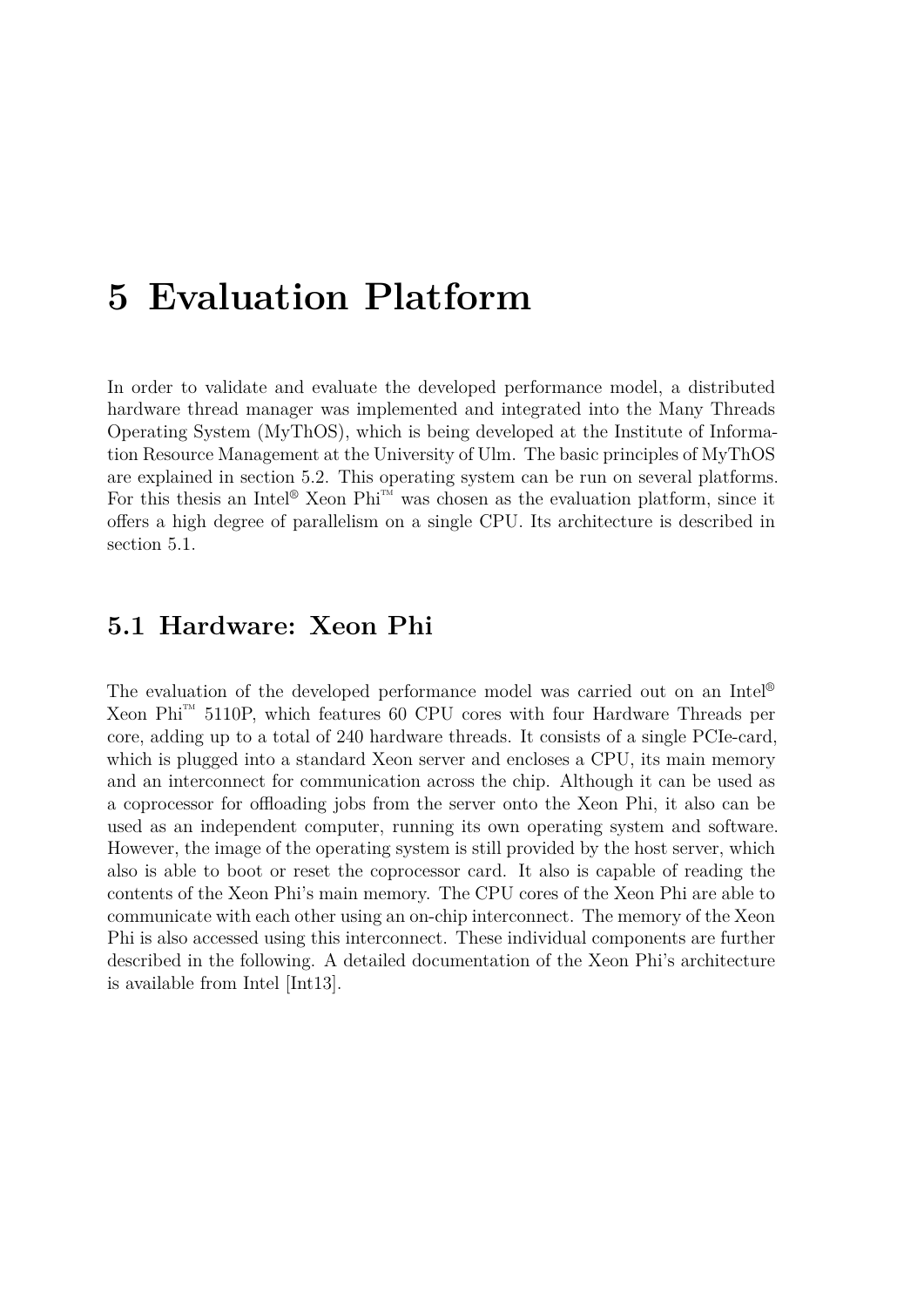### **5.1.1 CPU Core Architecture**

The Xeon Phi provides a large amount of CPU cores on a single chip, which makes it suitable for massively parallel workloads, without the need of communication across CPU boundaries. However, there are some drawbacks of the CPU cores on a Xeon Phi compared to state of the art server CPUs. First, the Xeon Phi's CPU is limited in its clock frequency of 1.053 GHz and does not offer common instruction sets, e.g. MMX, AVX and SSE. Second, it also does not offer out-of-order pipelines, that would allow the CPU to dynamically rearrange instructions to avoid blocking because of instructions whose parameters have not been computed yet.

The L1-cache of each core consists of a 32 kB instruction cache and a 32 kB data cache. The L2-cache of each core has a size of  $512 \text{ kB}$  and can be accessed by other cores on demand for fast access to data available in the local L2-cache. By using this architecture, each core has its own L2-cache, but has no need to access the main memory for data that is already present in the L2-cache of another core. A ditributed tag directory is used for cache coherency.

Each CPU core consists of four hardware threads that share a 64-bit floating point unit and a 512-bit vector unit. The core utilizes time multiplexing to switch between these hardware threads. However, the scheduler is not able to issue instructions from the same hardware thread in two consecutive clock cycles. Due to this limitation a core running only one hardware thread can only utilize the core by 50% in the best case. Two hardware threads could fully utilize the core, if no cache misses or other blocking operations occurred. Since this is a unrealistic scenario, four hardware threads per core are used.

### **5.1.2 Interconnect**

The Xeon Phi's CPU cores are connected by a ring interconnect, which provides two rings connecting all cores, one traveling each direction. This interconnect is illustrated in figure 5.1. The individual cores are connected to the ring interconnect by a core ring interface that also hosts the L2-cache for each core. This interface allows its core to send and receive messages over the interconnect. Each of the two directions of the ring cons[ists](#page-42-0) of three independent rings: A high-bandwidth data ring to transfer large amounts of data between CPU cores, an address ring to transfer memory addresses and an acknowledgement ring to transfer flow control messages. The address ring is furthermore used for replication of remote L2-caches as described in the previous section. A distributed tag directory is used for keeping the L2-cache fully coherent.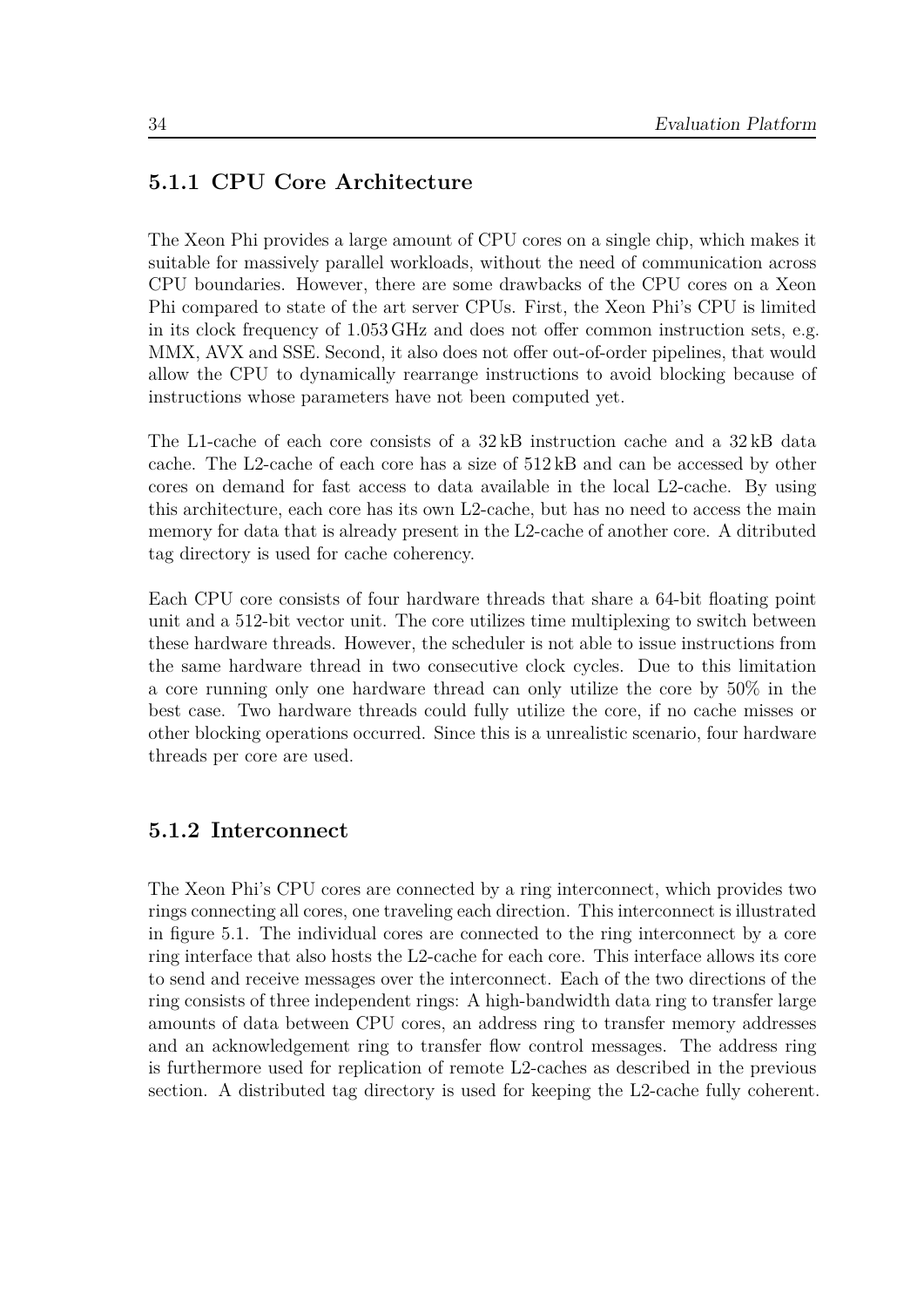Although the Xeon Phi offers a separate ring for each direction, the system does not necessarily choose the shortest path for a message. When a message is sent over the interconnect, there are no guarantees for which ring is chosen for the message and the system may choose an arbitrary ring for this communication. In the worst case a message between two neighboring cores passes the whole ring and occupy it completely during that time.

<span id="page-42-0"></span>

**Figure 5.1:** Architecture of the Xeon Phi's ring interconnect; Source: [Int12]

The ring interconnect does not only connect the cores with each other, it also is used for memory access, which is provided by memory controllers that are sym[metric](#page-75-0)ally distributed around the ring. Memory addresses are evenly distributed among the memory controllers, which prevents hotspots and therefore ensures uniform access patterns.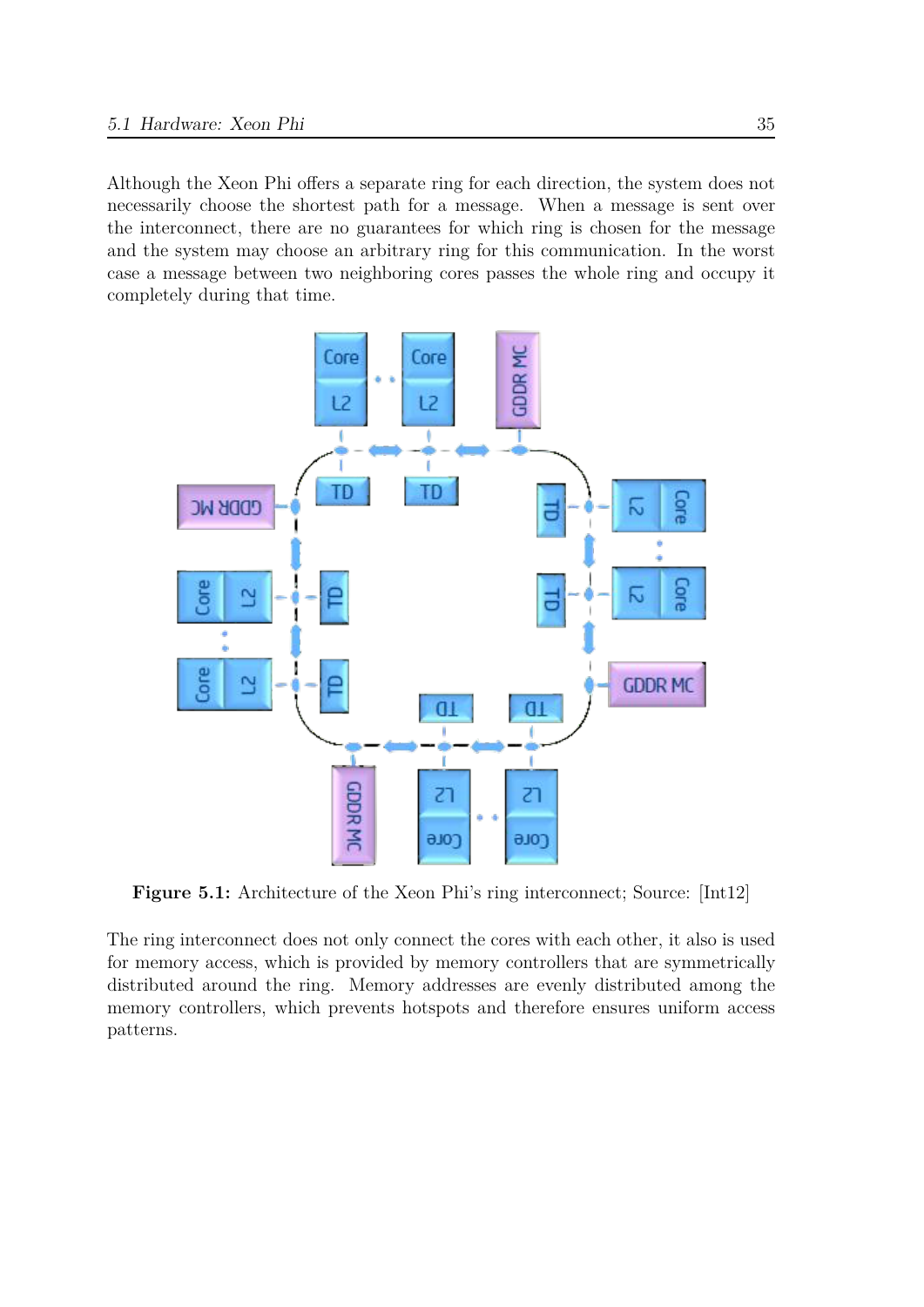# **5.2 Operating System: MyThOS**

<span id="page-43-0"></span>The Institute of Information Resource Management is developing an operating system called *Many Threads Operating System (MyThOS)*, that was used as a foundation for implementations and measurements in this thesis. MyThOS is an operating system based on a microkernel. Its main goal is to equip instances of the operating system with only the resources it requires, providing as much memory and locality to each thread as possible. An example is a worker thread in a common multithreaded application, which does not need to be capable of managing instances of the operating system. It also does not need to be able to process every system call locally if it can be delegated to another instance. In this way, the environment encapsulating a thread is kept minimal, providing the thread with unpolluted caches, which reduces the number of cache misses and therefore provides maximum performance.

MyThOS is designed to quickly allocate and instantiate large amounts of threads and manage large distributed computing infrastructures with many CPU cores and hardware threads. Therefore, it is an ideal candidate for the integration of a hardware thread manager, like the one described in section 4, to keep track of available and occupied computing resources in the system. Another benefit of choosing MyThOS as an evaluation platform is its support for the Xeon Phi coprocessor, that provides an amount of HWTs requiring managedistributed ma[na](#page-20-0)gement of computing resources.

The execution environment for applications running on MyThOS is managed by the class ExecutionContext. Its main tasks are the allocation of stacks for kernelspace and userspace, management of execution state and the deployment of tasks to individual hardware threads. For applications MyThOS offers system call interfaces for instantiation of new threads and deployment of those threads onto hardware threads:

```
1 void* newExecutionContext(size_t location , void* stacktop , size_t
     maxstacksize);
2 size_t callECasync(void* ec, void (*funptr)(void*), void* dataptr)
```
The first system call instructs MyThOS to create a new ExecutionContext on the hardware thread with LAPIC-ID location and allocate and assign a userspace stack for it at location stacktop with size maxstacksize. The second system call makes the previously created ExecutionContext run the function funptr and passes dataptr as a argument to that function.

MyThOS offers its own mechanisms for communication among HWTs. During the boot process of the operating system two queues are created for each HWT, a *default queue* and an *idle queue*, which are used to assign tasks to the corresponding HWT. Tasks placed in the default queue are processed one after the other according to the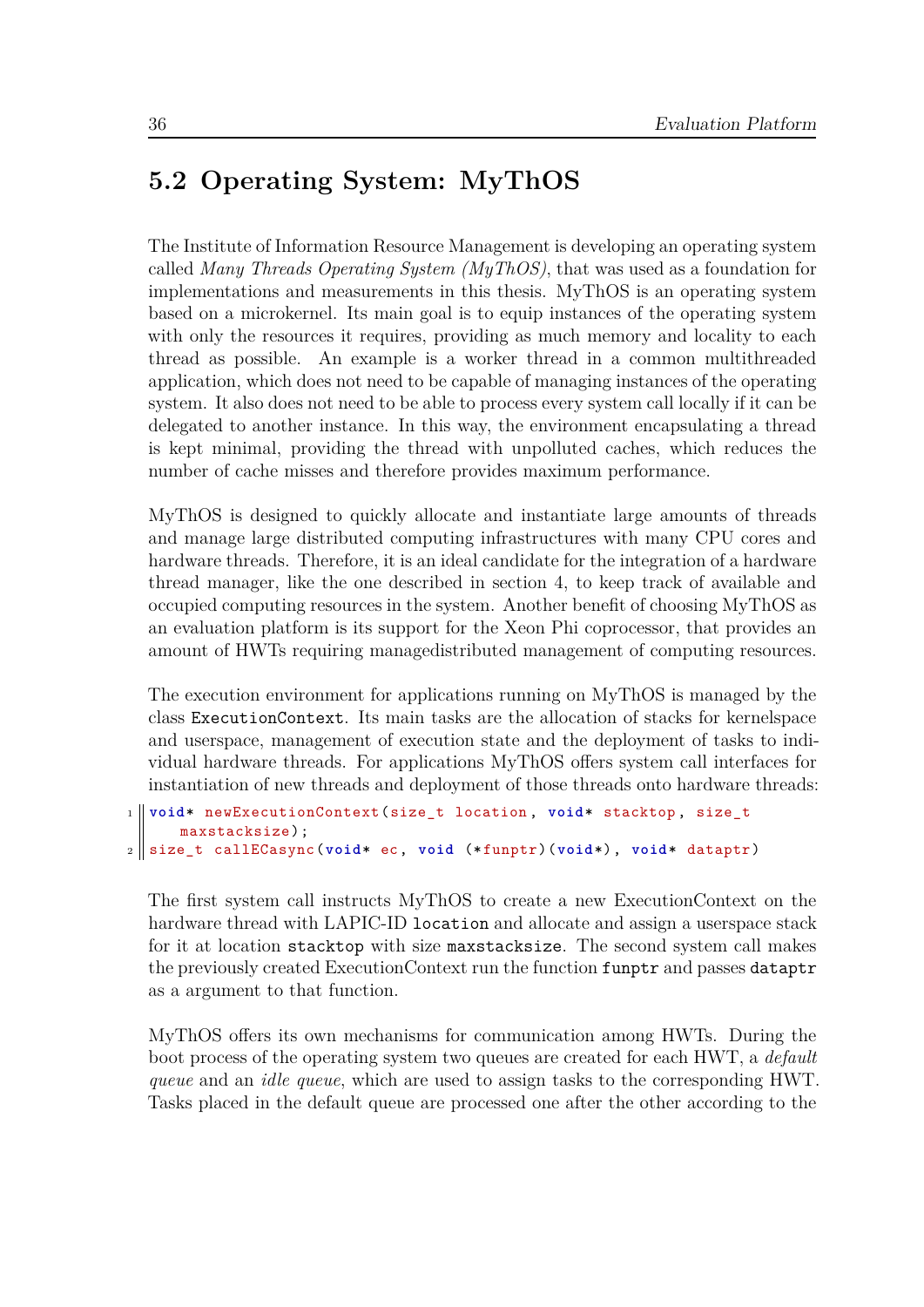first in, first out (FIFO) strategy. If no tasks are present in the default queue, tasks placed in the idle queue are processed in the same way. The queues are located in the main memory of the system and can be accessed by all HWTs in the system. Due to this organization, all communication inside the kernel passes through main memory. The queues are accessed by calling one of the functions getDefaultQueue() or getIdleQueue() to get the queues of the own HWT or by calling one of the functions getRemoteDefaultQueue(id) or getRemoteIdleQueue(id) to get the queues of the HWT with the given ID.

Tasks placed in these queues are realized by using tasklets. Tasklets are essentially small pieces of code that are executed without any preemption. This has two main advantages: First, the code inside a tasklet can rely on being executed all at once and does not have to deal with effects related to preemption. Therefore, it may require less mutexes to prevent race conditions or deadlocks. Second, the scheduler in MyThOS can be kept very basic, since no bookkeeping of time slices or functionality for preemption has to be implemented. It therefore is able to provide very high performance. However, a developer has to be careful not to include any blocking operations inside a tasklet, since they would prevent the HWT from running any code while blocking, since the tasklet would not be preempted and no other tasklet will be run while the first one blocks. As a single tasklet can block its hosting HWT forever, this design relies on trust, assuming no harmful code is executed inside the kernel.

Tasklets are placed inside a queue by calling the queue's push method, which takes either a function pointer or a functor as a parameter. This function pointer or functor is wrapped into a tasklet, which is placed into the queue. The scheduler takes a tasklet out of the queue, executes the corresponding task and continues with the next tasklet after the execution is finished.

The Xeon Phi and MyThOS form the platform for the implementation of the presented HWTM. This implementation is presented in the next chapter.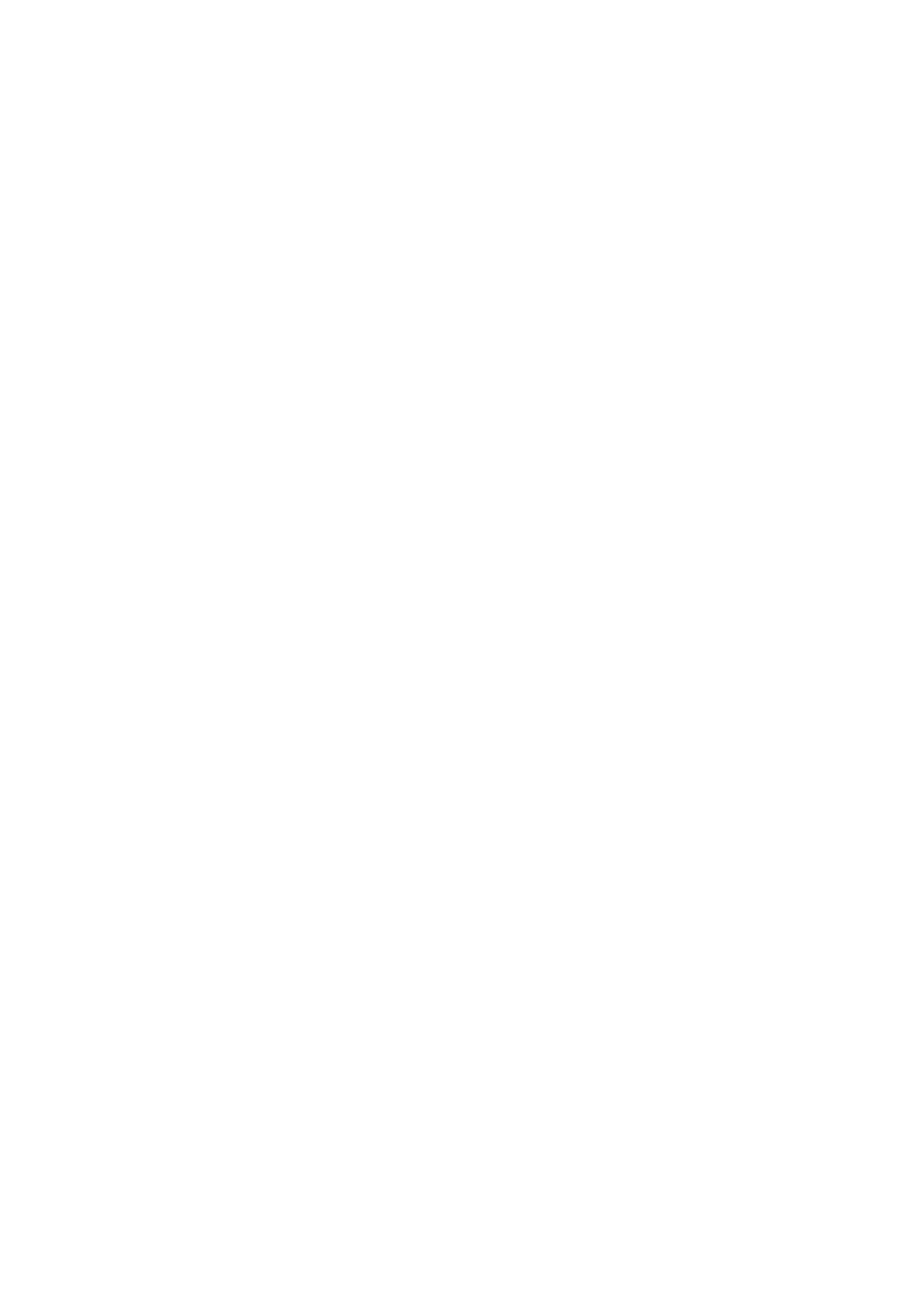# <span id="page-46-1"></span>**6 Implementation**

To verify the performance model presented in chapter 4 an implementation of the proposed management architecture was developed. The two parts, the performance model to provide reference values and the HWTM to verify these values, were developed separately. First, the implementation of the perfor[m](#page-20-0)ance model is presented in section 6.1. Afterwards, the implementation of the HWTM based on MyThOS and the Xeon Phi is described in section 6.2.

# **6.1 Performance Mod[el](#page-51-0)**

<span id="page-46-0"></span>In order to determine the optimal number of instances of the distributed hardware thread manager (HWTM) described in chapter 4 the presented performance model was implemented in MATLAB [MAT15]. The aim of this implementation is to determine the response time for requests to the HWTM architecture for different numbers of HWTM instances and given parameters. The[se](#page-20-0) parameters, which were described in section 4.1, are used as an in[put to th](#page-75-1)e program. While some of the formula of the performance model can be implemented in a straight forward way, others have to be rearranged or transformed to reduce their memory usage or their runtime. The parts that requi[red](#page-20-1) further considerations before implementing them are presented in the following.

#### **6.1.1 Number of Available Hardware Threads**

To determine the number of available hardware threads, the steady state distribution of a continuous time markov chain (CTMC) is used. As MATLAB offers no function to directly calculate this solution, a custom implementation was developed. It consists of two functions described in the following.

```
1 \parallel function solution = calulateAvailableHWTs(r_r, t<sub>calc</sub>, n<sub>_hwt</sub>)
2 \parallel Q = (triu(\text{ones}(n_hwt+1)/t_{calc}calc,1) - triu(\text{ones}(n_hwt+1)/t_{calc}calc,2)) \dots
```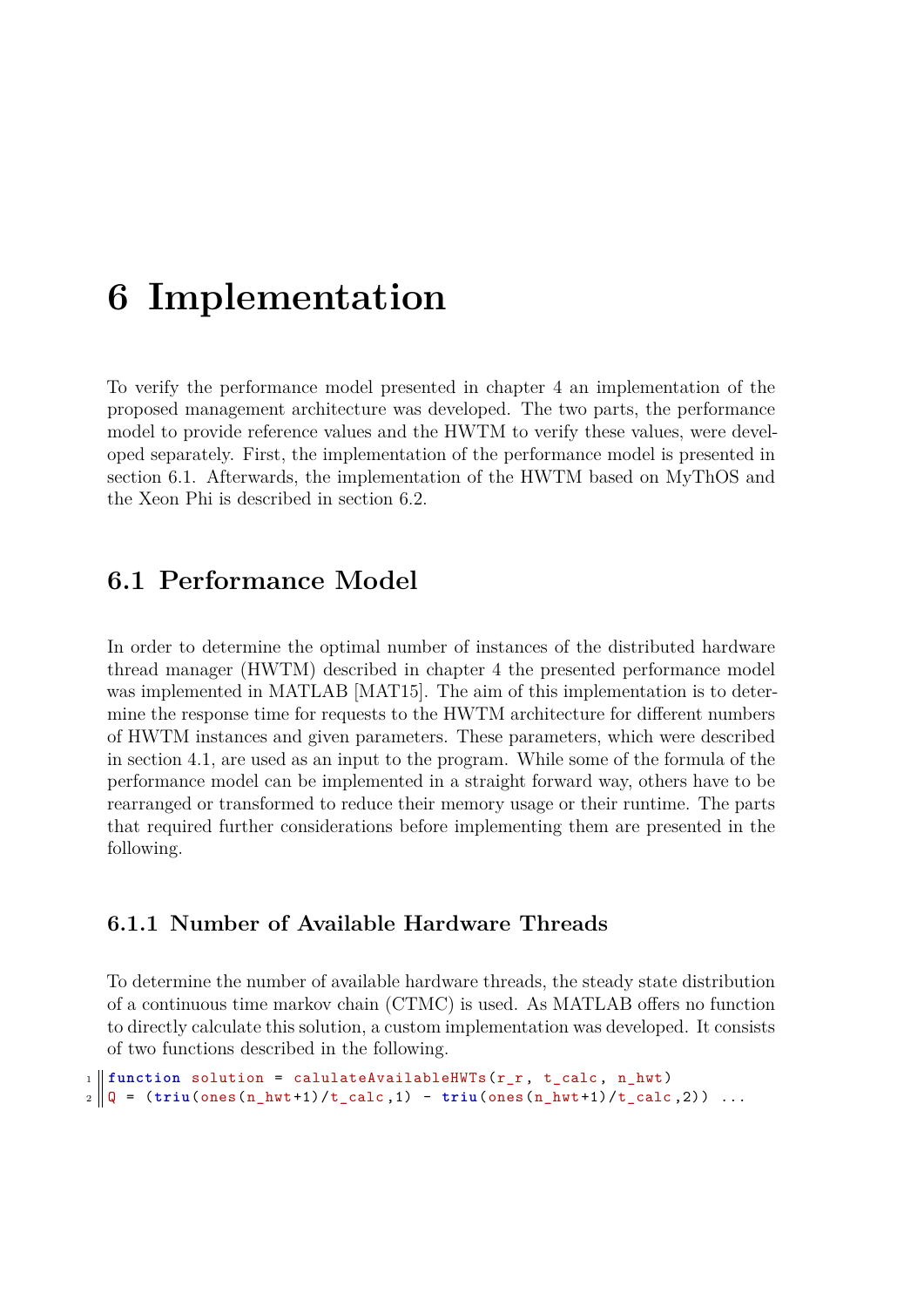```
3 \parallel * diag(n_hwt+1:-1:1) \dots4 + tril(ones(n_hwt+1)*r_r ,-1) - tril(ones(n_hwt+1)*r_r ,-2);
5 \|\mathsf{Q} = \mathsf{Q} - \text{diag}(\text{sum}(\mathsf{Q}, 2));6 \parallel solution = solveCTMCsteadystate(Q);
7 end
```
This function is used to create the matrix *Q*, that describes the markov chain's transitions. In line 2 the upper minor diagonal is filled with the value  $1/t_{\text{calc}}$ . These values are scaled in line 3, since the rate of returns grows with more HWTs working at a given time. In line 4 the lower minor diagonal is filled with the value *rr*. Afterwards, the main diagonal is constructed in line 5 by calculating the row sums of the matrix *Q*, that is only populated on the minor diagonal at this point. As described previously, the entries of the main diagonal of *Q* have to be chosen for the rows of *Q* to add up to 0.

Finally, the second function is called for deriving the steady state distribution of the CTMC described by *Q*.

```
\parallel 1 \parallel function [solution] = solveCTMCsteadystate(Q)
2 \parallel solution = zeros(1, size(Q,1));
3 \parallel sum\_vector = ones(1, size(Q,1));4 lower_bound = zeros(1, size(Q,1));
5 \parallel upper\_bound = ones(1, size(Q,1));6 options = optimoptions ('lsqlin','Algorithm','active-set','MaxIter',500);
7 \parallel solution = lsqlin(Q', solution, [], [], sum_vector, 1, lower_bound,
      upper_bound , [], options)';
  8 end
```
This function implements equation (4.6) by using the least square solver provided by MATLAB. Lines 2 to 5 introduce auxiliary variables required for the solver, while line 6 sets the solver's options, such as the used algorithm and the maximum number of iterations to limit runtime. Finall[y, in](#page-24-0) line 7 the steady state solution in calculated. The solver is instructed to find a solution  $\pi$ , that meets three conditions:

1.  $\pi Q = 0$ 

- 2. The entries in  $\pi$  add up to 1
- 3. All entries in  $\pi$  are between 0 and 1, since they represent probabilities

This vector, describing the probability of a certain number of HWTs being available, is then used to calculate the number of delegation messages that have to be sent.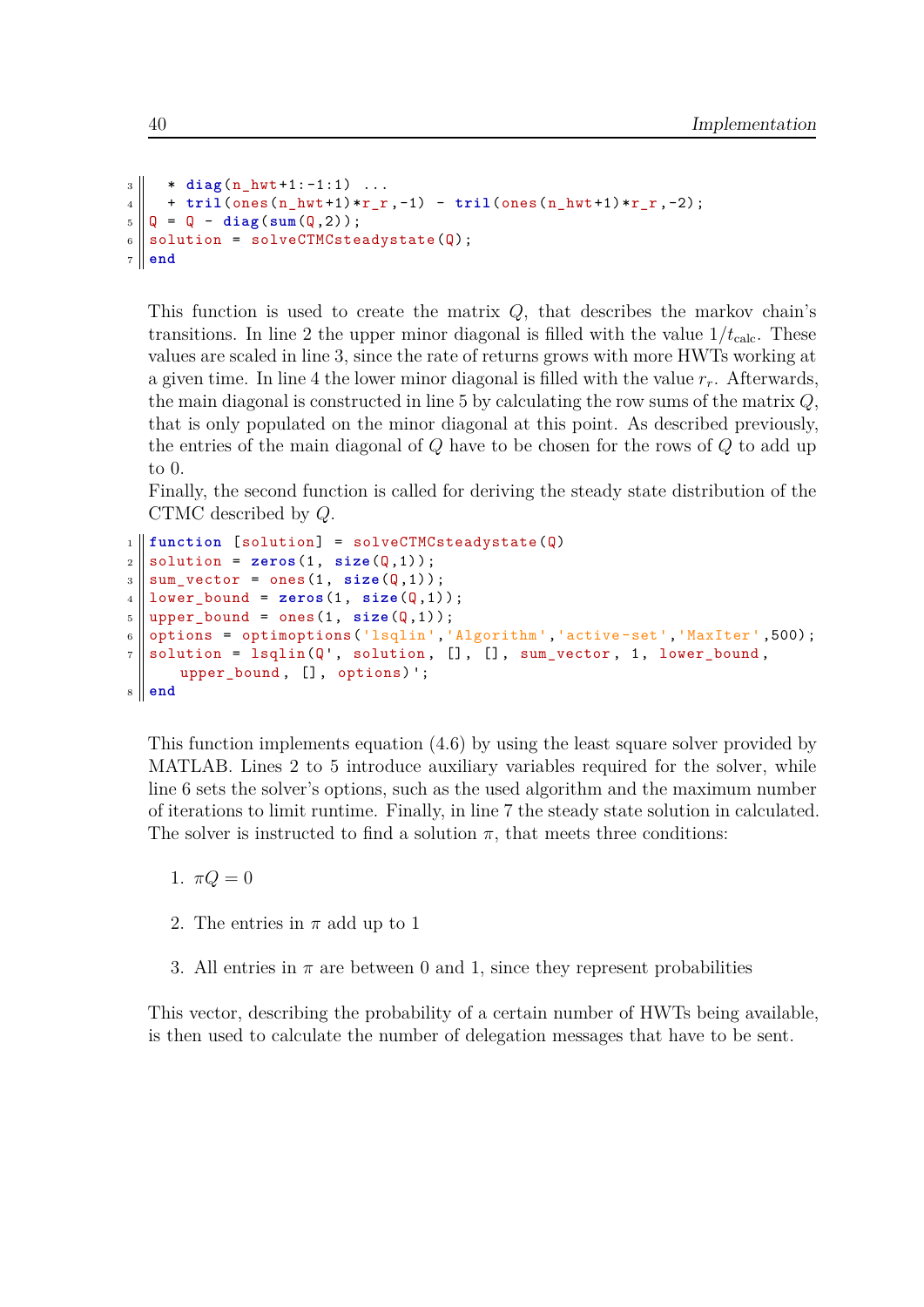#### **6.1.2 Number of Delegation Messages**

The number of delegation messages that are required for completely fulfilling a request is calculated by evaluating equations (4.28) and (4.29). They describe the probability of *n* HWTM instances having *h* or more HWTs available. For this purpose each possible distribution of available HWTs at the different management instances has to be considered. If a system, for [exam](#page-35-1)ple, c[onsis](#page-35-0)ts of 100 managed HWTs and one management instance, there are 101 different states of the system. For two management instances there are already  $51^2 = 2601$  different states, since each of the management instances can have between 0 and 50 HWTs available. For four management instances the number of states raises to  $26^4 = 456976$ .

Since the number of possible states grows rapidly, even for small quantities of HWTs and HWTMs, a naive implementation considering every single combination quickly exceeds the available memory and computing time. Besides, the program would run for hours on a desktop computer just for calculating a single value.

Therefore, a more sophisticated implementation was used. The HWTMs can be thought of as dice, each with  $n_{\text{managed}}$  sides. The probability of rolling the side with *i* eyes on it is  $f_P(x = i)$ , which is equal to the probability of a management instance to have *i* HWTs available. The probability of *n* HWTMs being able to provide *h* or more HWTs then is equivalent to the probability of rolling *h* or more eyes with *n* of these dice. The outcome of a dice roll can be described by its generating function [Bar12], which in this case yields

$$
f(z) = f_P(x=0) + f_P(x=1)z + f_P(x=2)z^2 + \dots + f_P(x=n_{\text{manged}})z^{n_{\text{manged}}}
$$
(6.1)

[and the](#page-74-0) outcome of rolling multiple dice is calculated by multiplying the function with itself. The probability of rolling *h* eyes is equal to the coefficient of  $z<sup>h</sup>$ . Applying this algorithm, the number of delegations is obtained by multiplying polynomials:

```
_1 \parallel function res = prob_number_managers(n,h,p)
2
3 \parallel resultingPolynomial = 1;
4 \parallel for k = 1:n5 resultingPolynomial = conv(resultingPolynomial, p);
6 end
7 \rvert \rvert res = \texttt{sum}(\texttt{resultingPolynomial}(h+1:\texttt{end}));
8
9 end
```
This function calculates the probability of *n* managers being able to provide *h* or more HWTs, if the probability of a single manager having *i* HWTs available is  $p(i)$ . For this purpose the generating function characterized by p is multiplied with itself *n* times in lines 4 to 6. In line 7 the probability of having *h* to the maximum number of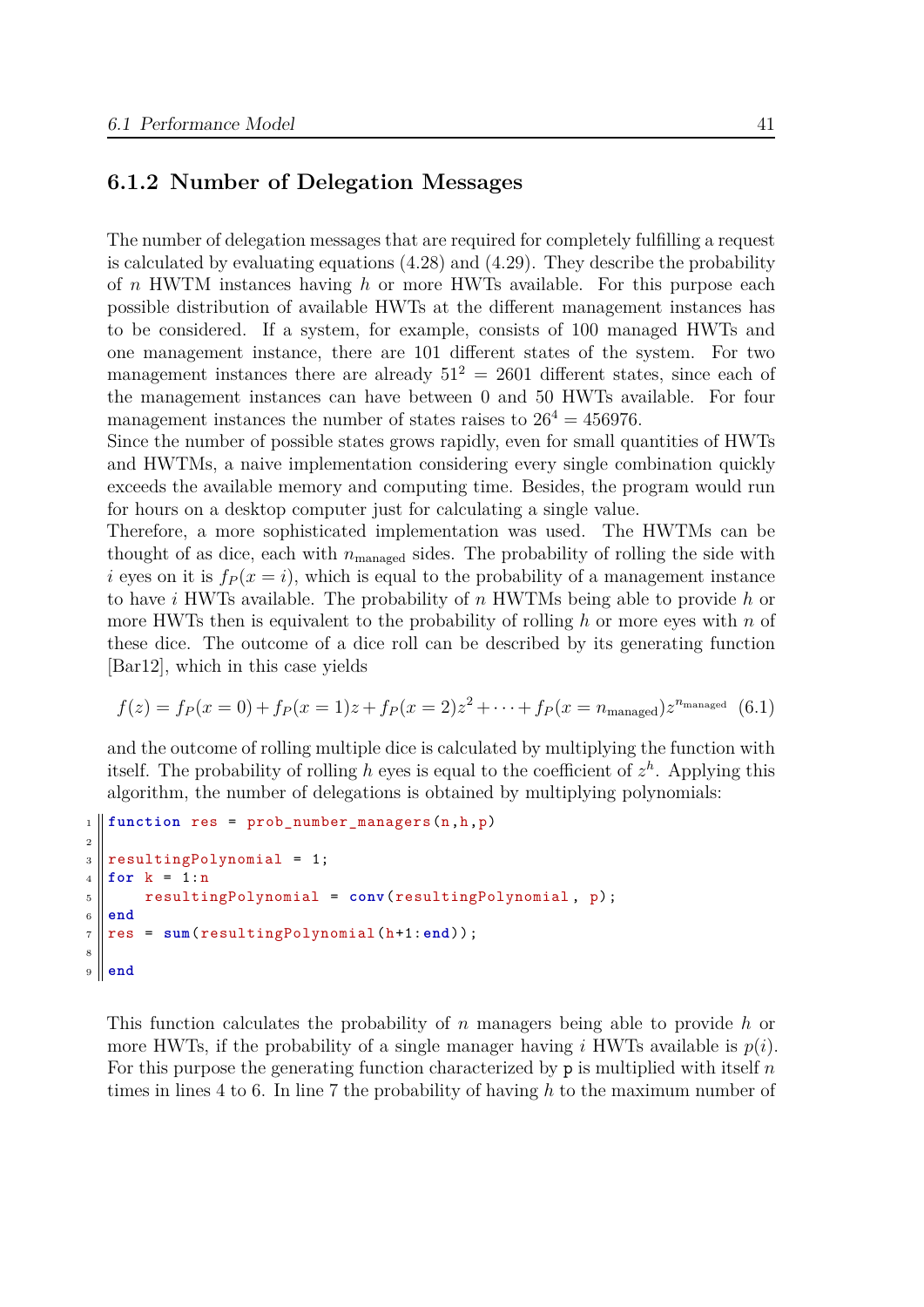HWTs available is calculated by summing up the individual probabilities. By using this algorithm, the calculations are finished nearly instantly and require almost no memory.

The rest of the formulas from section 4.5.2 are implemented as given without causing any problems.

#### **6.1.3 Queueing Time**

To calculate the queueing time for a request arriving in the queue of an HWTM the model of a  $M/M/1/N$  queue is used. In this calculation the two formulas (4.15) and (4.17) are causing numerical problems, when directly implementing them in MAT-LAB. Therefore, they will be treated separately in order to remove these numerical problems.

#### **Numerical Problems When Calculating L**

Equation (4.15) for the case of  $a \neq 1$ 

$$
L = \frac{a}{1-a} - \frac{(n_q + 1)a^{n_q+1}}{1-a^{n_q+1}}
$$

causes numerical instabilities, for large values of  $n_q$ . In this case the second fraction grows very large or extremely small, depending on the value of *a*. In the case of *a >* 1 the term  $a^{n_q+1}$  grows very large. In this case the additional 1 in the denominator of the second fraction can be omitted, since it only has a negligible effect on the result of the calculation. Then the problematic terms cancel out and (4.15) simplifies to

$$
L = \frac{a}{1 - a} + (n_q + 1). \tag{6.2}
$$

In the other case of  $a < 1$  the term  $a^{n_q+1}$  is growing very small. [There](#page-27-3)fore, the second fraction in (4.15) can be omitted, since it is very close to 0. In this case, equation (4.15) simplifies to

$$
L = \frac{a}{1 - a}.\tag{6.3}
$$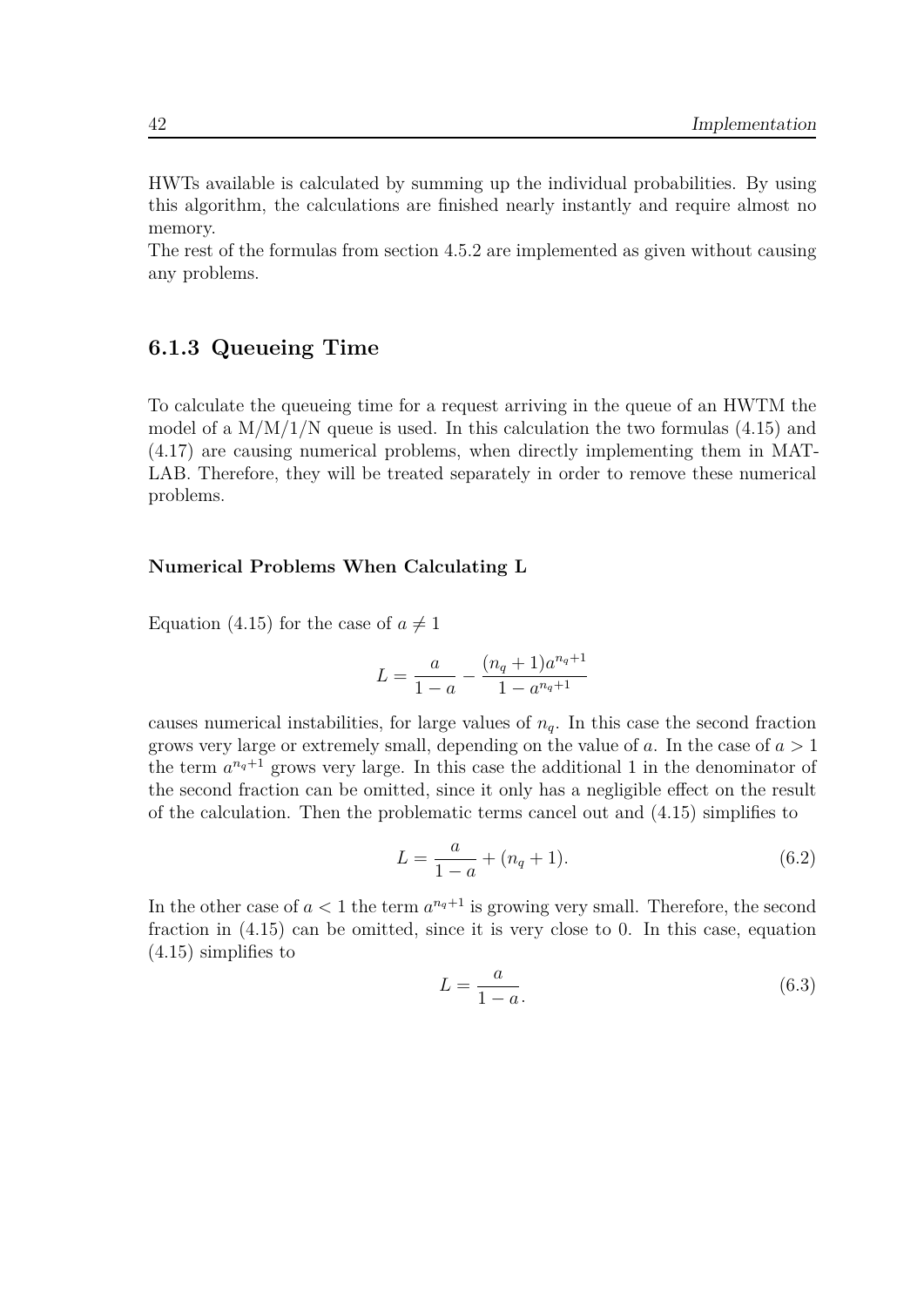In summary, (4.15) is simplified to

$$
L = \begin{cases} \frac{a}{1-a} & \text{if } a < 1\\ \frac{a}{1-a} + (n_q + 1) & \text{if } a > 1\\ \frac{n_q}{2} & \text{if } a = 1. \end{cases}
$$
 (6.4)

This solves the numerical issues for the calculation of *L*.

#### Numerical Problems When Calculating  $p_{n_q}$

The probability (4.17) of the waiting queue being filled completely causes numerical problems, as well. Unlike the other case no cancellation of the problematic parts can be reached. The problematic equation

$$
p_{n_q} = \frac{(1-a)a^{n_q}}{1 - a^{n_q+1}}
$$

contains exponentials, as well, which causes problems, for large values of *nq*.

In this case, the problems are be avoided by performing all calculations in logarithm. Using the logarithm's analytic properties, some simplifications can be applied to the equation:

$$
\ln (p_{n_q}) = \ln \left( \frac{(1-a)a^{n_q}}{1 - a^{n_q + 1}} \right)
$$
\n(6.5)

$$
= \ln(1 - a) + \ln(a^{n_q}) - \ln(1 - a^{n_q + 1})
$$
\n(6.6)

$$
= \ln (1 - a) + n_q \ln (a) - \ln (1 - a^{n_q + 1})
$$
\n(6.7)

Again, two cases have to be treated sparately. In the case of  $a < 1$  the term  $a^{n_q+1}$ can be neglected. Using the identity  $\ln(1) = 0$  equation (6.7) simplifies to

$$
\ln (p_{n_q}) = \ln (1 - a) + n_q \ln (a). \tag{6.8}
$$

In the case of  $a > 1$  the term  $a^{n_q+1}$  grows very large, making the 1 in the last term negligible. Therefore, equation (6.7) simplifies to

$$
\ln (p_{n_q}) = \ln (1 - a) + n_q \ln (a) - (n_q + 1) \ln (-a). \tag{6.9}
$$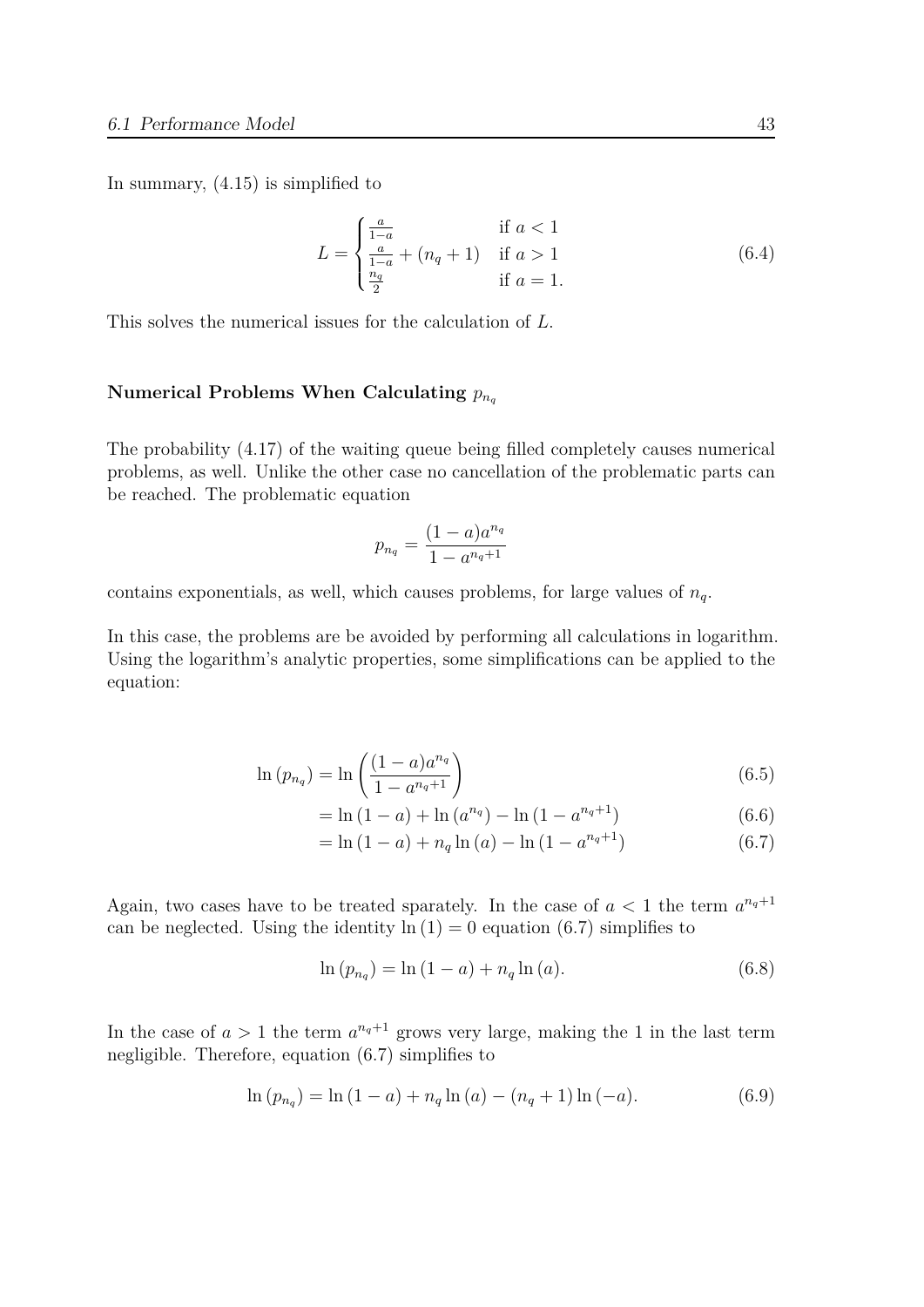Combining these two cases, the logarithm of  $p_{n_q}$  is given by:

$$
\ln (p_{n_q}) = \begin{cases} \ln (1-a) + n_q \ln (a) & \text{if } a < 1\\ \ln (1-a) + n_q \ln (a) - (n_q + 1) \ln (-a) & \text{if } a > 1\\ \ln \left(\frac{1}{n_q + 1}\right) & \text{if } a = 1 \end{cases}
$$
(6.10)

Afterwards  $p_{n_q}$  is regained by reversing the logarithm function using an exponential function

$$
p_{n_q} = \exp(\ln(p_{n_q})).\tag{6.11}
$$

The two presented simplifications and transformations do not alter the results in a significant way but provide an algorithm that is capable of dealing with nearly arbitrary numbers without experiencing numerical problems.

Using the model presented in chapter 4 with the adaptions explained in this section, an simulation framework was implemented in MATLAB. To evaluate this model, an actual implementation of the presented HWTM was developed, that is presented in the following section.

## **6.2 Hardware Thread Manager**

<span id="page-51-0"></span>For evaluation purposes an implementation of the hardware thread manager (HWTM), that was presented in chapter 4, was developed as a part of the Many Threads Operating System (MyThOS) described in section 5.2. The implementation is done in  $C++$  and it is encapsulated into a class  $HWTManager$ . The internals of this class are presented in this section. Firs[t t](#page-20-0)he procedure used for setting up the HWTM infrastructure, that has to be done during the boot [pro](#page-43-0)cedure of the operating system, is introduced in section 6.2.1. Then, the interface offered to application programs is described in section 6.2.2. Afterwards, the implementation of the main tasks of the HWTM, answering requests for new HWTs and returns of them, is outlined in sections 6.2.3 and 6.2.4.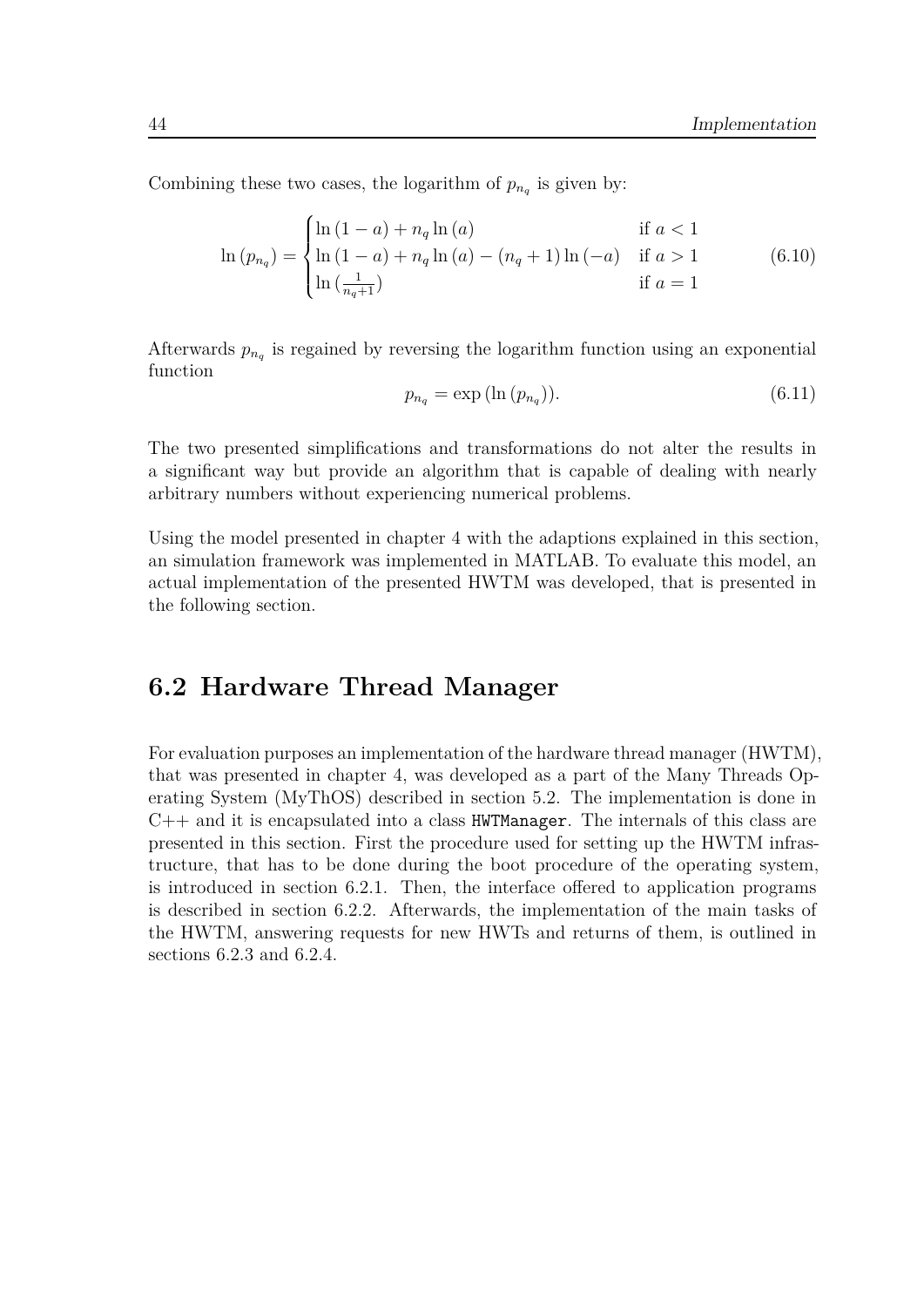### **6.2.1 Setup of the HWTM Infrastructure**

When the operating system is booted, initially no HWTM instances are present and there is no inherent structure to the HWTs providing any information about the placement of the HWTM instances. The number of HWTM instances that should be initialized has to be specified at compile time. It results from the simulation of the performance model as described in 6.1 and is based on parameters of both hardware and application. To enable each HWT to contact its manager, the location and virtual address are stored in TLS. For providing the desired functionality, each HWTM instance has to maintain state infor[ma](#page-46-0)tion, that is summarized in the following. Afterwards, the initialization procedure setting up the HWTM infrastructure is presented.

#### **State Representation**

The state information that is maintained by every HWTM instance is grouped into two parts: Information about the locally managed HWTs and information about other HWTM instances.

- A HWTM instance needs a list of HWTs it is responsible for in order to return valid handles to these. Their IDs are stored in the array size  $t*$ list managed hwts. The state of the locally managed HWTs is described using a boolean value, indicating if a HWT is occupied or available at the moment, which is stored in the array bool\* list hwt state. An additional value denoting the index of the next HWT available is stored for quick access using the variable long index\_next\_available\_hwt. It is set to *−*1, if no HWT is available at the moment.
- The assumed state of remote HWTM instances is stored in the array size  $t*$ list remote state, that contains the last reported numbers of available HWTs at the other HWTM instances. To communicate with those instances, the IDs of their HWTs has to be known. Therefore, they are stored in the array size  $t*$ HWTM\_locations.

Additionally, the sizes of the arrays have to be known in order to avoid segmentation faults. All member variables have to be initialized at the startup of the system. This initialization and the placement of the HWTM instances is presented in the following.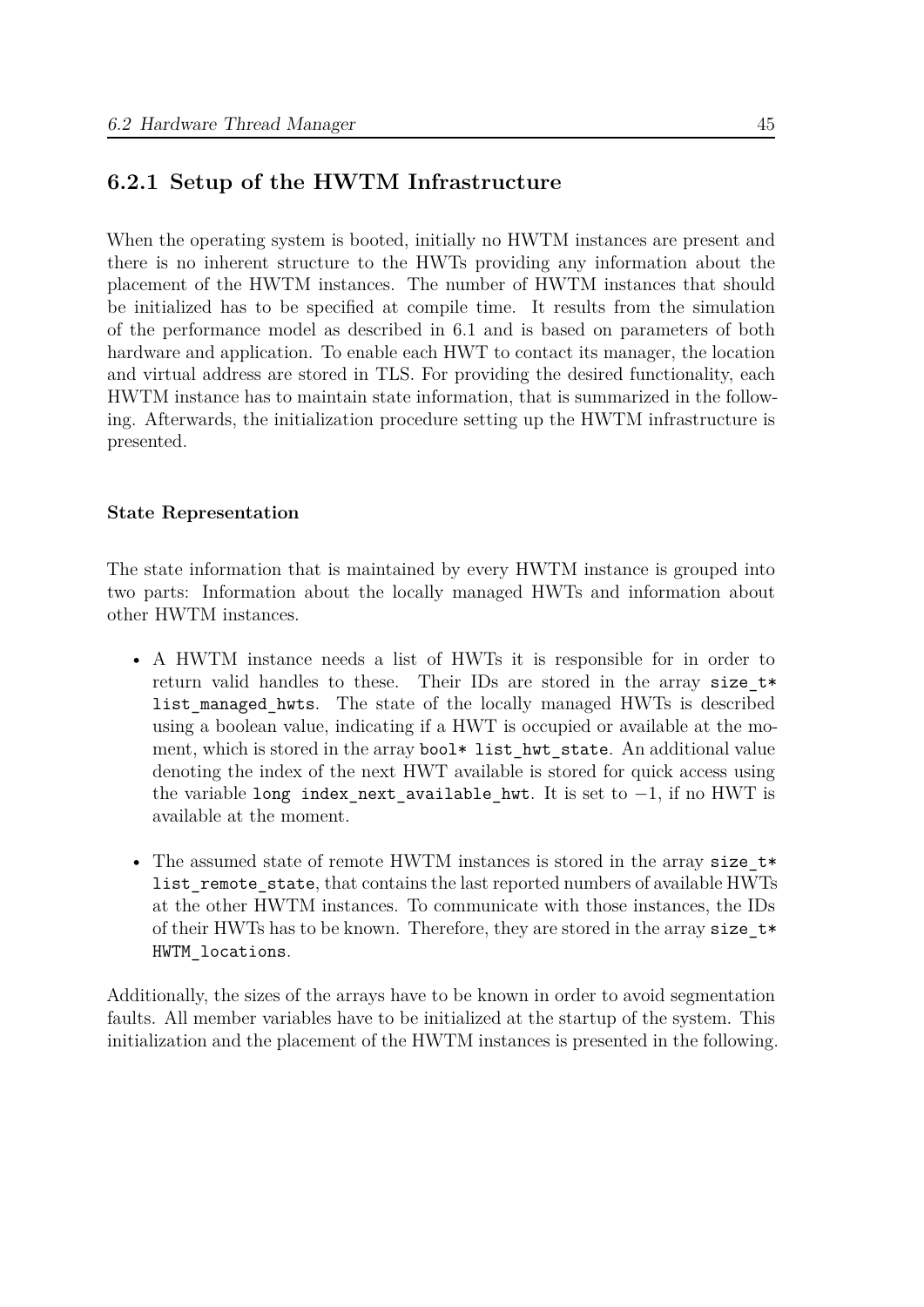#### **Initialization**

During the boot process, the operating system needs to call the method static void setup(size\_t num\_hwt, size\_t num\_managers, size\_t hwt\_bsp) to initialize the HWTM architecture. As parameters it has to specify the number of HWTs in the system, the number of HWTMs that should be initialized and the ID of the bootstrap processor (BSP), since it should be marked as occupied from the beginning because it is running application code. The initialization process is divided into several steps:

- 1. The HWT IDs are separated into intervals, depending on the number of HWTMs. The center of each interval is chosen as the location of a HWTM.
- 2. The number of managed HWTs per HWTM is calculated. This number may slightly differ among the HWTMs, if the number of HWTs is not divisible by the number of HWTMs.
- 3. For each HWTM instance a list of HWTs it is responsible for is created.
- 4. Using this information, each selected HWT is instructed to create a local HWTM instance.
- 5. Each HWT is notified of its responsible manager and its address. These values are stored in the corresponding TLS variables.

After completing this procedure the HWTM infrastructure is ready to be used by applications. The interface offered to them is specified in the next section.

## **6.2.2 Application Interface**

<span id="page-53-0"></span>The HWTM's main task is to provide the application program running inside the operating system with handles of hardware threads and taking them back for allocation to another part of the program. Therefore, it has to offer some interfaces to the application program for accomplishing these tasks. The API provided by the HWTM is specified as:

```
1 static HWTMRequestMessage* make_request_message(size_t amount);
2 static bool request_workers(HWTMRequestMessage* message);
3 static bool is_result_available(HWTMRequestMessage* message);
4 static void wait_for_result(HWTMRequestMessage* message);
5 static void return_worker(void* ec);
```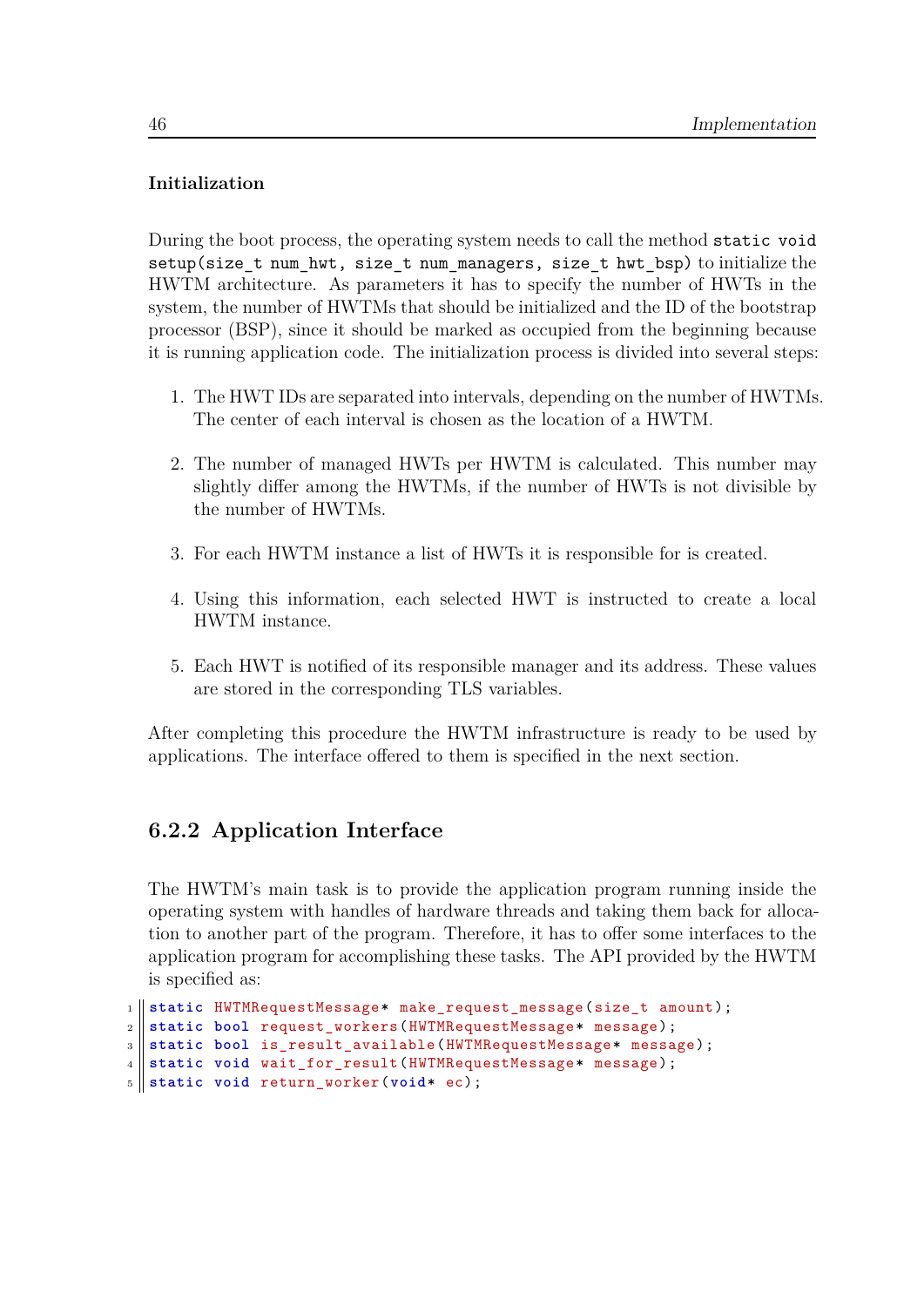Each of these methods is declared static, such that the application does not need to know anything about the internal structure of the HWTM and the individual instances. The method make request message is used for creating a request message object, that encapsulates information like the requested amount of HWTs, the origin of the request and allows the application to retrieve the results. The structure of this request message object is covered later in this section.

A message created by calling this interface is used afterwards to request HWTs from the manager by calling the function request\_workers and passing the message as the argument. The message is put into the waiting queue of the HWTM and the request is processed. The return value of the function indicates, whether the enqueueing of the request was successful. The application can issue additional requests or do other computations while the request is being processed. Using the method is result available it can check, whether the request is already done processing, which is a non-blocking operation, i.e. the method returns immediately independent of its result. Further, it is also possible for the application to wait for the result of the request by calling wait for result, which blocks and returns once the result is available.

The results of requests are handles to ExecutionContext objects, as described in section 5.2, which are passed as void\*. These handles can be returned after use by passing them to the method return\_worker. It is the application's responsibility to only use execution contexts it is currently in charge of and to stop using them after they ar[e re](#page-43-0)turned.

The only message an application has to be aware of is the request message and thus is detailed in the following.

#### **Message for Requesting HWTs**

The messages used for requesting HWTs from the HWTM do not need to be initialized or altered by the application. All operations concerning these messages are implemented in the HWTManager class, while the actual message is a separate struct.

```
1 struct HWTMRequestMessage{
2 \parallel size_t origin;
3 \parallel size_t requested_amount;
4 int num_results;
5 void **result;
6 || BitMutex* mutex;
7 \parallel };
```
A single message consists of a struct containing all relevant information: The origin (origin) of the request is required to return the response correctly and to internally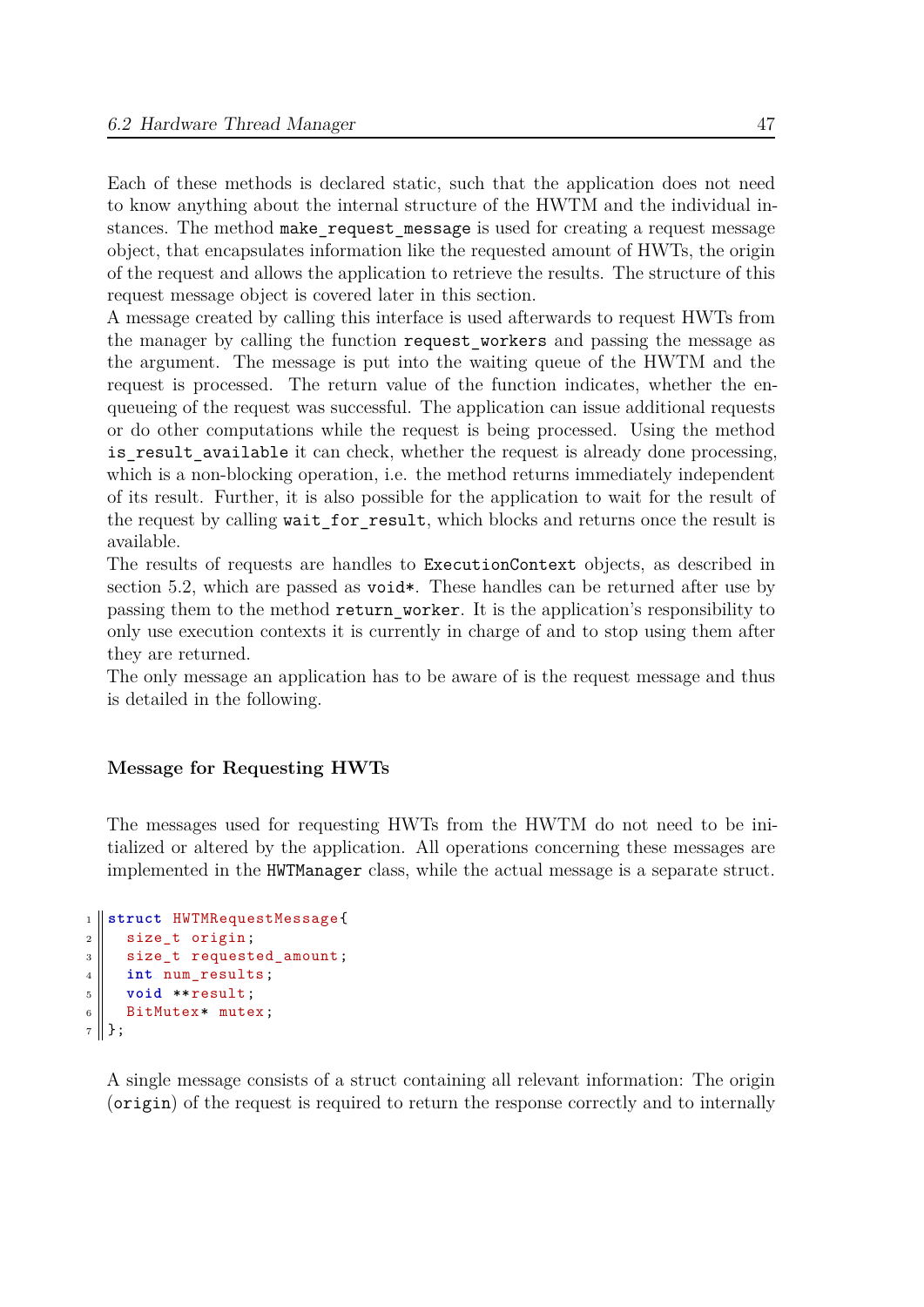determine if a request was delegated or issued by the application. Together with the requested amount of HWTs (requested\_amount) it provides the HWTM with all the information required for operation.

Since the number of HWTs returned may differ from the requested amount, the number of returned HWTs (num\_results) is used to determine the size of the array of returned HWTs (result). The mutex contained in the message (mutex) is used for the waiting operations described previously in this section.

Exemplarily, a typical workflow of an application to acquire additional HWTs may look like this:

```
_1 || HWTMRequestMessage* message = HWTManager::make_request_message (20);
2 || HWTManager::request_workers(message);
3 while (!HWTManager::is_result_available(message)){
4 //...Do some work...
5 \parallel }
6 \parallel for (size_t i = 0; i < message->num_results; i++){
\begin{bmatrix} 7 \end{bmatrix} void* worker = message->result[i];
8 //Assign a task to the worker
9 || }
```
First a request for 20 HWTs is created and sent to the HWTM in line 1 and 2. Line 3 is used to wait for the result to be available. While waiting the application can perform different tasks. After the result becomes available the application iterates over the returned HWTs in line 6, acquires a handle to one of them in line 7 and then is able to assign a task to this HWT and thereby increase the degree of parallelism of the program.

#### **6.2.3 Requesting Hardware Threads**

When the method request workers is called, as described in section 6.2.2, the request is forwarded to the responsible manager. This can be done quickly, because its HWT ID is stored as a TLS variable. The allocation of the requested HWTs is split up into three parts. First, locally available HWTs are assigned to the r[equest](#page-53-0). If the request is not fulfilled, the request is delegated to remote HWTM instances. Finally an answer to the request is sent to the requesting HWT. These steps are described separately in the following.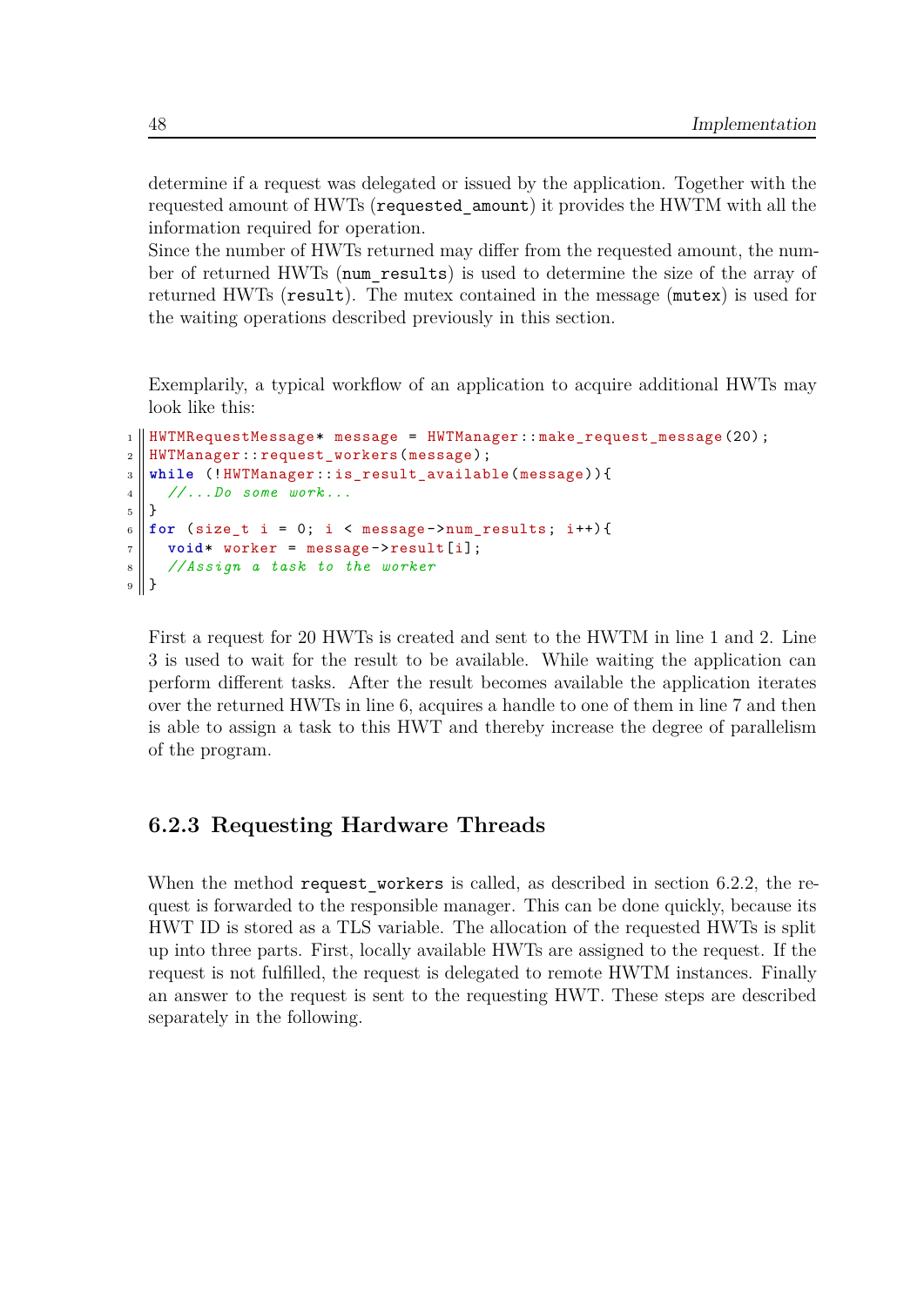#### **Local Allocation**

As a first step of the allocation locally managed HWTs are assigned to the request. This is accomplished by taking the next available HWT, marking it as occupied, creating an execution context and adding it to the result array and continuing with the next one. If the request can be fulfilled using the locally available HWTs, the function returns at this point. If it is not fulfilled after all locally available HWTs are assigned, delegation to other management instances is necessary, as introduced in section 4.5.1.

#### **Delegati[on of](#page-33-0) a Request**

For the delegation of requests the basic algorithm proposed in section 4.5.1 is used. While HWTs are missing to fulfill the request, they are requested from remote instances, starting with the one that has the most HWTs available. For each of these delegation requests a new request message is created internally using [the](#page-33-0) method make request message. This message is sent to the remote manager instance for further processing. All delegation messages are collected in an array. After all delegation messages are sent out the HWTM puts a task, a call to the function process\_delegation\_results, into its own queue to continue the processing of the current request at a later time, and continues with processing the next task from its queue.

The contacted HWTMs in turn perform local allocation, but do not delegate the request any further, as previously explained. The information, whether a request is a candidate for delegation is derived by comparing the origin of the request to the IDs of all available HWTMs.

When the method process delegation results is called, because delegation messages were sent, first it checks, whether all delegated requests were answered.

If responses are missing, the task is enqueued again for deferred processing. If all responses are available, they are collected into a single array containing both locally and remotely acquired HWTs. This array is passed to the send\_response method that is also called, if no delegation is necessary at all and a request can be answered immediately.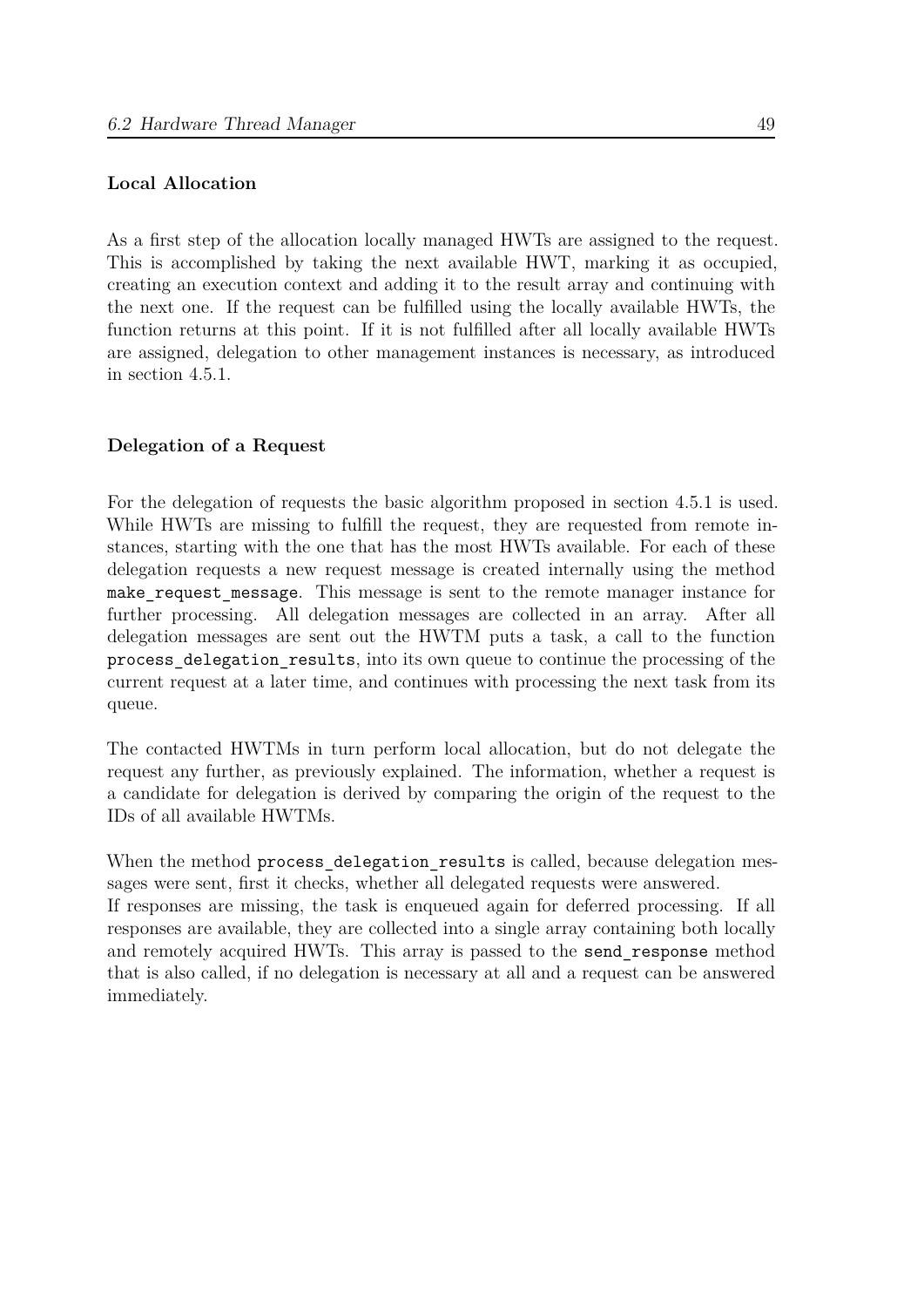#### **Responding to the Request**

After the requested amount of HWTs or all available ones have been assigned to a request it is passed to the send\_response method. This method copies the collected handles to a new array of the correct size, if the amount of requested and returned HWTs is not identical. Afterwards the mutex contained in the request message is unlocked to enable the application to collect the requested resources. Delegated requests are answered in the same way.

**6.2.4 Returning a Hardware Thread**

The application running on the operating system may use the acquires HWTs to perform tasks at its discretion. After it is finished using them it eventually returns them to the HWTM by passing their handles to the return worker method. Its the responsibility of this method to make the correct HWTM mark this HWT as available again.

Since every HWT only knows the location and virtual address of its own HWTM, it cannot return HWTs directly that were acquired using delegation, because it does not know their managers location.

Therefore, a two-step algorithm was implemented. First a message is sent to the HWT that the application would like to return, instructing it to return itself. This HWT then sends a message its responsible HWTM to return itself.

Finally, when the message arrives at the correct HWTM, it marks the HWT as available, destroys the execution context representing this HWT and updates all other management instances with its new number of available HWTs.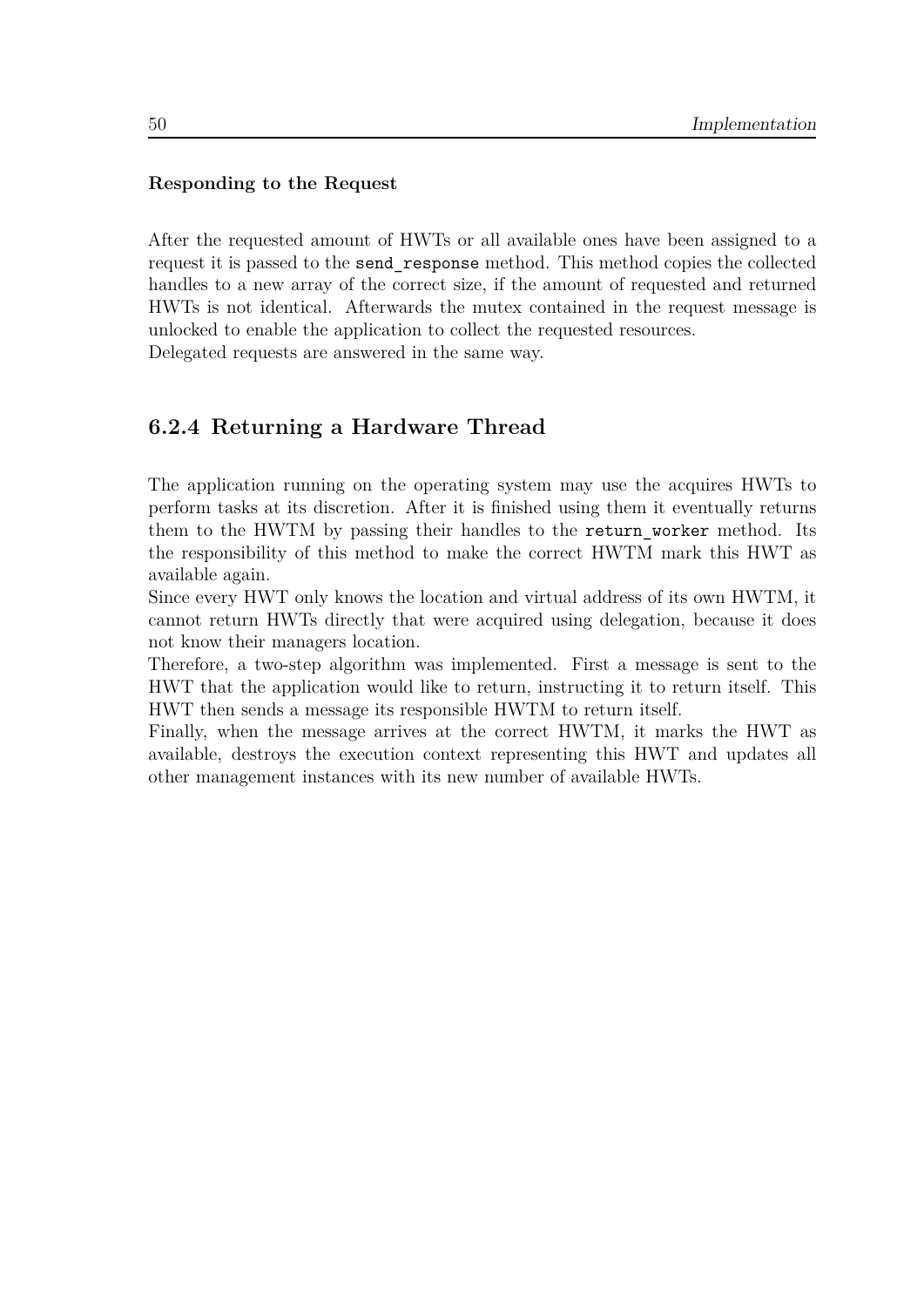# <span id="page-58-1"></span>**7 Evaluation**

The developed performance model is verified against measured values. The performance model is used to obtain theoretical values, as described in section 4, that are compared to experimental values measured from the implementation of the HWTM presented in section 6. An Xeon Phi running MyThOS, both detailed in chapter 5, is used as the evaluation environment.

To run the develope[d](#page-46-1) performance model, characteristics of both hardware and a[p](#page-40-1)plication have to be known. The determination of the required parameters of the utilized hardware and the HWTM architecture is detailed in section 7.1. To simulate applications with different parameters, a program running on MyThOS was developed to simulate an application and its requests. This simulation program is briefly described in section 7.2. Afterwards, the obtained results are presen[ted](#page-58-0) in section 7.3 and discussed in section 7.4.

## **7.1 Hardware [an](#page-65-0)d HWTM Parameters**

<span id="page-58-0"></span>The individual parameters that characterize the hardware platform or the custom implementation of the HWTM are further listed and determined individually.

 $n_{\text{hwt}}$  The parameter  $n_{\text{hwt}}$  denotes the number of HWTs in the system. The Intel<sup>®</sup> Xeon Phi<sup>™</sup> 5110P used for evaluation hosts 60 cores with 4 HWTs per core, which results in

$$
n_{hwt} = 4 \frac{\text{HWTs}}{\text{core}} \cdot 60 \text{ cores} = 240 \text{ HWTs}.
$$

 **With**  $b_c$  **he total bandwidth available for communication between two HWTs is** denoted. Since communication in MyThOS is realized using queues located in main memory, the bandwidth available for communication with main memory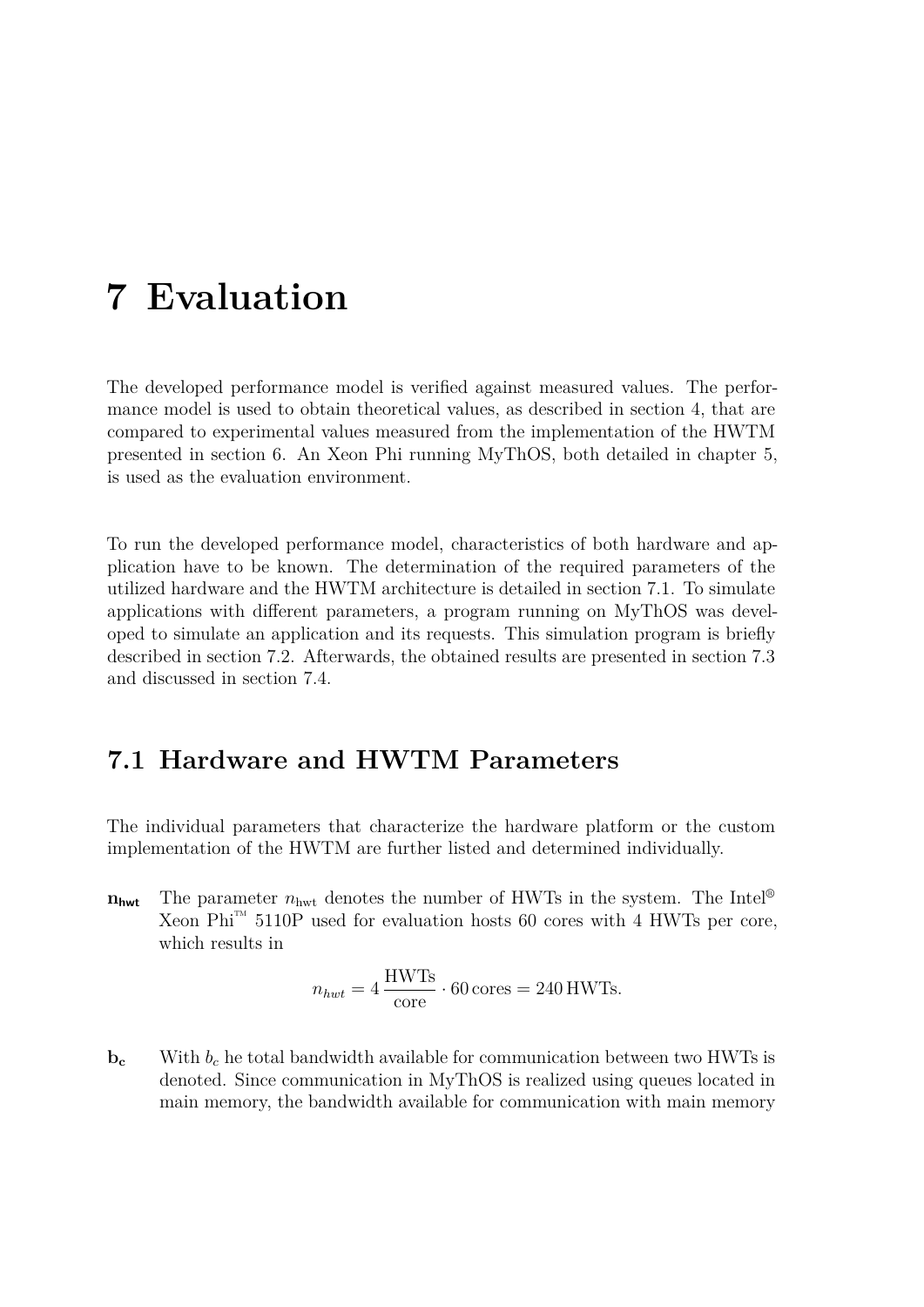is used for this parameter. This bandwidth was measured in  $[FVS^+13]$ , where an average of

$$
b_c = 120 \,\mathrm{GB/s}
$$

was determined for read and write operations.

**tprop** By *t*prop the average propagation delay of the communication infrastructure is denoted. Due to the usage of queues in main memory, the communication latency to main memory is considered here, which was experimentally determined in [FVS<sup>+</sup>13], as well. A communication latency of 302 cycles was measured. The Xeon Phi used for evaluation in this thesis runs at 1*.*053 GHz. This yields a communication latency of

$$
t_{\rm prop} = \frac{302}{1.053 \, \text{GHz}} = 287 \, \text{ns}.
$$

 $t_p$  The parameter  $t_p$  describes the time, until a request for a single HWT is processed by the HWTM, assuming at least one HWT is available. Therefore, it depends on both the hardware platform and the the implementation of the HWTM. The time to processg a request for multiple HWTs was assumed to grow linearly with the number of requested HWTs. To verify this assumption the number of cycles fto process a request is measured for different request sizes using a single HWTM instance. Every request size is issued 1000 times. After each request the test program waits for the results, returns all HWTs and then waits for all returns to finish, before it issues the next request. The results are presented in figure 7.1. The assumption proves to be a good approximation, although the growth in runtime is slightly super-linear.

When performing [a li](#page-60-0)near regression on the data, it was determined that requesting an additional HWT requires  $1.2011 \times 10^5$  additional CPU cycles, which corresponds to

$$
t_p = \frac{1.2011 \times 10^5}{1.053 \text{ GHz}} = 114 \,\mu\text{s}.
$$

**treturn** With *t*return, the time it takes for the HWTM to process the return of a single HWT is denoted. Since it depends on both the evaluation platform and the HWTM implementation, as well, it is also measured in MyThOS on the Xeon Phi. The application interface only allows returning one HWT at a time, so only this case has to be considered. The number of cycles for returning a HWT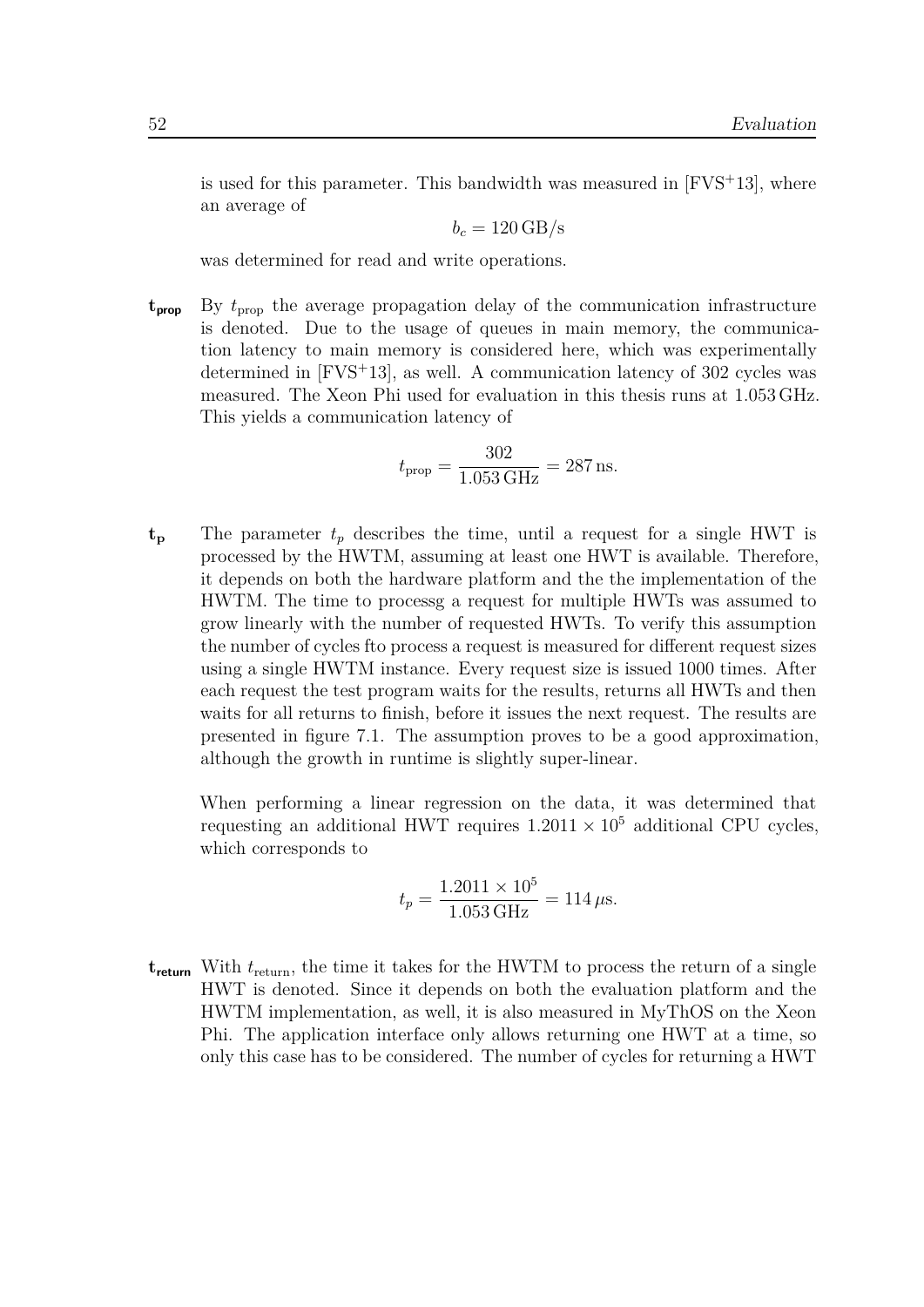<span id="page-60-0"></span>

**Figure 7.1:** Measured values of  $t_p$  for different amounts of requested HWTs

is measured to be  $2.1795 \times 10^4$ , which corresponds to a value of

$$
t_{\text{return}} = \frac{2.1795 \times 10^4}{1.053 \text{ GHz}} = 20.7 \,\mu\text{s}.
$$

Using these values, response times for arbitrary application parameters are obtained from the MATLAB simulation. In the next section, the program used to simulate an application is outlined.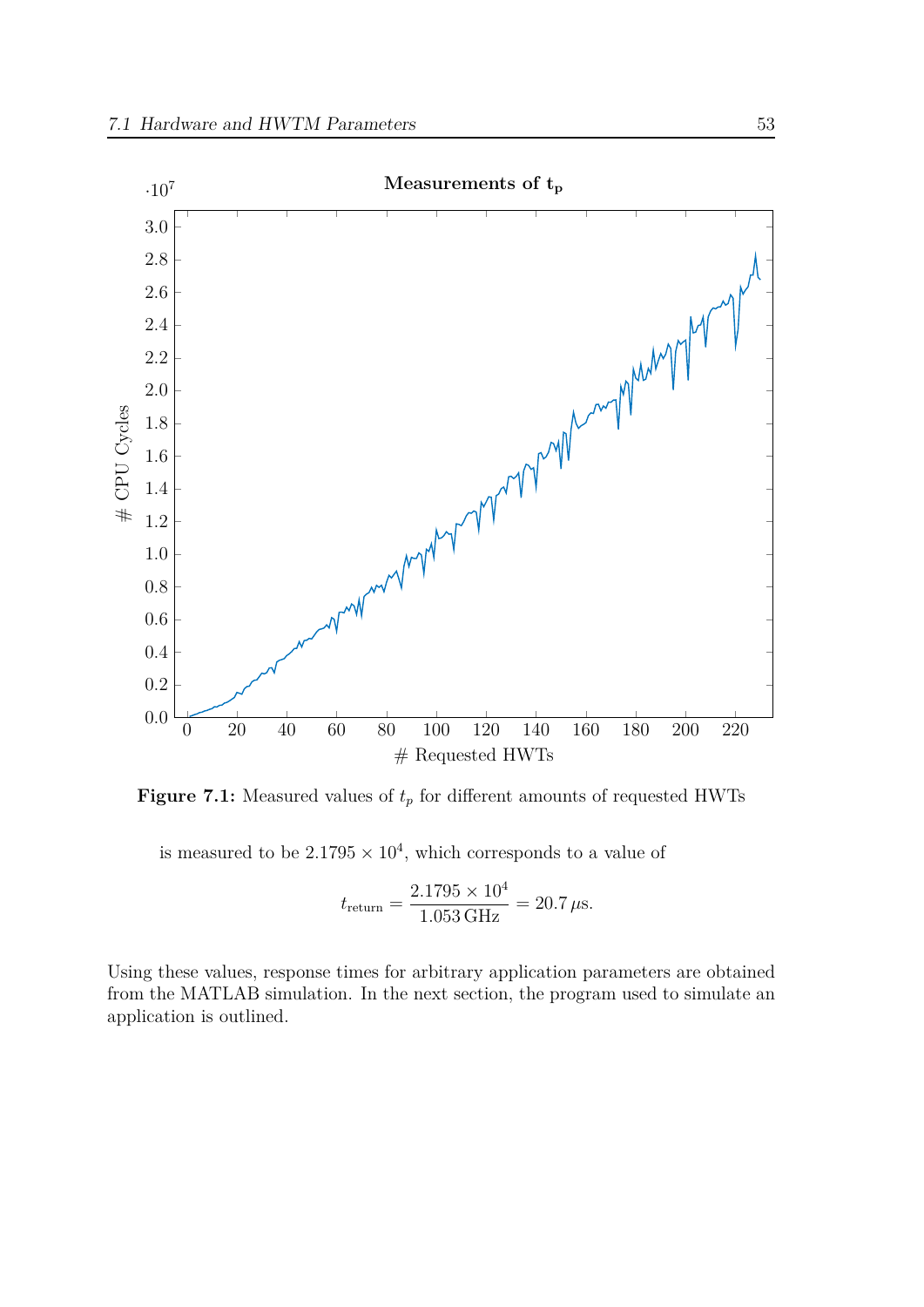# **7.2 Simulation Program**

In order to measure the actual response times of the HWTM infrastructure and compare them to theoretical values, a dummy application was developed that simulates the behavior of a real application while guaranteeing the following application parameters:

- Requests are issued at a fixed rate of *rr*. This is accomplished by calculating the actual request rate and comparing it to the desired one. The request rate is calculated by dividing the number of issued requests by the total elapsed time. The application waits, if necessary, until the next request has to be issued.
- The size of each request is exactly  $\bar{n}$ .
- Each HWT is returned after  $t_{\text{calc}}$ . For this purpose, issued requests are cached and checked for completeness regularly. If a completed request is found, all HWTs it contains are instructed to wait for  $t_{\text{calc}}$  before they return themselves.

To ensure a equal distribution of requests among the different HWTM instances, the origin of the requests is modified. After this modification it looks like the requests were sent from all HWTs in a round-robin manner. The HWTs running a HWTM instance are excluded from this mechanism. As well is the BSP, because it is running the dummy application and cannot be forced to wait and return itself.

A problem arises, if the request queue of the HWTM is already filled completely and the application wants to issue another request. In this case, the request is simply omitted to avoid a backlog and to ensure a constant request rate. If the request would be repeated after some time, the time for issuing this request would increase and the request rate might be higher afterwards, because the calculated request rate dropped due to the waiting operation.

Using this dummy application, three test cases are simulated and compared to the theoretical results in the next section.

# **7.3 Results**

To evaluate the validity of the developed model, applications with different request rates, request sizes and calculation times are simulated. Three of those are presented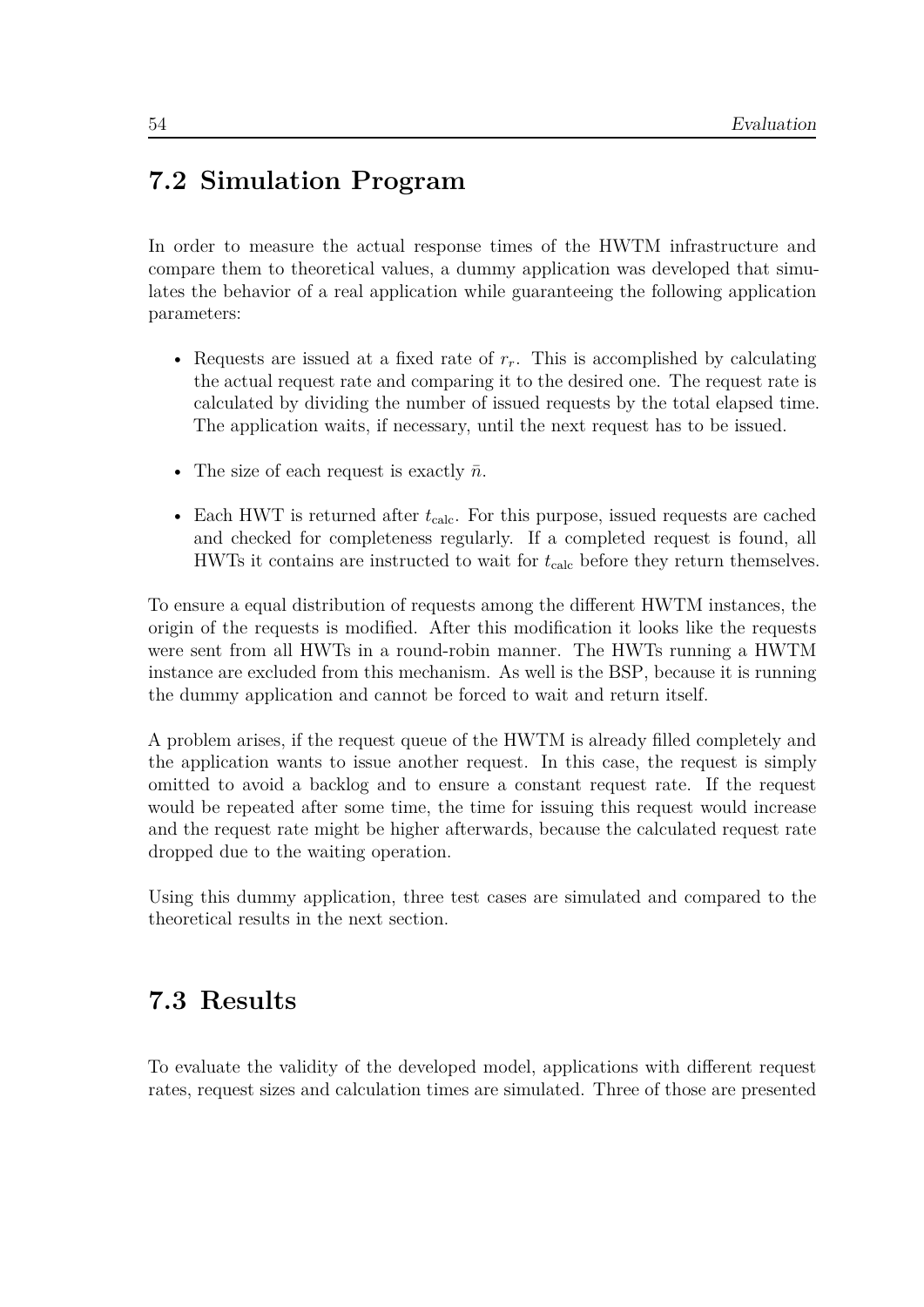in this chapter. The parameters of these dummy applications are introduced in section 7.3.1 and the measured response times are compared with the theoretical ones in section 7.3.2.

#### **7.3.1 [Test](#page-62-0) [Case](#page-63-0)s**

<span id="page-62-0"></span>To evaluate the validity of the performance model presented in chapter 4, the custom HWTM implementation is tested with different configurations of the dummy application that simulate the behavior of real applications. Three configurations are chosen to be presented in this thesis. The relevant parameters used for [co](#page-20-0)nfiguring the dummy applications are summarized in table 7.1.

| Parameters | $r_r$   | $\overline{n}$ | $t_{\rm calc}$            |
|------------|---------|----------------|---------------------------|
| P1         | 1000 20 |                | 1 ms                      |
| P2         | 100     |                | $30 \quad 10 \,\text{ms}$ |
| P3         | 5000    | 10             | $1 \,\mathrm{ms}$         |

**Table 7.1:** Parameters used to configure the dummy application

The parameter set P1 characterizes an application that requests a moderate amount of HWTs once per millisecond. Every HWT then is assigned a small amount of work that takes 1 ms to compute.

A similar application is given with parameter set P3. There, the request rate is much higher, while the size of each request is only half as big. This configuration is expected to require more HWTM instances, since more requests have to be processed. Further, the number of delegation messages is expected to be lower, because a smaller request size is more likely to be fulfilled with less HWTMs.

With parameter set P2 an application issuing fewer requests is characterized. However, the request size is higher, as well as the calculation time until a HWT is returned. Therefore, it is expected to have a similar amount of HWTs available at any given time, but to require less HWTM instances to be performant due to the low request rate and the higher request size, that would cause lots of delegations when many HWTM instances are used.

Simulations are run for each of these parameter sets. Theoretical results from the performance model and experimental results of measurements in the HWTM implementation are presented in the next section.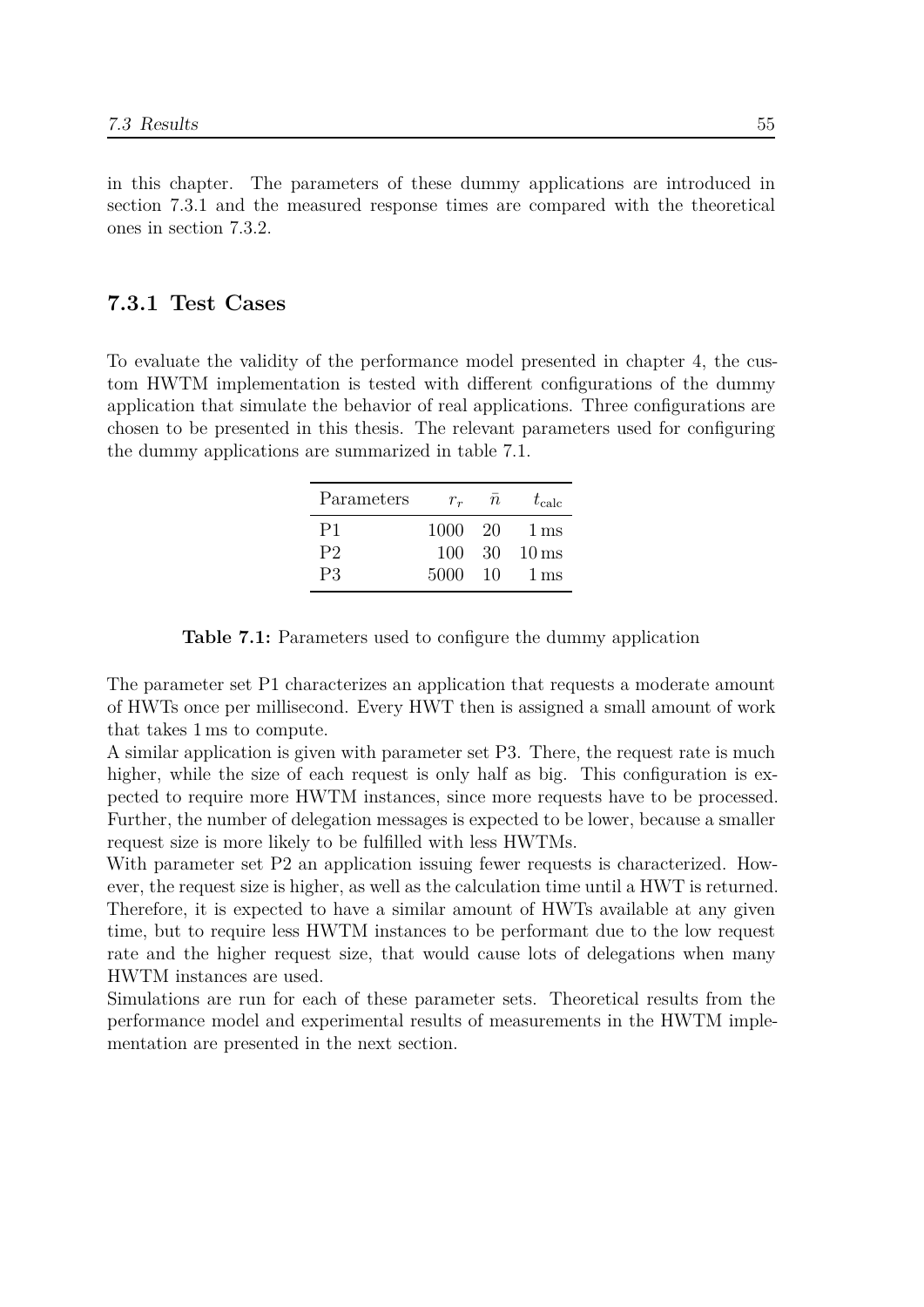#### **7.3.2 Theoretical and Experimental Results**

<span id="page-63-0"></span>For each of the parameter sets introduced in the previous section, theoretical response times are obtained using the performance model. Experimental response times are measured using the implementation of the HWTM inside MyThOS running on a Xeon Phi.

The theoretical and experimental results for each of the parameter sets are presented in figures 7.2 to 7.4.

<span id="page-63-1"></span>

**Figure 7.2:** Theoretical and experimental response time of different amounts of HWTM instances for parameter set P1

The results for parameter set P1 are shown in figure 7.2. The performance model yields very high values of around 1*.*7 s for one and two HWTM instances. For more instances the response time drops to 123 ms and the settles to 80 ms. The model recommends to use four HWTM instances, cf. equatio[n \(4](#page-63-1).36). The actual measured behavior of the measured runtime is a bit different as it starts at 560 ms for one HWTM instance and settles to approximately 260 ms for more instances. In regards of response time it would be best to use three HWTM i[nstan](#page-37-1)ces in this case.

When using parameter set P2 the performance model predicts much lower response times, starting with 8*.*6 ms, as shown in figure 7.3a. The lower values result from the shorter queue lengths due to the lower request rate. The response time declines down to 7*.*2 ms for five HWTMs and then again raises up to 9*.*2 ms due to the increasing number of delegation messages. Accor[ding](#page-64-0) to the performance model it is recommended to use five HWTMs to obtain optimal performance. The experimental results depicted in figure 7.3b show even lower response times of 1*.*8 ms and 1*.*7 ms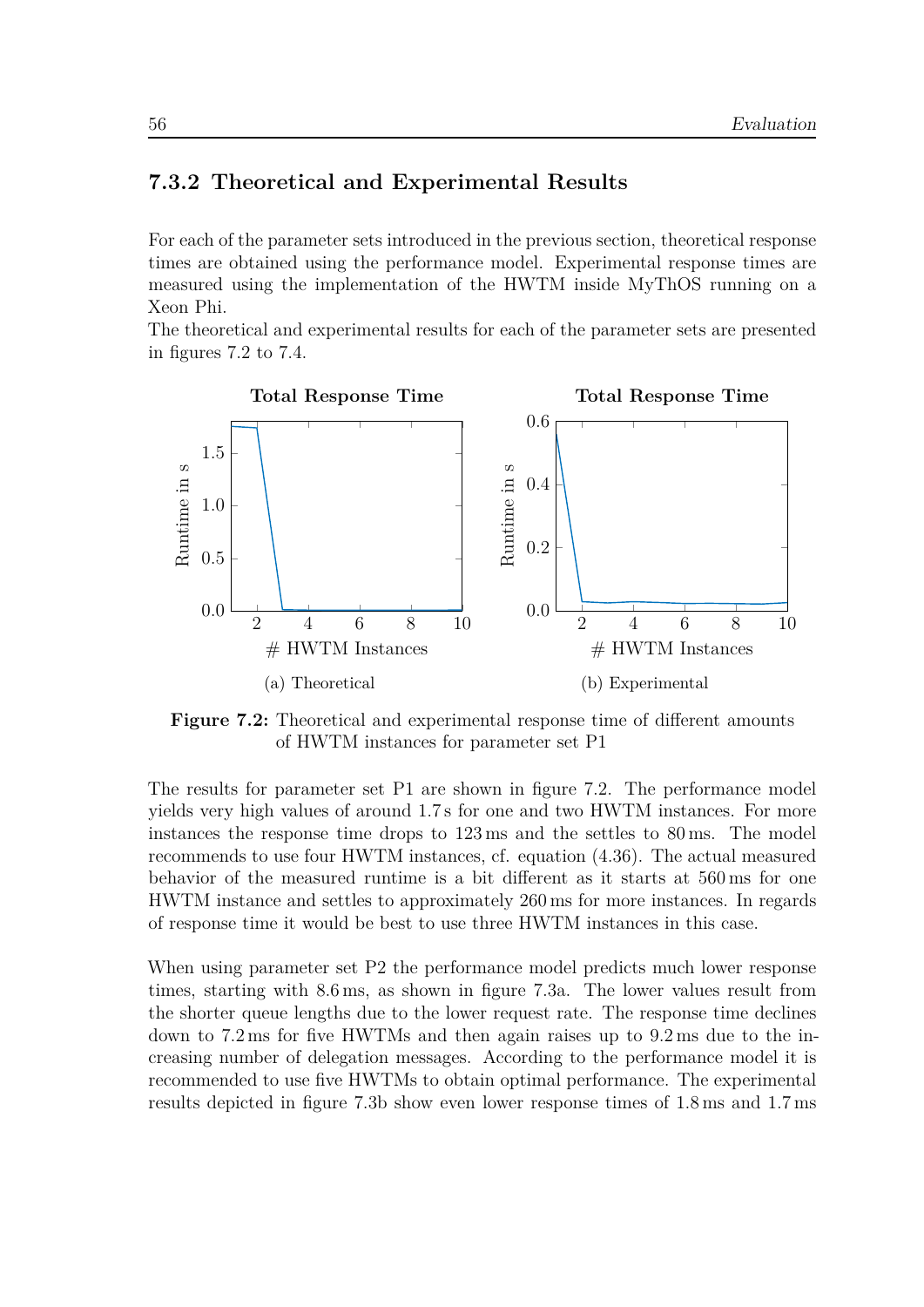<span id="page-64-0"></span>

**Figure 7.3:** Theoretical and experimental response time of different amounts of HWTM instances for parameter set P2

for one and two management instances. For larger amounts of HWTMs the response time fluctuates around 2*.*5 ms. A reasonable choice would be to use two HWTM instances for this parameter set.

<span id="page-64-1"></span>

**Figure 7.4:** Theoretical and experimental response time of different amounts of HWTM instances for parameter set P3

For parameter set P3 response times of 870 ms are predicted by the performance model for up to five HWTM instances, as reflected in figure 7.4a. For more instances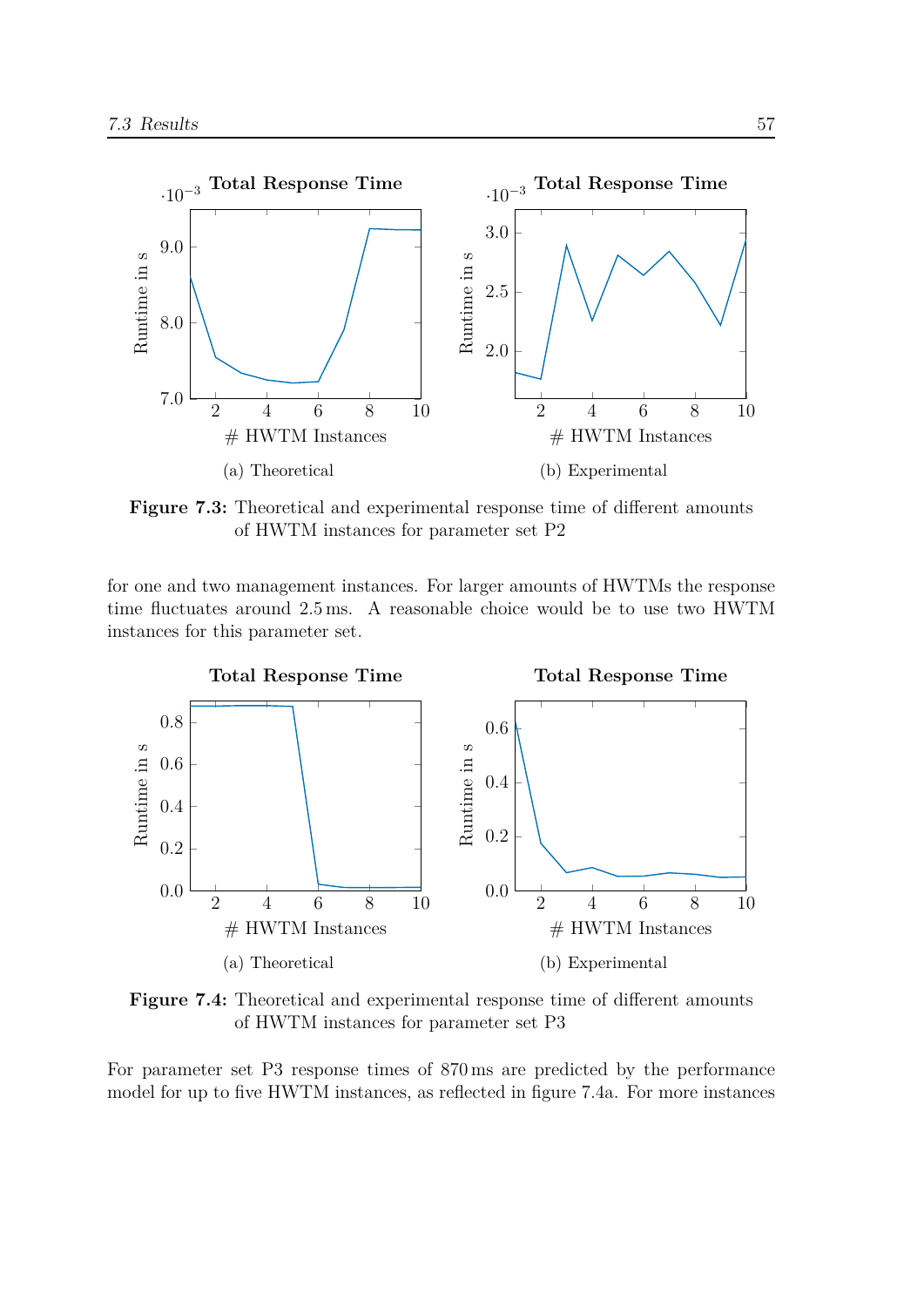the predicted response time drops to 16 ms. Figure 7.4b shows the experimental results. With only one HWTM instance it took 630 ms to receive a response. Afterwards, the response time decreases to about 60 ms. In this case, a reasonable choice would be to use three HWTM instances, while the pe[rform](#page-64-1)ance model recommends using eight instances.

For the cases of parameters P1 and P3 the shape of the graphs for theoretical and experimental response times are similar. However, the response time seems to be overrated for low numbers of HWTMs and the drop from high to low response time occurs earlier in reality, than it is predicted by the performance model. For parameter set P2 the predicted decline from one to four HWTMs is only slightly visible in the experimental data. However, the predicted subsequent raise in response time is noticeable.

For all three cases it looks like the graph for the experimental results is a clinched version of the theoretical graph, i.e. the performance increases for lower numbers of HWTMs. Possible reasons for this are given in the next section.

# **7.4 Discussion**

<span id="page-65-0"></span>Although the theoretical and experimental response times do not match perfectly, they still are in the same order of magnitude. The current model seems to overrate the number of HWTM instances required to obtain certain response times, e.g. for parameter set P3 it predicts a drop in response time when using six instead of five instances, while the drop already occurs when using three instead of two.

The performance model incorporates the assumption of the representation of remote state being up-to-date all the time. However, a update message telling HWTM A that the number of HWTs at management instance B changed first has to pass the message queue of HWTM A. During this time A may decide to delegate a request to HWTM B, because it still believes that B has HWTs available, although this information is already outdated. Therefore, delegation messages may return too few HWTs in order to completely fulfill a request. The number of delegation messages may differ from the calculated values, because a HWTM cannot rely on its view of the remote state to be completely up-to-date.

Another problem arises from this outdated information and the fact that some requests are not fulfilled completely. The performance model assumes that a request for *n* HWTs is assigned *n* HWTs in all cases. However, this assumption may not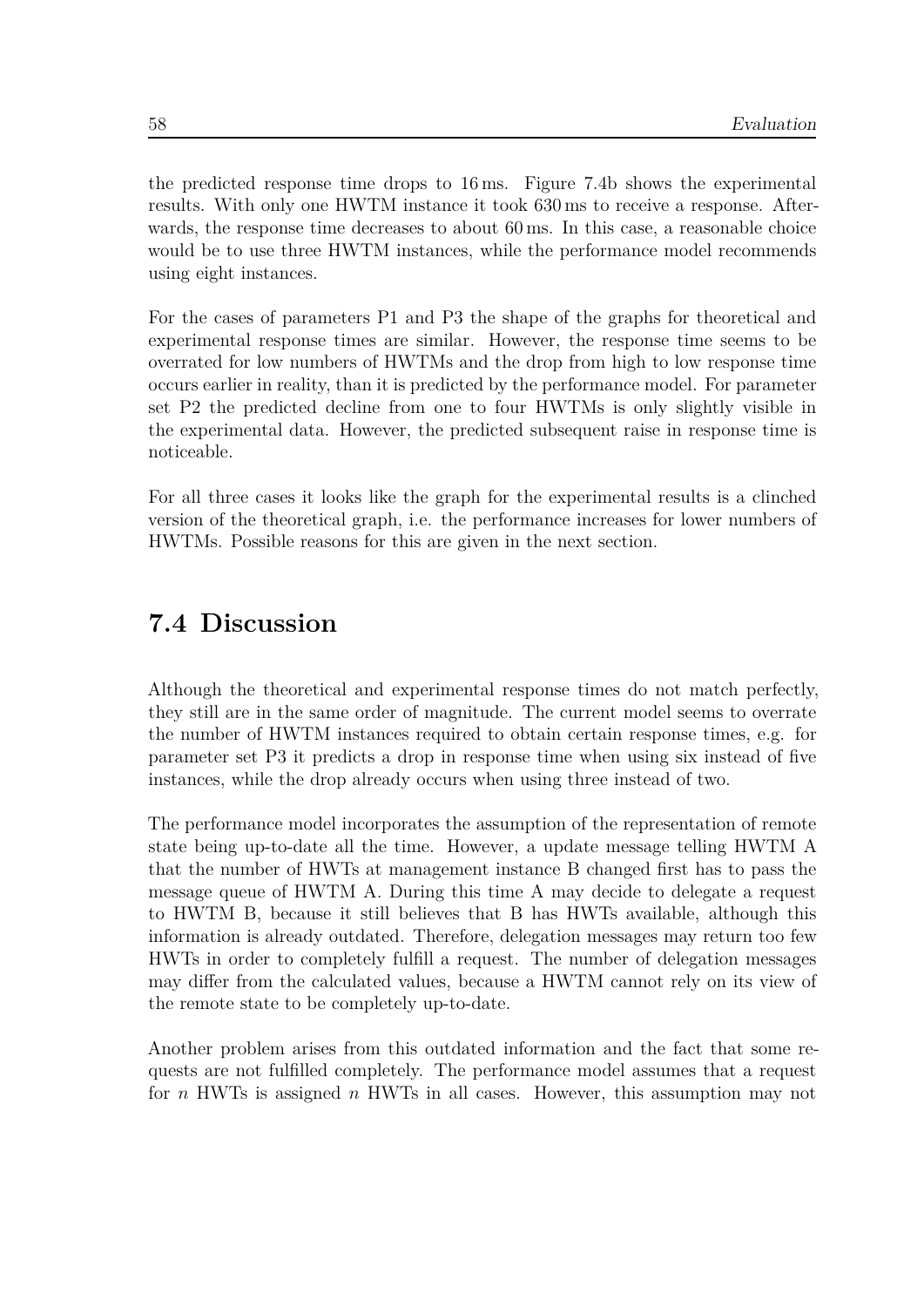always hold. There are two reasons for that. First, there may be too few HWTs available in the overall system. Second, the outdated information about the remote state may lead to delegations to a HWTM that itself has too few HWTs available and therefore returns fewer than requested.

If one of these cases occurs and a request is not fulfilled completely, no execution contexts have to be instantiated for the HWTs that are requested but not returned. This dramatically reduces the processing time of this request and therefore the waiting time for all other requests in the queue.

Yet another effect is caused by the outdated view of the remote state. If HWTM A has no HWTs available and it assumes that the other HWTMs has no HWTs available, as well, two effects add up. First, the local computation is much faster, as explained before. Second, HWTM A does not send out any delegation messages and therefore sends a reply to the request immediately after processing the request locally. In this case, there is no need to send additional messages, that occupy queues of remote managers, and to wait for the results of these delegation messages. Thereby the response time is massively reduced which again speeds up the processing of the queue and reduces the time a request spends waiting in this queue. Considering two HWTM instances A and B, where both have a few requests in their queues, an even worse scenario is possible. A event flow may look like this:

- 1. B tells A, it has 50 HWTs available.
- 2. A delegates a request for 50 HWTs to B and updates its local view. It now assumes B to have 0 HWTs available.
- 3. B processes a request for 2 HWTs from its queue.
- 4. B tells A, it has 48 HWTs available.
- 5. A delegates a request for 48 HWTs to B and updates its local view. It now assumes B to have 0 HWTs available.
- 6. B processes a request for 2 HWTs from its queue.
- 7. B tells A, it has 46 HWTs available.
- 8. and so on

Depending on the length of B's waiting queue there might be no HWTs available at the time the first delegation message from A is processed. The same applies for all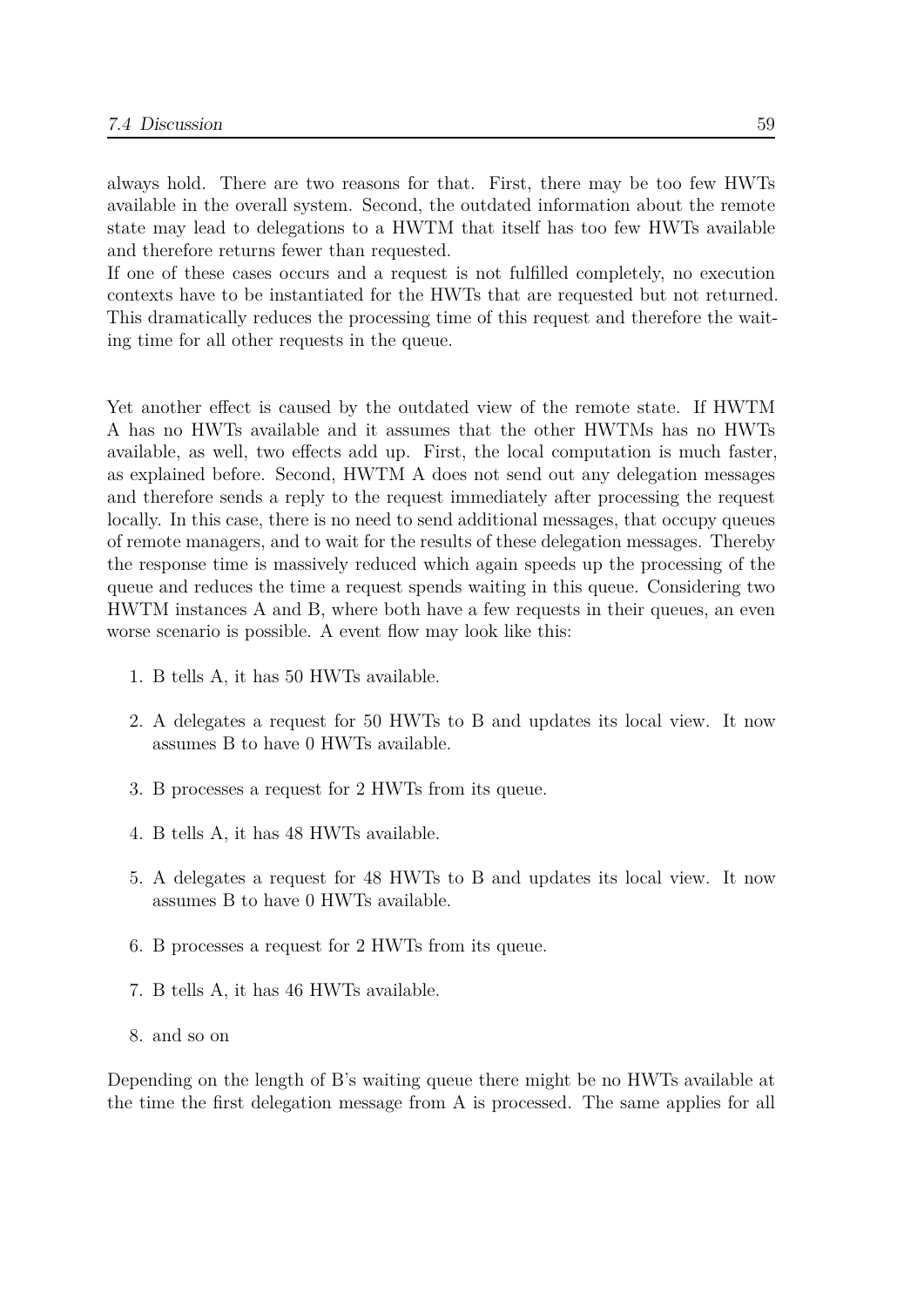following delegation messages. Then again the processing time is reduced compared to the assumed one and the assumptions of the performance model are violated.

However, the fact that the theoretical and experimental response times are within the same order of magnitude and often close to each other proves the main assumptions of the performance model to be correct.

<span id="page-67-0"></span>

**Figure 7.5:** Theoretical and experimental response time of different amounts of HWTM instances without the need of delegation

Figure 7.5 shows a case, where no delegation is necessary. To achieve this a low request rate combined with a low request size is chosen. The request size has to be low enough to allow a single manager to completely fulfill the request, even if 10 HW[TM](#page-67-0) instances are present. A request rate of *r<sup>r</sup>* = 10 and a request size of  $\bar{n}$  = 20 is chosen. When comparing the experimental with the theoretical results, the general shape of the two graphs seems similar. When using the performance model a decreasing response time is observed for up to 4 HWTM instances, while the experimental results still show an improved performance when using 5 instead of 4 instances. These numbers are much closer to another, than in the cases presented in the last chapter, where delegation is necessary in all cases. Also, the impression of the theoretical graph being a stretched version of the experimental graph is absent in this scenario.

This further reinforces the hypothesis, that the deviations seen in the previous section originate from the use of delegation and some discrepancy between implementation and modeling of both management of remote state information and delegation messages.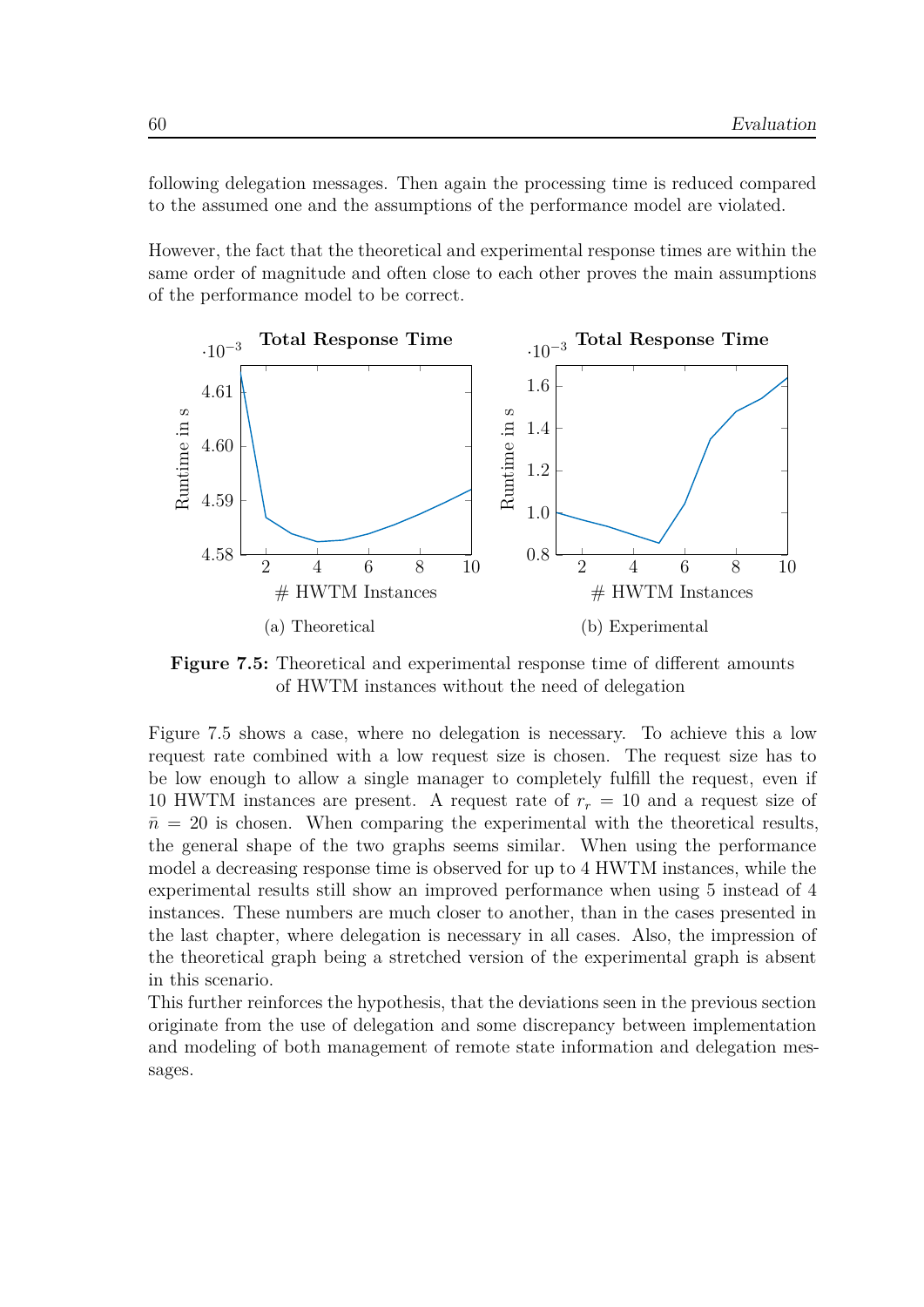Some additional deviations are caused by the fact, that the dummy application used for evaluation does not resemble workloads caused by real applications. The dummy application issues requests at a fixed rate and returns its acquired HWTs at a fixed rate, as well. Therefore, it issues all messages to HWTMs in a clocked manner, i.e. all HWTs from one request are returned at the same time. This may not model real workload sufficiently, since the duration of computations carried out by worker threads often depends on input data.

As assumed, the decentralized HWTM infrastructure offers increased performance to applications for various combinations of application parameters. Even for the relatively low amount of HWTs in the evaluation environment, this effect was observed. It can be assumed, that larger systems benefit even more from the decentralization of the management of computational resources.

The general course of the HWTM's response time for different amounts of management instances is described adequately by the performance model, that was developed in this thesis. Therefore, the model seems to represent the general operation of the HWTM.

However, the model overrates the response times and therefore calculates the optimal amount of management instances to be higher, than it is in reality.

Due to these results, the performance model's general structure seems to be valid, but it can be improved to better reflect the HWTM's actual operation.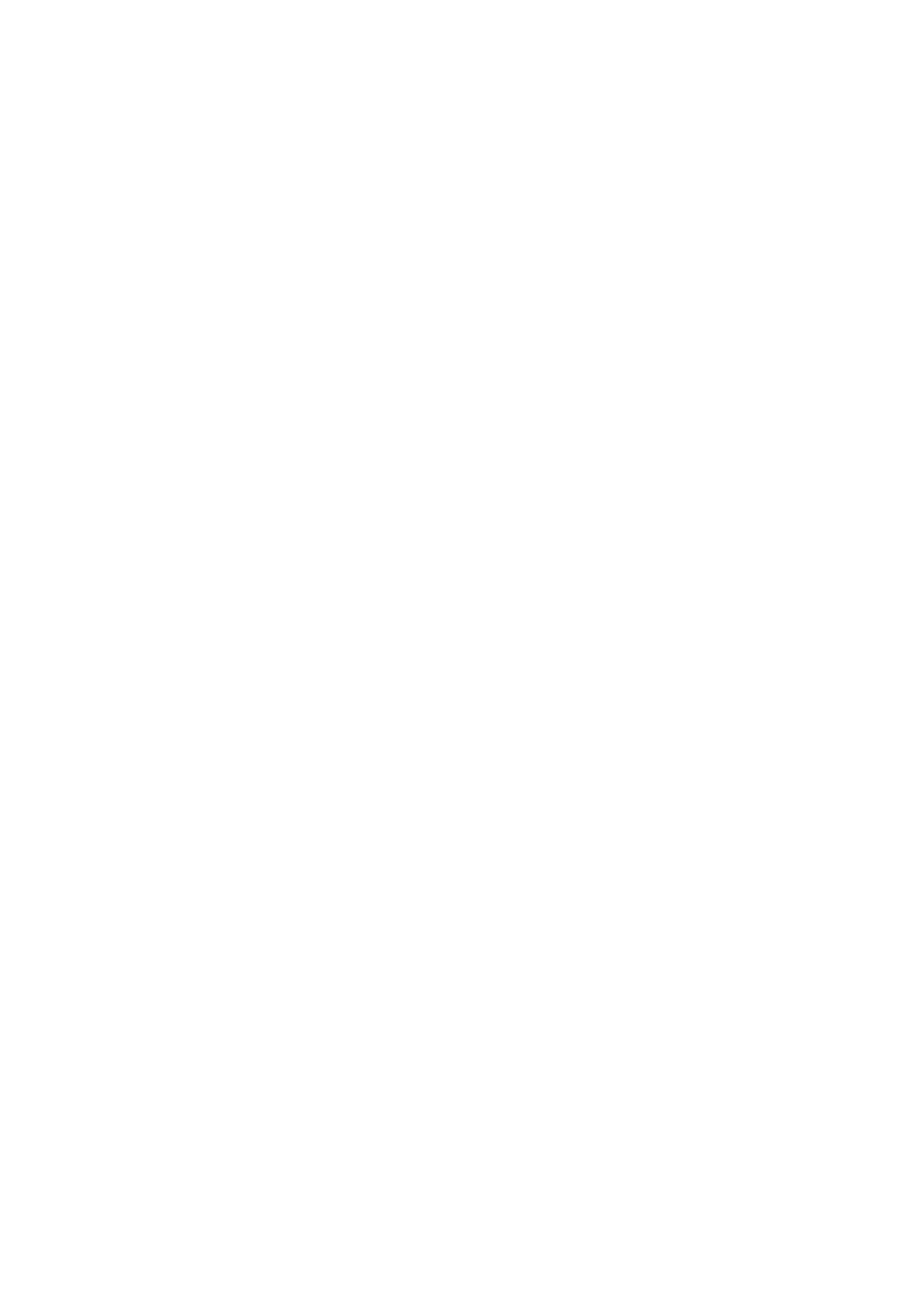# **8 Outlook**

In this thesis, a management model for the management of hardware and software threads in a manycore environment is developed. The performance model presented in chapter 4 provides a possibility to compute the optimal amount of management instances for a decentralized and distributed management architecture. It describes the response time of this architecture depending on the management's degree of decentraliz[at](#page-20-0)ion. An operating system based on a distributed microkernel and a manycore processor serve as a platform for the evaluation of the validity of the model, as introduced in chapter 5. Both performance model and management architecture are implemented as detailed in chapter 6. Several numerical issues are solved during the development process. This implementation is used to generate response times for several test cases. Th[e](#page-40-1) performance model generates theoretical values for given hardware and software characteristics, [wh](#page-46-1)ile the implementation of the management architecture is used to measure experimental values. These values are compared and discussed in chapter 7.

The response times predicted by the developed performance model do not perfectly match the experimental results. It seems to overrate the response time in general. However, the genera[l](#page-58-1) shapes of the graphs, showing the response times for different amounts of management instances, seem similar. The graph depicting the theoretical values appears to be a stretched version of the one showing experimental values.

A major issue the current performance model suffers from, is the fact that update messages are modeled to be processed immediately, but they are actually placed into the message queue and are processed like all other messages. Therefore, a HWTM instance has no real time view of the state of other HWTM instances. To improve the accuracy of the performance model a way of modeling this outdated information and making decisions based on this has to be found. One possibility to reduce the severity of the problem would be to include timestamps into update messages and only process the most recent update message for each HWTM instance. However, that would not completely solve the problem, since after issuing a delegation request, a HWTM still may process other requests before this delegation request. Therefore, no information about the state of the HWTM at the time a delegation request is processed can be provided. Attempts to find a way of doing this would result in the need of synchronizing operations between different HWTM instances and forcing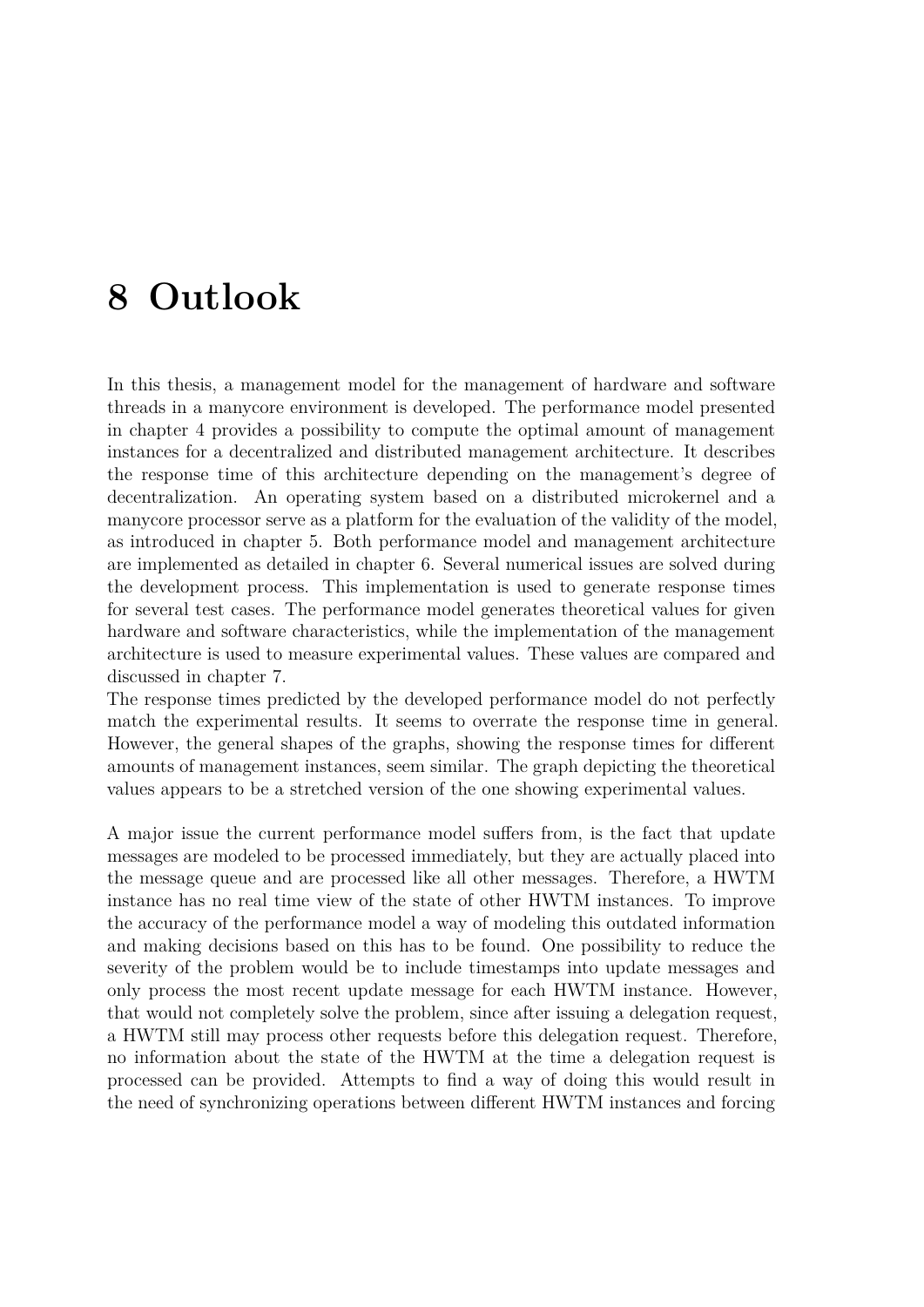them to wait for another. This is completely contrary to the idea of distributing the processing of requests among different instances. Therefore, a model properly describing which information is available at what time is required.

The performance model in this thesis is based on the assumption of the request rate, request size and calculation time of each task being poisson distributed. While this assumption may be adequate for many applications, some others might show completely different characteristics. For example, an application could show both high and low request rates, that could more appropriately be characterized by a multimodal Gauss distribution. This could also be the case for the calculation time and the request size. The performance model in its current form is not able to deal with completely different distributions and cannot easily be adapted to deal with every possible input.

A possibility to deal with arbitrary input densities is to adapt the model to use the network calculus [LT04], that offers a way of characterizing completely arbitrary densities for all input variables. These variables do not even need to be identically distributed. Network calculus is based on ideas from system theory and it adopts these ideas to offer w[ays to](#page-75-2) calculate processing times of systems by characterizing both the densities of the input and the behavior and connections between the processing elements. However, adapting the performance model to employ the ideas of network calculus requires a major revision of the performance model, since all steps have to be transformed into network calculus.

Programs in HPC usually not only perform their computations on a single node, but rely on distributing it over several nodes to further improve their performance. The performance model in this thesis only considers a single processor on a single computing node. When extending it to multiple nodes, different communication latencies and bandwidths have to be incorporated, since inter-processor and internode connections show different characteristics than a typical interconnect within a single processor. When implementing such a system, every computing node might need one main HWTM instance, that communicates with the other nodes and then distributes work to other HWTMs within the same node, building a hierarchical structure. Another challenge could be to find a way of making reasonable delegation decisions based on the location of available HWTs. A delegation could only result in a performance improvement if HWTs on the local node are available, while delegating a request to a remote node may degrade performance. Furthermore, the application should be given the possibility to specify the locality of the requested HWTs. For some scenarios it might be necessary to only acquire HWTs located within the same node to provide a low communication delay among them.

Another possible improvement concerns application developers, that want to utilize the HWTM infrastructure. In its current implementation this infrastructure is set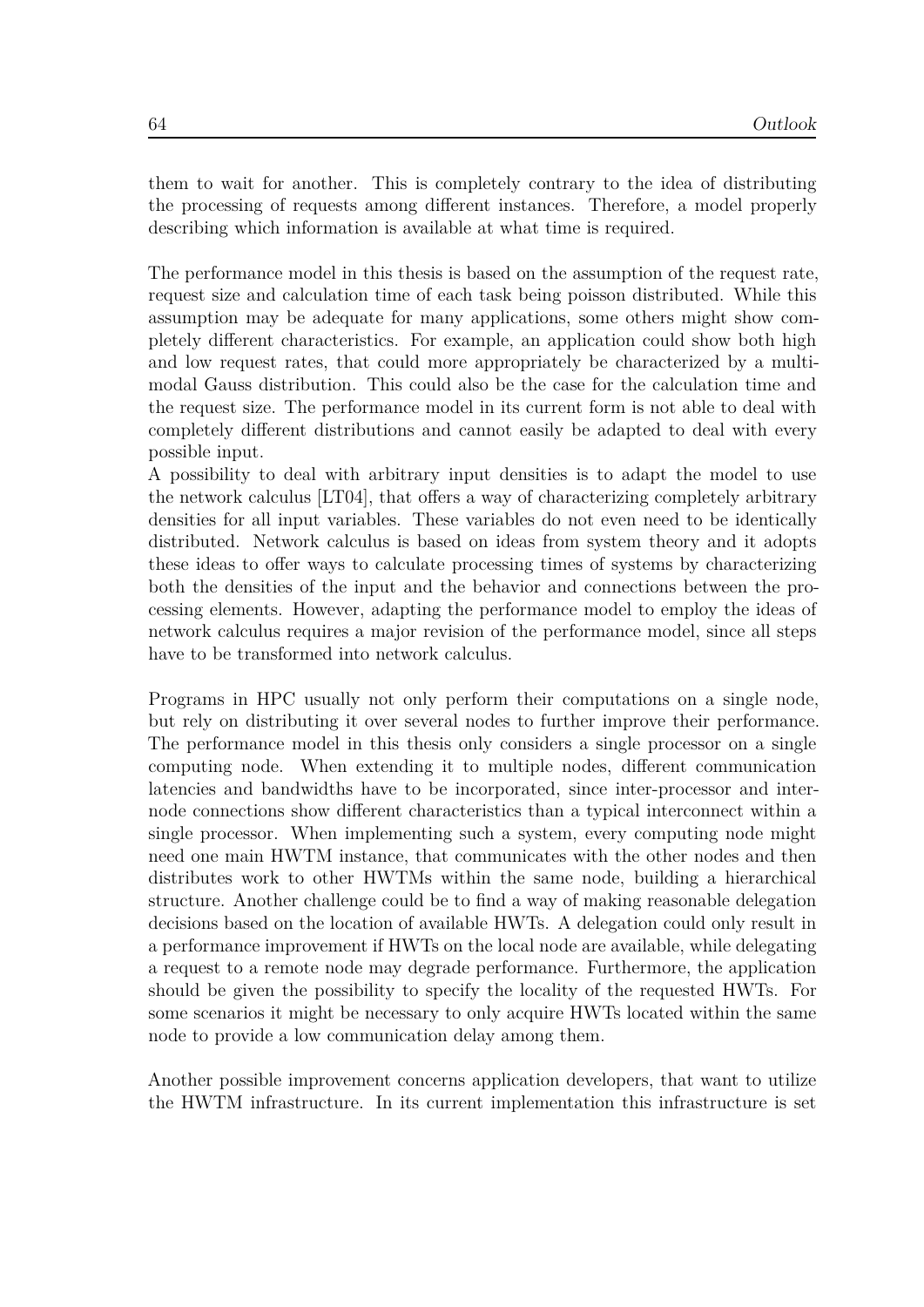up during the booting procedure of MyThOS. For this purpose, the application developer has to specify the characteristics of the application. These characteristics have to be either estimated or measured by the developer. However, this task could also be incorporated into the operating system, such that it benchmarks the application's characteristic after launching it and then sets up an appropriate HWTM infrastructure for it.

The set up process could be further improved by making it dynamic. Some applications might change their characteristic over time, e.g. they request HWTs at a low rate most of the time, but increase this rate based on either events from within the application or external events. To deliver the best performance in all cases, it would be desirable to have the HWTM infrastructure scale up and down itself. To achieve this, the operating system has to monitor the application and add additional HWTM instances or remove some based on the current behavior of the application. In order to make good estimates of the applications' current and future behavior, tracking methods like a Kalman filter could be implemented.

Currently, thread identifiers are not included, since HWT IDs are used as identifiers, because only one thread is assigned to each HWT and there are no context switches between different threads on the same HWT. If identifiers are desired, they could be implemented as an increasing counter for each management instance. Each instance could then be assigned a range of valid values. After using all these values, it needs to synchronize with the other management instances to get a new range of values.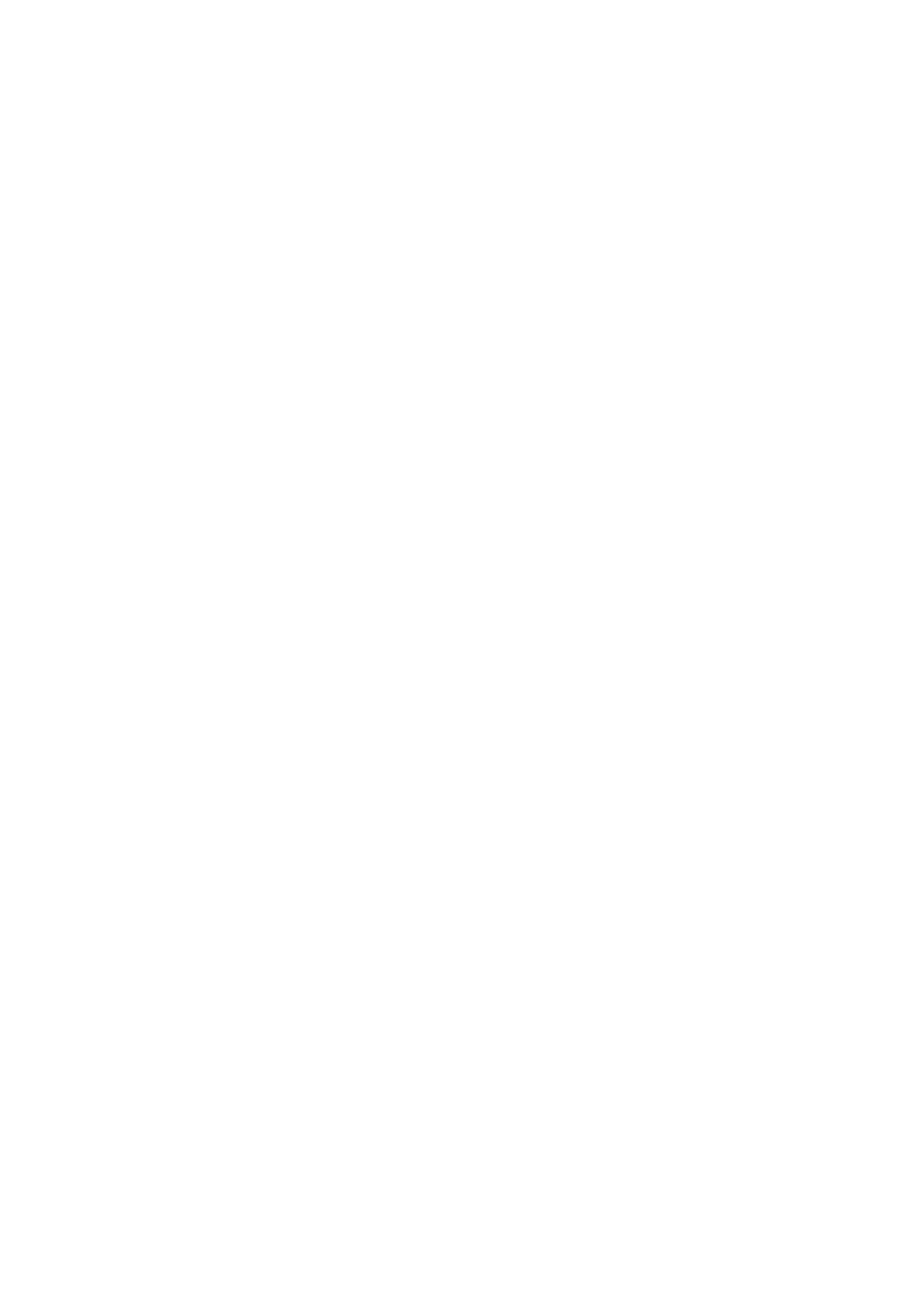## **Bibliography**

- [All90] Allen, Arnold O.: *Probability, Statistics, and Queueing Theory with Computer Science Applications*. 2nd ed., Academic Press, Inc., 1990, pages 269– 274.
- [ATBS13] Anagnostopoulos, Iraklis; Tsoutsouras, Vasileios; Bartzas, Alexandros; and Soudris, Dimitrios: *Distributed run-time resource management for malleable applications on many-core platforms*. In: *Proceedings of the 50th Annual Design Automation Conference*, no. ii, page 1, 2013.
- [Bar12] Bartlett, Padraic: *Lecture 7: Generating Functions*. In: *Math 1d*, 2012.
- [BG00] Brun, Olivier and Garcia, Jean-Marie: *Analytical solution of finite capacity M / D /1 queues*. In: *Journal of Applied Probability*, volume 37, no. 4, pages 1092–1098, 2000.
- [Cou09] Council on Competitiveness: *Boeing Catches a Lift with High Performance Computing*, 2009.
- [CRFS07] Cheveresan, Razvan; Ramsay, Matt; Feucht, Chris; and Sharapov, Ilya: *Characteristics of Workloads Used in High Performance and Technical Computing*. In: *Proceedings of the 21st Annual International Conference on Supercomputing*, pages 73–82, 2007.
- [CZ03] Carle, G and Zitterbart, M: *Protocols for High Speed Networks: 7th IFIP/IEEE International Workshop, PfHSN 2002, Berlin, Germany, April 22-24, 2002. Proceedings*. From the series *Lecture Notes in Computer Science*. Springer Berlin Heidelberg, 2003.
- [Dow97] Downey, Allen B: *A model for speedup of parallel programs*. University of California, Berkeley, Computer Science Division, 1997.
- [FKH08] Faruque, Mohammad Abdullah Al; Krist, Rudolf; and Henkel, Jörg: *ADAM: Run-time agent-based distributed application mapping for on-chip communication*. In: *Proceedings - Design Automation Conference*, pages 760– 765. *DAC '08*, ACM, New York, NY, USA, 2008.
- [FVS<sup>+</sup>13] Fang, Jianbin; Varbanescu, Ana Lucia; Sips, Henk; et al.: *An Empirical Study of Intel Xeon Phi*. In: *arXiv preprint arXiv:1310.5842*, 2013.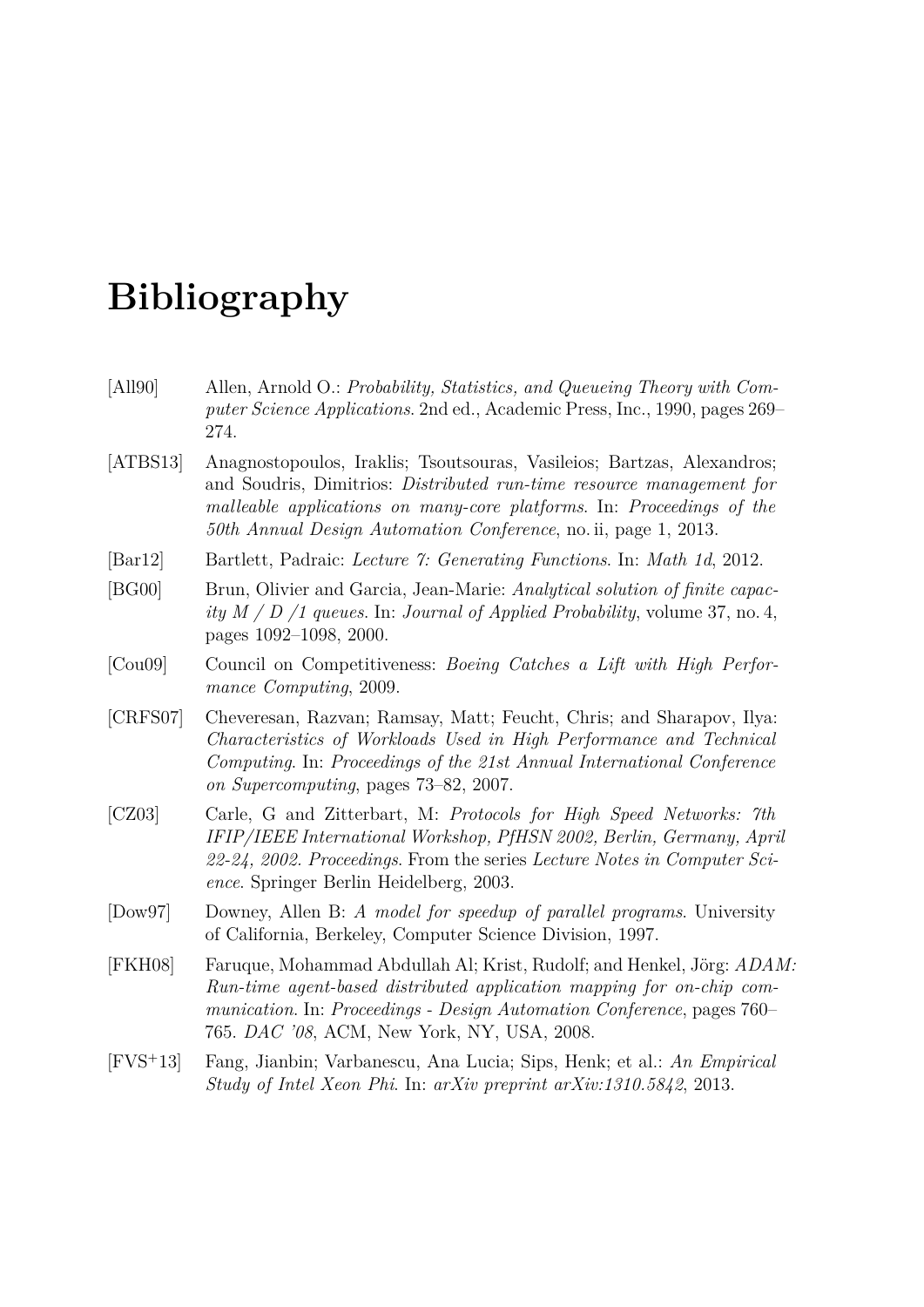| [GBG02]                      | Garcia, Jean-Marie; Brun, Olivier; and Gauchard, David: Transient an-<br>alytical solution of $M/D/1/N$ queues. In: Journal of Applied Probability,<br>volume 39, no. 4, pages 853–864, 2002.                                                                                                                                              |
|------------------------------|--------------------------------------------------------------------------------------------------------------------------------------------------------------------------------------------------------------------------------------------------------------------------------------------------------------------------------------------|
| $[HRY+08]$                   | Haibo, Silas Boyd-wickizer; Rong, Chen; Yandong, Chen; et al.: Corey:<br>An Operating System for Many Cores. In: Symposium A Quarterly Jour-<br>nal In Modern Foreign Literatures, pages 43–57, 2008.                                                                                                                                      |
| [HW10]                       | Hager, Georg and Wellein, Gerhard: Introduction to High Performance<br>Computing for Scientists and Engineers. From the series Chapman $\mathcal{C}$<br>Hall/CRC Computational Science. CRC Press, 2010.                                                                                                                                   |
| [Int12]                      | Intel: Intel $\otimes$ Xeon Phi <sup>TM</sup> Coprocessor - the Architecture, 2012.                                                                                                                                                                                                                                                        |
| [Int13]                      | Intel: Intel $\mathfrak{B}$ Xeon Phi <sup>TM</sup> Coprocessor System Software Developers Guide,<br>2013.                                                                                                                                                                                                                                  |
| [KBL11]                      | Kobbe, Sebastian; Bauer, Lars; and Lohmann, Daniel: <i>DistRM: Dis-</i><br>tributed Resource Management for On-Chip Many-Core Systems. In: Pro-<br>ceeding CODES+ISSS '11 Proceedings of the seventh IEEE/ACM/IFIP<br>international conference on Hardware/software codesign and system syn-<br><i>thesis</i> , pages $119-128$ , $2011$ . |
| [LT04]                       | Le Boudec, Jean-Yves and Thiran, Patrick: Network Calculus: A The-<br>ory of Deterministic Queuing Systems for the Internet. In: Online, vol-<br>ume 2050, pages xix-274, 2004.                                                                                                                                                            |
| [MAT15]                      | MATLAB: version 8.5.0 (R2015a). The MathWorks Inc., Natick, Mas-<br>sachusetts, 2015.                                                                                                                                                                                                                                                      |
| [ $Med02$ ]                  | Medhi, Jyotiprasad: Stochastic Models in Queueing Theory. Elsevier Sci-<br>ence, 2002.                                                                                                                                                                                                                                                     |
| $[MSD+15]$                   | Meuer, Hans; Strohmaier, Erich; Dongarra, Jack; Simon, Horst; and<br>Meuer, Martin: <i>TOP500 Supercomputer Sites.</i> 2015.                                                                                                                                                                                                               |
| [Nor98]                      | Norris, James: <i>Markov Chains</i> . Volume no. 2008 from the series <i>Cam-</i><br>bridge Series in Statistical and Probabilistic Mathematics. Cambridge<br>University Press, 1998.                                                                                                                                                      |
| $[OSK+11]$                   | Oechslein, Benjamin; Schedel, Jens; Kleinöder, Jürgen; et al.: OctoPOS:<br>A Parallel Operating System for Invasive Computing. In: Proceedings of<br>the International Workshop on Systems for Future Multi-Core Architec-<br>tures (SFMA). EuroSys, pages $9-14$ , 2011.                                                                  |
| [SD11]                       | Severance, Charles and Dowd, Kevin: <i>High performance computing</i> . 2nd edi-<br>ton, O'Reilly, $2011$ .                                                                                                                                                                                                                                |
| $\lceil \text{Tan}01 \rceil$ | Tanenbaum, Andrew S: Modern Operating Systems, 2nd edition, 2001.                                                                                                                                                                                                                                                                          |
|                              |                                                                                                                                                                                                                                                                                                                                            |